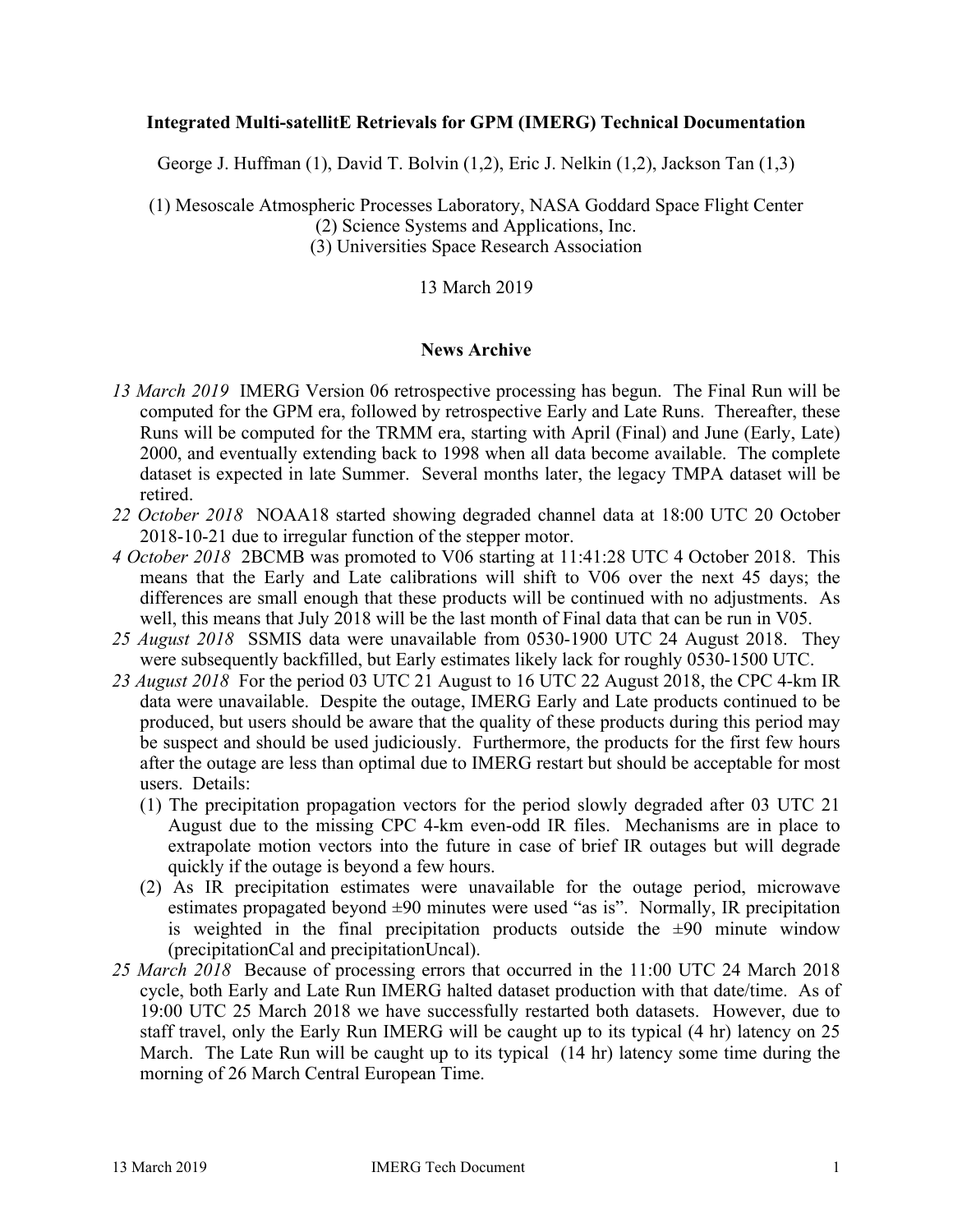- *27 January 2018* Effective 27 January 2018 all the IMERG Early products are retrospectively processed to V05B for the entire GPM mission (starting in March 2014). V04 products are available, but retired, while V03 products are no longer available. IMERG Late products are retrospectively processed to V05B through January 2017, with a complete set available in another week. The GIS TIFF products should all be at V05B in approximately 3 weeks.
- *17 November* 2017 A problem with the metadata in the original Version 05A IMERG Final files required us to withdraw the V05A files and re-release the data as Version 05B, starting 20 November. When the Early and Late Runs are released, starting on 1 December, they will be labeled Version 05B for consistency with the Final, even though no V05A Early and Late were released.
- *9 November 2017* IMERG has now been upgraded to Version 05. The transition to V05 for the IMERG Final Run is planned for 13 November at PPS and the new data should start flowing down to the GES DISC as well. The version number is 05A. Initially, the data record begins with 12 March 2014 and additional months of data will be added over the next few weeks. It is planned to commence Version 05 Early and Late Run in December.
- *25 October 2017* At about 4:57 UTC on 9 October 2017 the NOAA-19 MHS precipitation estimates started displaying artifacts, which was eventually traced to the instrument going into safe mode without shutting down data delivery. Since this happened over the long Columbus Day weekend, it took until 01:47 UTC on 10 October 2017 to shut down the data stream, so the Early and Late IMERG have these (very obvious) artifacts for almost 24 hours. No reprocessing is planned. The sensor resumed operations at 17:31:08 UTC on 16 October 2017, but because the basis for the safe mode was unknown, GPM chose to monitor the data stream at first; GPROF-MHS estimates from NOAA-19 were restarted for the orbit segment beginning 10:32:49 UTC on 25 October 2017.
- *30 September 2017* A malfunction in the AMSR2 data recorder aboard the GCOM-W1 satellite resulted in the loss of data from 16:34 UTC on 27 September 2017 to 15:39 on 28 September 2017.
- *30 May 2017* Starting at about 15:00 UTC on 30 May the Version 05 GPROF-ATMS and GPROF-MHS Level 2 precipitation estimates were given quality flags of 3 in the outer swath region, suggesting that users (in particular IMERG) should not use these footprints due to unrealistic areas of widespread light rain in moist tropical oceanic cases. However, the IMERG Early and Late results from the start of Version 05 processing for core products (9 May) have erroneous data in these footprints. It is not obvious that these footprints yield unrealistic values outside of moist tropical ocean areas, but at present not enough is known to do a more sophisticated screening.
- *16 May 2017* At about 11:30 UTC on 12 May the Version 05 GPROF-ATMS Level 2 precipitation estimates were turned off because the scan positions were misnavigated, which caused frequent unreasonable values in the last 6 footprints. A corrected version was restarted about 23:00 UTC on 15 May.
- *9 May 2017* At 02:20 UTC Version 04 processing was shut down for GPM core products and subsequently started as Version 05. At this point IMERG continued to run in V04, with backward compatibility adjustments to V05 inputs.
- *22 March 2017* IMERG Final Run was upgraded to Version 04 beginning on 22 March with a release of 12 March 2014 through May 2015. Retrospective processing up to the nominal latency (about 3.5 months) should take a few weeks.
- *14 March 2017* IMERG Early and Late Runs were upgraded to Version 04 beginning at 15 UTC on 13 March and both were back to their target latency by 18 UTC on 14 March. The initial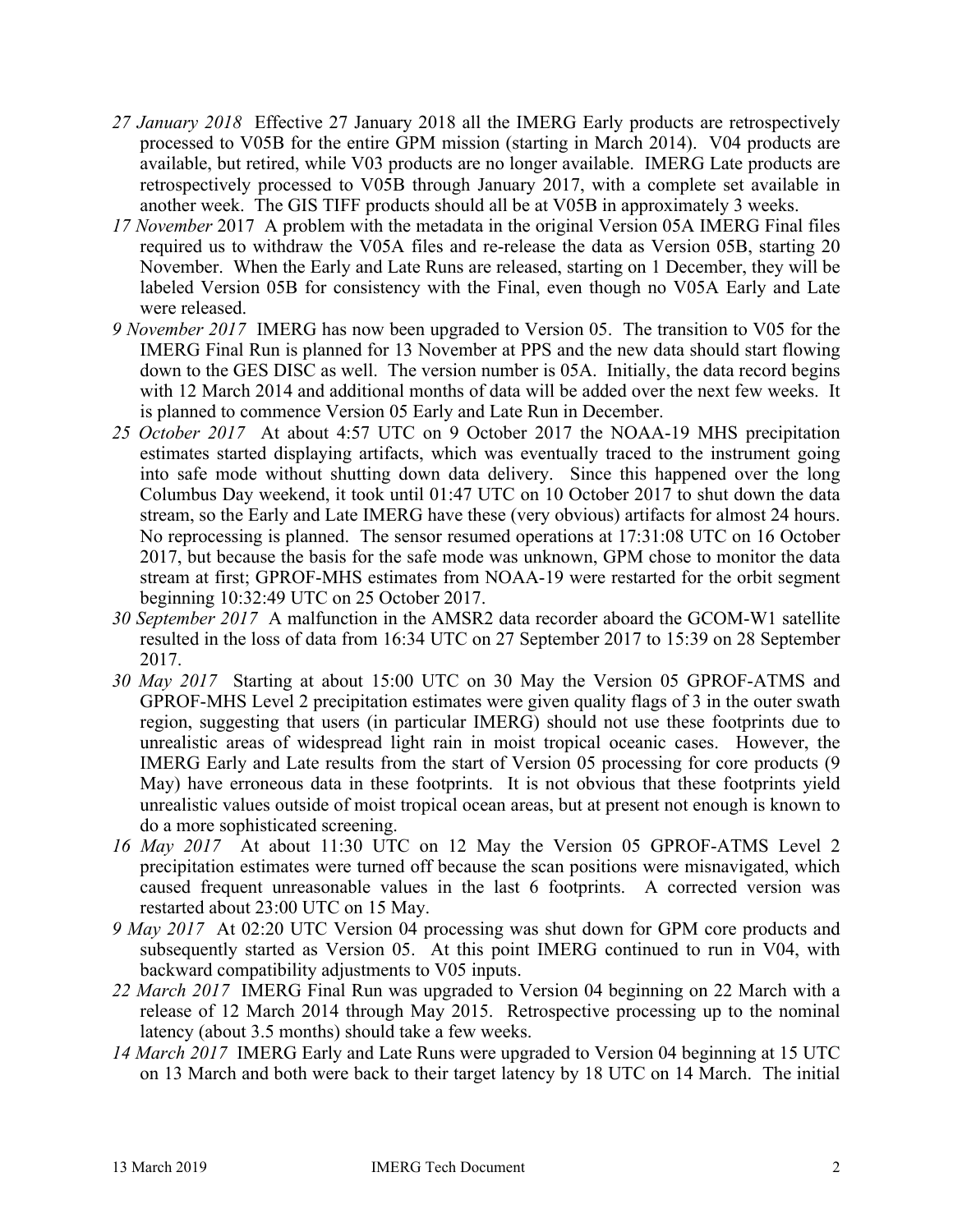record starts on 5 February, with retrospective processing to the start of GPM (12 March 2014) after the Final Run is processed.

- *23 December 2016* Anomalies in the DMSP F-16 input data for the period 09 UTC 18 December 2016 to 18 UTC 19 December 2016 caused the orbits to be deleted.
- *27 September 2016* A user discovered that the January 2016 IMERG Final Run lacked gauge data, which turned out to stem from a failed change of code to accommodate a change in format for the GPCC gauge analysis. The month was re-run.
- *9 September 2016* SSMIS data stopped flowing starting with data timestamps around 00 UTC on 8 September 2016. By late on 8 September FNMOC commenced backfilling the data.
- *8 July 2016* FNMOC informed Wes Berg that "spike detection" was turned off on 18 May, at which point the anomaly ceased. The 37V channel was again used, and in future reprocessings we expect to set the 37V channel to missing for the period 5 April – 18 May 2016.
- *26 May 2016* Version 4 AMSR2 1Base, 1C, and GPROF were installed 06:31:36 UTC on 26 May 2016, followed by the same for SSMIS at 08:15:25 UTC.
- *10 May 2016* The data flow from the Himawari-8 GEO satellite was interrupted for 57 hours, 7 May,  $05$  UTC – 9 May, 14 UTC and during that time there is a continuous zone of missing values in the IRprecipitation data in the center of the Himawari-8 sector (over Japan), where data from the adjoining satellites are unable to fill the gap. The IR-based displacement vectors were computed using the standard fallback of spatial interpolation in the missings.
- *20 April 2016* Beginning with 5 April 0823 UTC the DMSP F17 37V channel experienced intermittent noisy values. Several days of bad data were used in V03 Early and Late processing (detectable by notable swaths of high precipitation over land). Beginning 26 April 1727 UTC, V03 GPROF-F17 retrievals were run without using the 37V channel. The quality is somewhat less, but judged to be better than the alternatives (morphed or IR).
- *4 March 2016* Version 04 GPROF-GMI began, effectively ending the Final Run with January 2016, and forcing back-calibration of V04 near-real-time data to V03 to enable the Early and Late Runs to continue until IMERG switches to V04.
- *3 March 2016* The GPM NRT system began using V04 algorithms for: L1B and L1C GMI, L1 and L2 radar, and L2 Combined. GMI is extremely well calibrated and the brightness temperatures in L1B and L1C are an important improvement over those in V03. V04 also made improved retrievals in the Ku, Ka, DPR, and Combined. The GPROF algorithm used for radiometer retrievals will remain at V03 until approximately April 15 due to late bug fixes to Combined that impacted the GPROF database. In parallel with GPROF, IMERG is being held at V03. In order to maintain consistent V03 calibration, the GCI-GMI calibration in IMERG was frozen effective 0230 UTC on 3 March 2016. We expect the impact to be modest, if noticeable at all.
- *11 February 2016* DMSP F19 stopped responding to command and control transmissions late in the day. Telemetry confirms that the satellite is functional, but cannot transmit data.
- *7 July 2015* The Japanese geo-satellite transitioned from MTSat-2 to Himawari 8 effective 0200 UTC on 7 July 2015.
- 23 June 2015 The two Early Run files with start times 0700 through 0730 are missing due to missing input. Late and Final Run files are available for these times.
- *11 June 2015* The four Early Run files with start times 2100 through 2230 are missing due to missing input. Late and Final Run files are available for these times.
- *15 May 2015* The four Early Run files with start times 1300 through 1430 are missing due to missing input. Late and Final Run files are available for these times.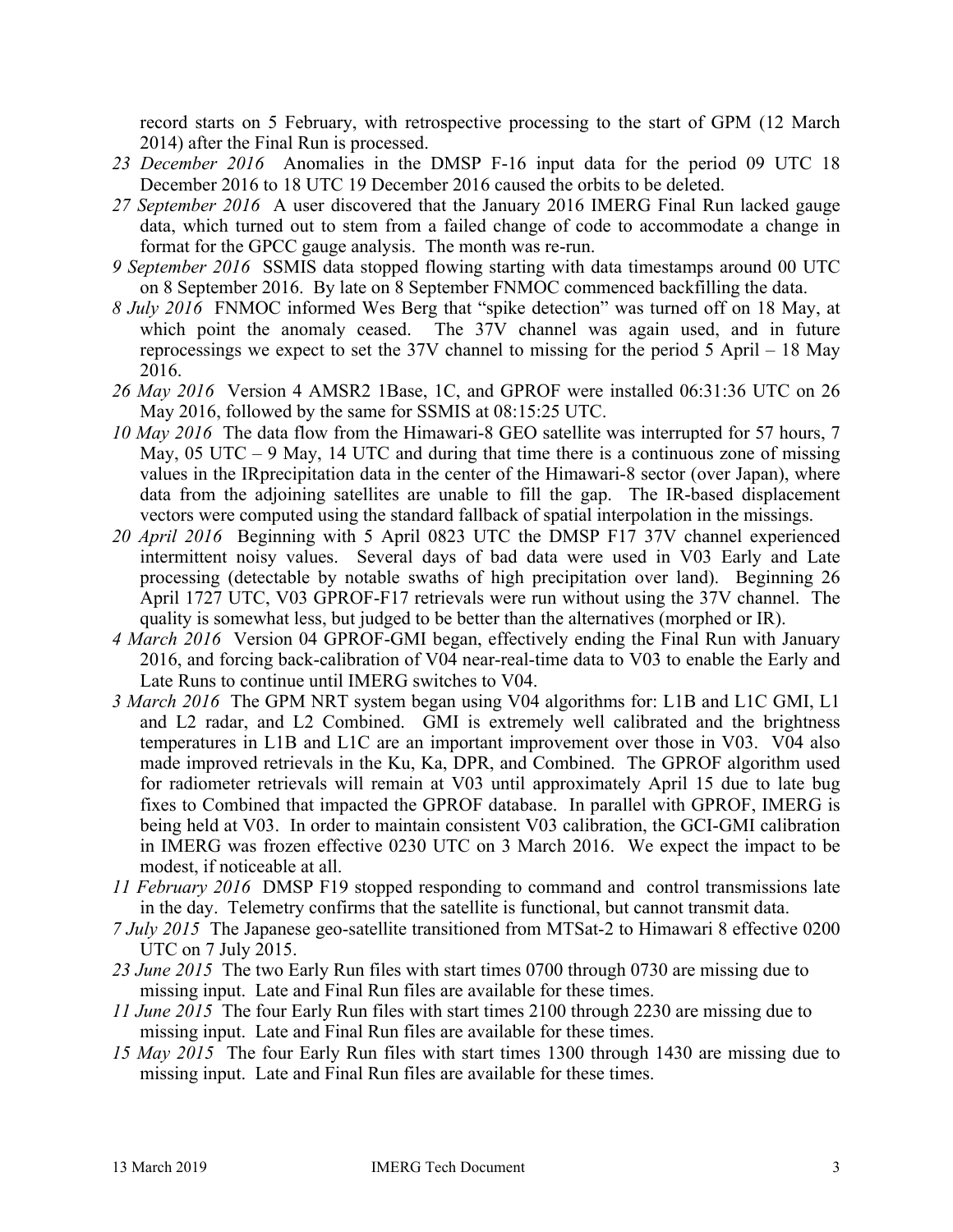- *28 April 2015* NOAA reprocessed the global IR data for 10 UTC 26 April through 14 UTC 27 April due to dropped images; however there is no straightforward way to re-do the Early and Late Runs, so that period should display somewhat lower quality in the regions that lack IR input.
- *17 April 2015* IMERG Early and Late Runs ceased when CPC Global 4 km Merged IR data dropped out, starting 17 UTC 14 April due to processing issues at NOAA, and were caught up after the data returned around 11 UTC 17 April.
- *8 April 2015* End of TMI data
- *1 April 2015* Initial release of IMERG Late Run (V03D); beta release of Day-1 IMERG Early Run. [1 August 2016: In fact, the Late and Early Runs were released as V03E, while the Final Run was left at V03D; see "data set file names"

*13 March 2015* Beta release of Day-1 IMERG Late Run.

- *20 January 2015* Revised release of IMERG Final Run (V03D).
- *16 January 2015* Initial release retracted due to minor inconsistencies in "missing" values.
- *15 January 2015* Initial release of IMERG Final Run (V03D).
- *4 December 2014* Beta release of Day-1 IMERG Final Run for Early Adopters.

### **Contents**

"Recent" News **Contents** Keywords README Summary

- 1. Data Set Names and General Content
- 2. Related Projects, Data Networks, and Data Sets
- 3. Data Archive Information
- 4. Data Set Information
- 5. Sensors
- 6. Definitions and Defining Algorithms
- 7. Error Detection and Correction
- 8. Missing Value Estimation and Codes
- 9. Quality and Confidence Estimates
- 10. Documentation

## **Keywords** (searchable as \*keyword\*, except as noted)

2BCMB 3B42 3B42RT 3IMERGHH 3IMERGHH data fields 3IMERGM 3IMERGM data fields accuracy acronyms and jargon

advice for new users AMSR2 AMSR-E AMSU-B archive and distribution sites ATMS Autosnow calibrated precipitation field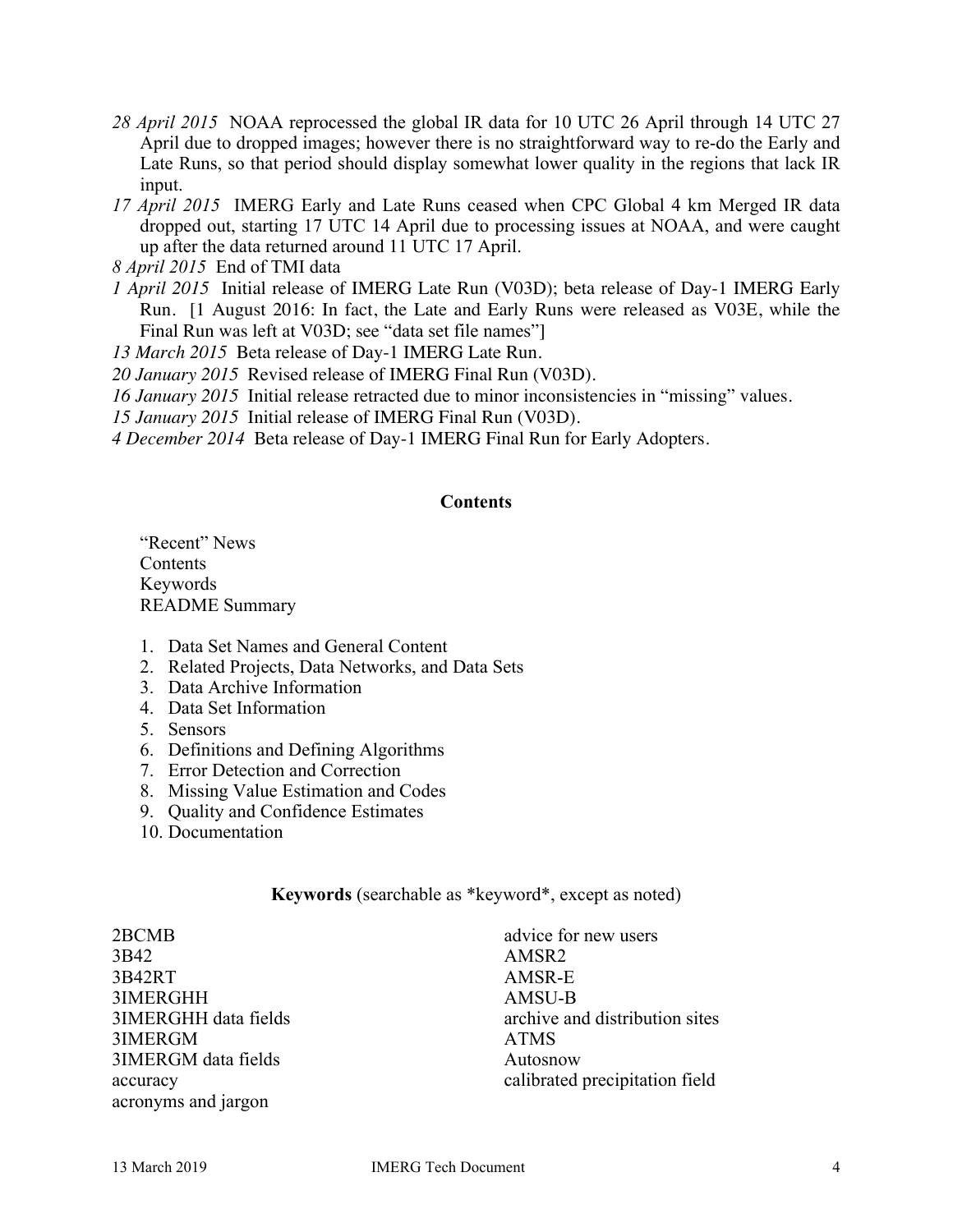calibration outside the CORRA area of coverage completely missing fields Constellation sensor error detection/ correction (see "GMI, TMI, and constellation sensor error detection/ correction") contents of the IMERG output controlling factors on dataset performance data access policy data file layout data providers data set archive data set creators data set file names data set inventory data set name data set provenance data user registration diurnal cycle documentation creator documentation revision history DOI DPR DPR and PR error detection/correction Early Run (see Section 4) estimate missing values file date/time final post-processing Final Run (see Section 4) Frequently Asked Questions (FAQ) GEOS FP (see "MERRA-2 and GEOS FP") Giovanni GMI GMI, TMI, and constellation sensor error detection/correction GMI, TMI, and constellation sensor Level 2 precipitation datasets GPM GPCP-calibrated CORRA GPM Combined Instrument (see "GPM Combined Radar-Radiometer Algorithm") GPM Combined Radar-Radiometer Algorithm GPM constellation GPM Core Observatory GPM data access pages

GPROF gray-shaded text grid GV High Quality precipitation (see "merged PMW precipitation") HQ (see "merged PMW precipitation") HQprecipitation (see "merged PMW precipitation") IMERG interannual differences driven by data set calibrators (see "controlling factors on dataset performance") intercomparison results IR IR data correction IRkalmanFilterWeight (see "Kalman filter weight for IR field") IRprecipitation (see "IR precipitation field") IR precipitation field Kalman filter weight for IR field Kalman Smoother framework known data set access issues known errors and anomalies Late Run (see Section 4) Merged 4-Km IR Tb data set merged PMW precipitation MERRA-2 and GEOS FP **MHS** missing data (see "known errors and anomalies") multiple Runs, sources, and formats MWI navigation error for GPM and TRMM obtaining data period of record PERSIANN-CCS PMM PMW satellite overpass times PPS PR PR error detection/correction (see "DPR and PR error detection/correction") precipitation gauge adjustment precipitation gauge analysis precipitation phase precipitation post-processing step ("precipitation gauge adjustment")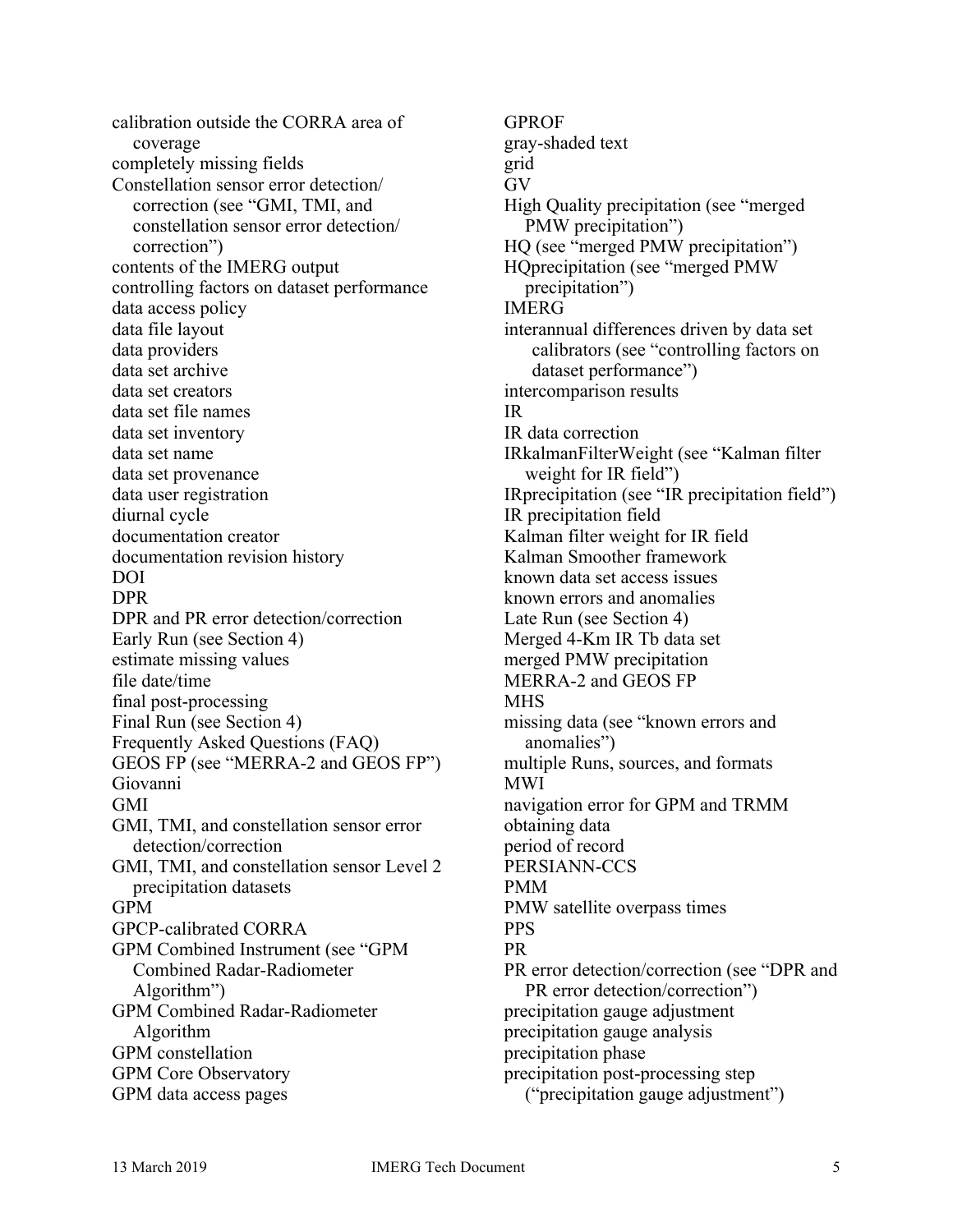precipitation variable precipitationCal (see "calibrated precipitation field") precipitationUncal (see "uncalibrated precipitation field") probabilityLiquidPrecipitation (see "probability of liquid phase precipitation field") probability of liquid phase precipitation field processing strategy for each version production and updates quality index randomError (see "random error field") random error field rain gauge analysis (see "precipitation gauge analysis") read a file of data references SAPHIR sensors contributing to IMERG SG combination similar data sets spatial coverage spatial resolution

SSMI **SSMIS** standard missing value STORM temporal resolution THOR time zone TMI TMI error detection/correction (see "GMI, TMI, and constellation sensor error detection/correction") TMPA (see "3B42") TMPA-RT (see "3B42RT") transition from TMPA to IMERG TRMM TRMM data access pages TRMM end of mission issues TRMM-era Combined Radar-Radiometer Algorithm uncalibrated precipitation field units of the IMERG estimates Web Resources X-Cal Working Group yellow-shaded text

### **README Summary**

The Integrated Multi-satelliE Retrievals for GPM (\**IMERG*\*) is the unified U.S. algorithm that provides the multi-satellite precipitation product for the U.S. GPM team. The precipitation estimates from the various precipitation-relevant satellite passive microwave (PMW) sensors comprising the GPM constellation are computed using the 2017 version of the Goddard Profiling Algorithm (GPROF2017), then gridded, intercalibrated to the GPM Combined Radar Radiometer Analysis product (with GPCP climatological calibration), and combined into half-hourly 0.1°x0.1° fields. These are provided to the Climate Prediction Center (CPC) Morphing-Kalman Filter (CMORPH-KF) quasi-Lagrangian time interpolation procedure and the Precipitation Estimation from Remotely Sensed Information using Artificial Neural Networks – Cloud Classification System (PERSIANN-CCS) infrared (IR) re-calibration procedure. In parallel, the MERRA2 and GEOS-FP vertically integrated vapor (TQV) fields are used in the CMORPH-KF quasi-Lagrangian time interpolation procedure. The PERSIANN-CCS estimates are computed (supported by an asynchronous re-calibration cycle) and sent to the CMORPH-KF quasi-Lagrangian time interpolation procedure. The CMORPH-KF quasi-Lagrangian time interpolation (supported by an asynchronous KF weights updating cycle) uses the PMW and IR estimates to create half-hourly estimates. The IMERG system is run twice in near-real time

- "Early" multi-satellite product  $\sim$ 4 hr after observation time and
- "Late" multi-satellite product  $\sim$ 14 hr after observation time,

and once after the monthly gauge analysis is received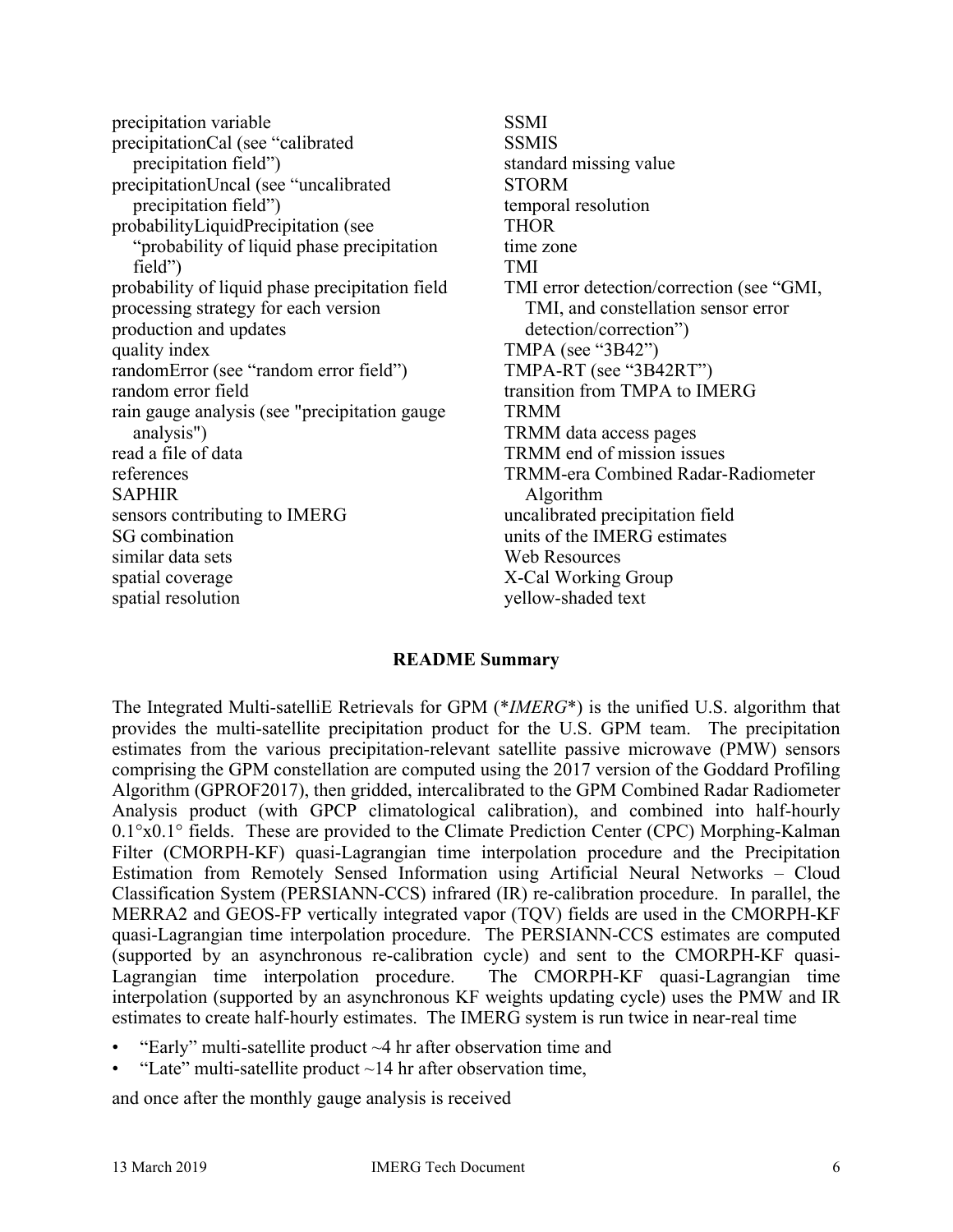"Final" satellite-gauge product  $\sim$ 3.5 months after the observation month.

The baseline is for the post-real-time Final Run half-hour estimates to be calibrated so that they sum to the monthly satellite-gauge Final Run combination. For all Runs, the output contains multiple fields that provide information on the input data, selected intermediate fields, and estimation quality.

The current standard reference is the IMERG ATBD (Huffman et al. 2018), posted at

*http://pmm.nasa.gov/sites/default/files/document\_files/IMERG\_ATBD\_V06.pdf .*

Note: \**gray-shaded text\** denotes information that pertains to pending time periods (the start of the TRMM era or future satellites). This information is not germane to the current IMERG data sets, but is included in anticipation of subsequent upgrades. Any other shading, specifically \**yellow-shaded text*\*, denotes information that is not yet finalized.

## **1. Data Set Names and General Content**

The formal \**data set name*\* is the Integrated Multi-satellitE Retrievals for GPM (IMERG). Note that there are other products in the general GPM data inventory, so it is important to be specific about the product being used, including the version number.

.......................................................................

The \**contents of the IMERG output*\* are as follows:

The IMERG system is run twice in near-real time

- "Early" multi-satellite product  $\sim$ 4 hr after observation time and
- "Late" multi-satellite product  $\sim$  14 hr after observation time

and once after the monthly gauge analysis is received

"Final" satellite-gauge product  $\sim$ 3.5 months after the observation month.

All three runs create half-hourly 0.1°x0.1° products (3IMERGHH), while the Final post-realtime run additionally provides a monthly  $0.1^\circ \times 0.1^\circ$  satellite-gauge combination data set (3IMERGM). In all cases the output contains multiple fields that provide information on the input data, selected intermediate fields, and estimation quality. See "multiple Runs, sources, and formats" for more information.

In earlier versions, GPM data sets were computed for the GPM era, starting in March 2014. [However, the actual start date is the middle of the month, so we suggest ignoring data before April.] Now, the GPM data sets use TRMM as a calibrator for the period from the start of TRMM observations to several months after the launch of the GPM Core Observatory to allow GPM processing spin up and a graceful transition from the TRMM era to the GPM era. The GPM home page is located at *http://pmm.nasa.gov/GPM/ .*

The current standard reference is the IMERG ATBD, posted at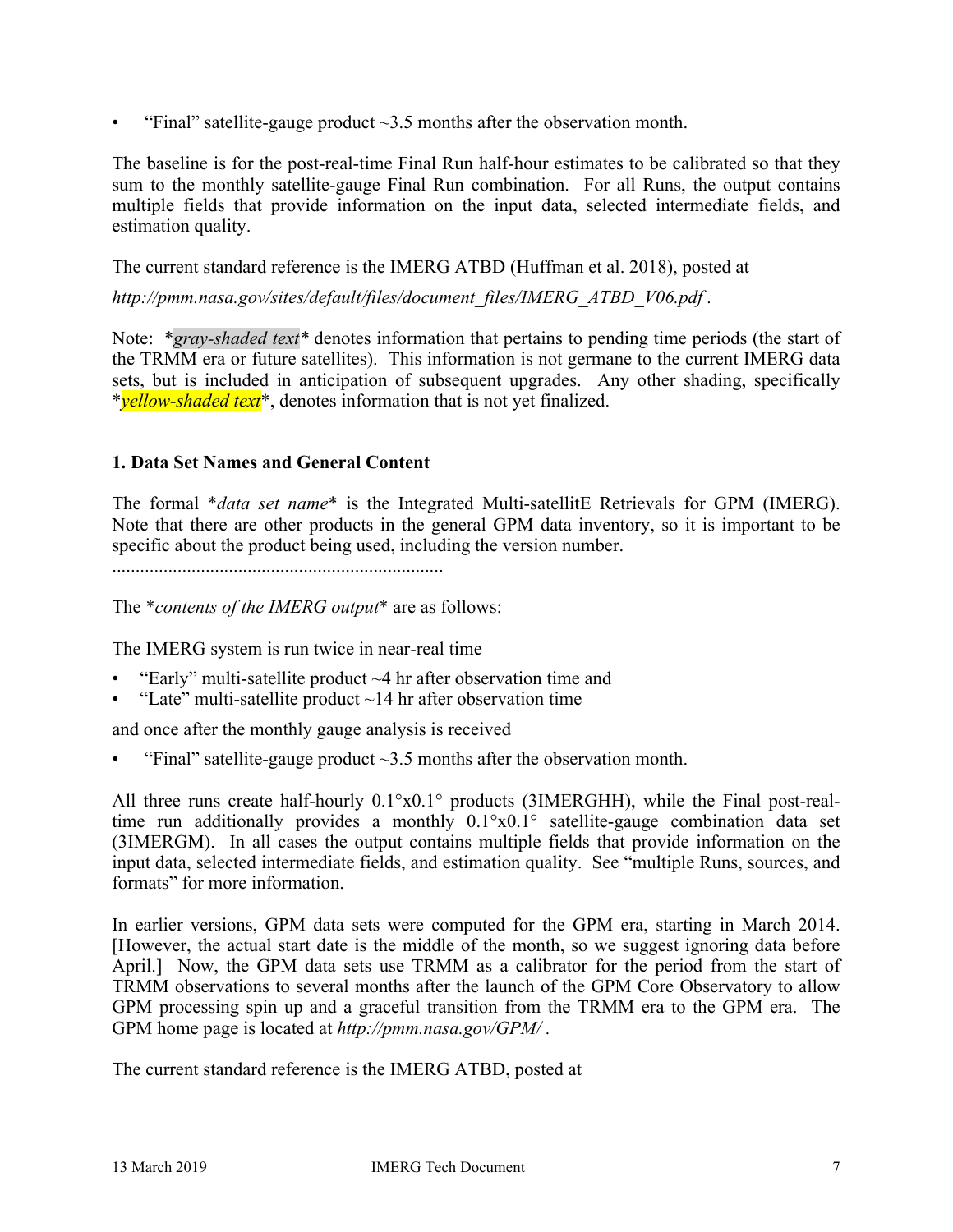*http://pmm.nasa.gov/sites/default/files/document\_files/IMERG\_ATBD\_V06.pdf .* .......................................................................

## **2. Related Projects, Data Networks, and Data Sets**

The \**data set creators*\* are G.J. Huffman, D.T. Bolvin, E.J. Nelkin, and J. Tan working in the Mesoscale Atmospheric Processes Laboratory, NASA Goddard Space Flight Center, Code 612, Greenbelt, Maryland; E.F. Stocker, working in the Precipitation Processing System (PPS), NASA Goddard Space Flight Center, Code 610.2, Greenbelt, Maryland; and the other members of the GPM Multi-Satellite Team: Dan Braithwaite (Univ. of Calif. Irvine), Kuolin Hsu (Univ. of Calif. Irvine), Robert Joyce (Innovim; NOAA/NWS/CPC), Christopher Kidd (Univ. of Maryland College Park; NASA/GSFC 612), and Pingping Xie (NOAA/NWS/CPC).

........................................................................

The work is being carried out as part of the Global Precipitation Measurement (\**GPM*\*) mission, an international project of NASA and JAXA designed to provide improved estimates of precipitation over most of the globe, following the highly successful Tropical Rainfall Measuring Mission (see "TRMM"). GPM has four key components: the Core Observatory, the GPM Constellation, the Precipitation Processing System (PPS), and GPM Ground Validation (GV) team. See each topic for more details.

........................................................................

The \**GPM Core Observatory*\* was launched on 27 February 2014 (UTC) into an (83-day) precessing orbit with a 65° inclination, a period of about 95 min., and an altitude of 407 km. This orbit allows GPM to build up a complete view of the climatological diurnal cycle, as well as providing calibration for other precipitation-relevant sensors in Sun-synchronous orbits in the GPM constellation. The calibrations are based on data from the GMI, a passive microwave sensor provided by NASA, and the GPM DPR, a Ku- and Ka-band electronically scanning radar provided by JAXA and are applied in the IMERG processing.

........................................................................

The \**GPM constellation\** is a virtual constellation of satellites carrying precipitation-relevant sensors. The satellites are "of opportunity", with no coordination of function or orbit other than providing data to GPM as quickly as possible. The GPM constellation has been designated as an official CEOS Virtual Constellation. The constellation members are listed in the "sensors contributing to GPM" section.

The Precipitation Processing Sy*stem \*PPS*\* is responsible for working with the GPM Science Team algorithm developers to create an end-to-end processing system that ingests raw satellite data and ancillary data, then computes finished precipitation and related products.

........................................................................

The GPM Ground Validation \**GV*\* team is responsible for assembling the necessary data and computing validation and error statistical products. In some cases this includes organizing or participating in field experiments to collect high-quality data that are not otherwise available for particular climatic zones.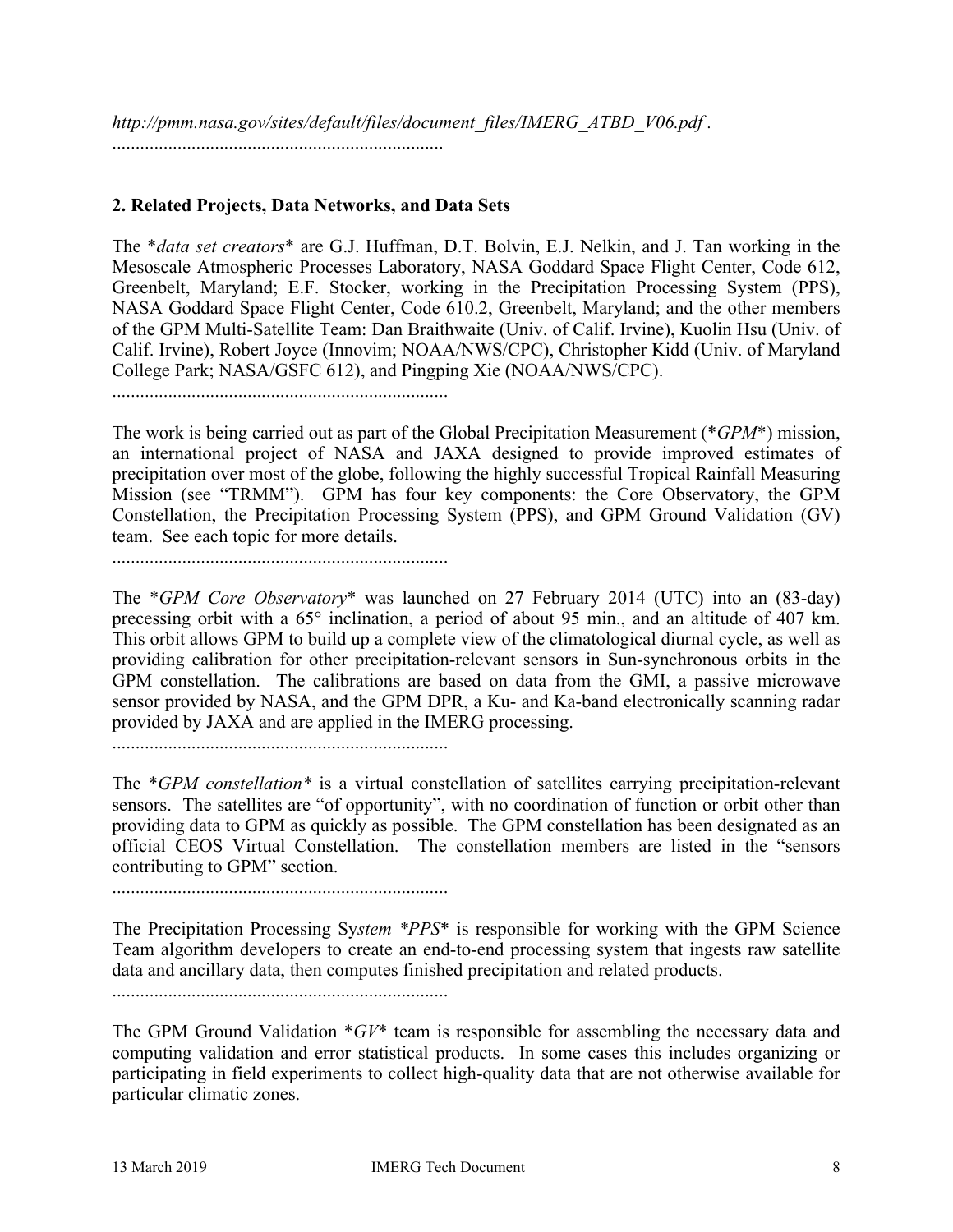........................................................................

The Tropical Rainfall Measuring Mission (\**TRMM*\*) was an international project of NASA and JAXA designed to provide improved estimates of precipitation in the Tropics, where the bulk of the Earth's rainfall occurs. The TRMM satellite began recording data in December 1997 in a (46-day) precessing orbit at a 35° inclination with a period of about 91.5 min. This orbit allowed TRMM to build up a complete view of the climatological diurnal cycle, as well as providing calibration for other precipitation-relevant sensors in Sun-synchronous orbits. TRMM exhausted its station-keeping fuel in July 2014 and began to descend (due to atmospheric drag), with passivation (shutdown) in April 2015 and reentry in June 2015. The TRMM home page is located at *http://pmm.nasa.gov/TRMM/ .*

........................................................................

Precipitation Measurement Missions (\**PMM*\*) is the umbrella organization within NASA to pursue satellite projects that advance precipitation science. To date, the two such projects are TRMM and GPM. The PMM home page is located at *http://pmm.nasa.gov/ .*

........................................................................

IMERG draws on data from several \**data providers*\*:

- 1. NASA/GSFC Level 1 GMI Tb's;
- 2. NASA/GSFC Level 2 GPM Combined Instrument (DPR-GMI) precipitation;
- 3. NASA/GSFC Level 1 TMI Tb's;
- 4. NASA/GSFC Level 2 TRMM Combined Instrument (PR-TMI) precipitation;
- 5. NSIDC Level 1 AMSR-E Tb's;
- 6. NSIDC Level 1 AMSR2 Tb's;
- 7. NOAA/NCDC CLASS Level 1 SSMI Tb's;
- 8. NOAA/NCDC CLASS Level 1 SSMIS Tb's;
- 9. NOAA/NCDC CLASS Level 1 (NOAA-series) AMSU-B Tb's;
- 10. NOAA/NCDC CLASS Level 1 (NOAA- and MetOp-series) MHS Tb's;
- 11. CNES ICARE (alternatively ISRO MOSDAC) Level 1 SAPHIR Tb's;
- 12. NESDIS Level 1 ATMS Tb's;
- 13. NOAA/NWS/CPC Level 3 Merged 4-Km Geostationary Satellite IR Tb Data; and
- 14. GPCC Level 3 Full and Monitoring Precipitation Gauge Analyses.

See "sensors contributing to GPM" for more details.

Some of these data sets extend beyond the TRMM and GPM periods in their original archival locations.

There are numerous \**similar data sets*\*, although no other quite matches all the attributes of being routinely produced for multiple latencies, publicly available, fine-scale in space and time, quasi-global, available from April (Final) and June (Early, Late) 2000 onwards, and subsequently from January 1998 when IR data issues are resolved, intercalibrated, and formed by combining multiple data sources including precipitation gauges. The IPWG data set tables at *http://www.isac.cnr.it/~ipwg/data/ datasets.html* provide a good listing of other precipitation data sets. The closest include the set of estimates based on: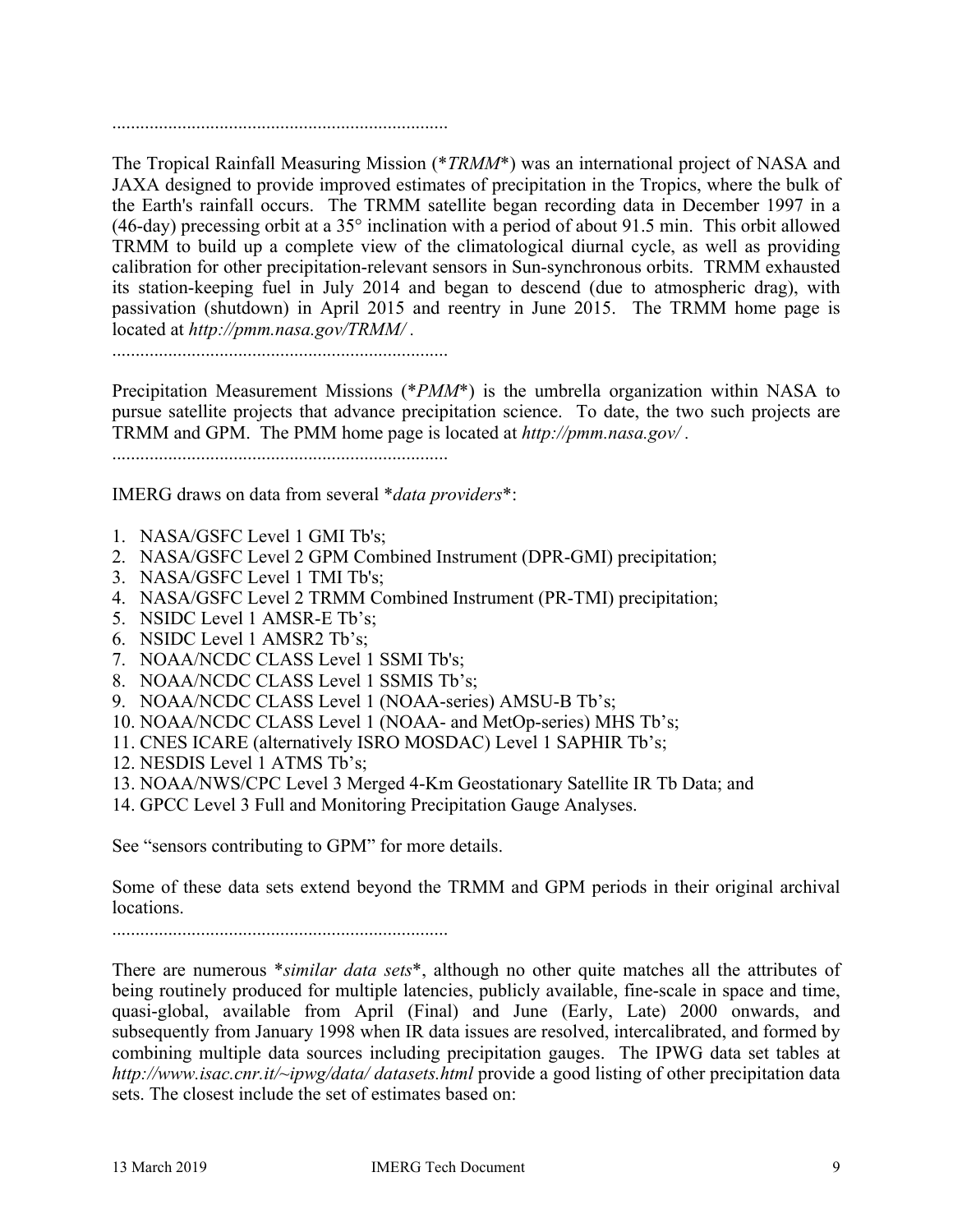- 1. Huffman et al. (2007a, 2007b, 2010): the legacy Version 7 TMPA and TMPA-RT estimates;
- 2. Turk (1999): individual SSMI overpasses calibrate geo-IR precipitation estimates;
- 3. Sorooshian et al. (2000): the PERSIANN neural network calibrates IR with microwave;
- 4. Joyce et al. (2011): the CMORPH morphing scheme time-interpolates microwave patterns with IR-based motion vectors, and incorporates IR-based precipitation estimates when the nearest-in-time microwave overpasses are more than ~90 min. away;
- 5. Kubota et al. (2007): the GSMaP system applies a quasi-Lagrangian time-interpolation scheme similar to CMORPH; and
- 6. Beck et al. (2017): MSWEP combines multiple precipitation estimations to create a "best" global estimate.

Several SSMI/SSMIS-based data sets are available as gridded single-sensor data sets with significant data voids in cold-land, snow-covered, and ice-covered areas, including those computed with the GPROF algorithms (based on Kummerow et al. 1996); and the NOAA Microwave Integrated Retrieval System (MiRS) algorithm (Boukabara et al. 2011) among others. Other daily, single-sensor data sets are available for open-water regions based on SSMI/SSMIS data (RSS, Wentz and Spencer 1998; HOAPS, Andersson et al. 2010), MSU data (Spencer 1993), AMSR-E, and AMSU-B/MHS data. Several daily single-sensor or combination data sets are available at the regional scale, but are not really "similar." At the monthly scale over open-water regions, SSMI/SSMIS data are used in the Chang/Chiu/Wilheit emission algorithm (Wilheit et al. 1991, Chiu and Chokngamwong 2010).

........................................................................

The \**transition from TMPA to IMERG*\* is planned as

- 1. initial production of IMERG for the GPM era,
- 2. extension of IMERG to the TRMM era at the V06 GPM reprocessing in Spring 2019, and
- 3. continued production of the Version 7 TRMM 3B42/43 and 3B42RT until IMERG is considered stable, likely in mid-2019.

The 2019 dates are a change from previous plans. An extended discussion of this topic, with current details is contained in the document *The Transition in Multi-Satellite Products from TRMM to GPM (TMPA to IMERG)*, which is available at *https://pmm.nasa.gov/sites/default/files/document\_files/TMPA-to-IMERG\_transition\_0.pdf* . In particular, users should note the scenarios under which a less graceful transition might become necessary. These include difficulties in creating a consistent calibration for 3B42 or changes in the input data streams.

........................................................................

The Version 7 TRMM product \**3B42*\* is being computed with the TMPA after real time, and constitutes the research-grade archive of TMPA estimates. Note that the version numbering for the TMPA-RT and official TRMM products are not necessarily related, although both are currently numbered 7. The post-real time computation allows several improvements in 3B42 compared to 3B42RT:

- 1. Data were processed starting with the first full month of TRMM data, which begins 1 January 1998.
- 2. The IR calibration period is the calendar month in which the observation time falls, rather than a trailing 30-day accumulation.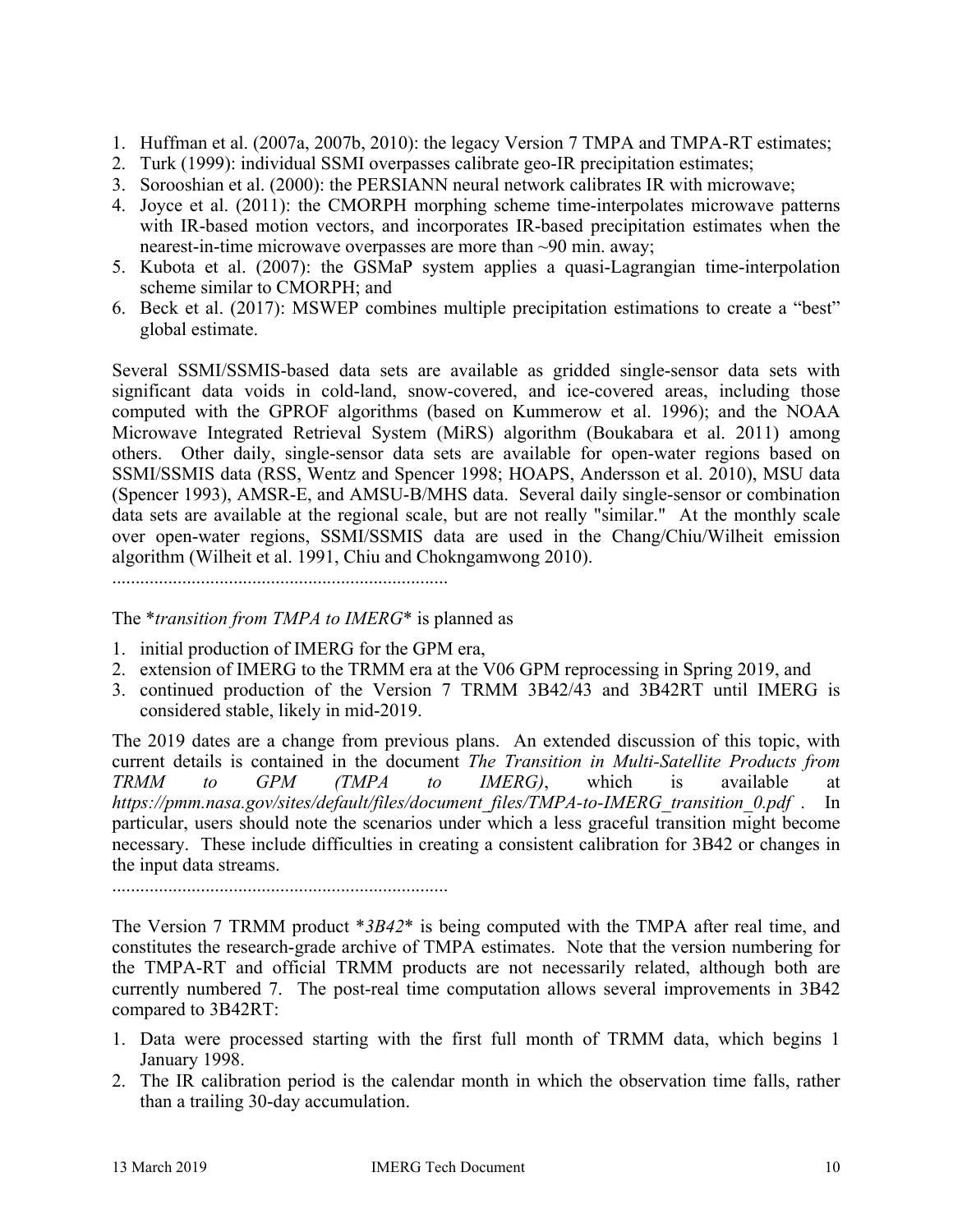- 3. The TRMM Combined Instrument product (2B31) were used as the calibrating standard month-to-month, which should give better estimates than the climatological calibration used in the TMPA-RT.
- 4. For each grid box, the individual 3B42 3-hourly precipitation values are scaled to sum to a combination of monthly 3B42 and gauge analysis, which is TRMM product 3B43.

The first set of reprocessed data for Version 7 was posted in May 2012, while the second was posted in December 2012. Product 3B42RT continues to march forward in real time, and 3B42 estimates are considered to supersede the 3B42RT estimates as each month of 3B42 is computed. The 3B42 processing is designed to maximize data quality, so 3B42 is strongly recommended for any research work not specifically focused on real-time applications.

With the end of routine TRMM PR precipitation estimates on 7 October 2014 (see "TRMM end of mission issues"), the last month that fully conforms to the processing described above is September 2014. Thereafter a climatological calibration has been developed that minimizes the data discontinuity (Huffman and Bolvin 2015). It is planned that both the production and RT TMPA systems will be superseded by IMERG, although they will continue to be computed until IMERG is considered operational (expected in mid-2019). See "transition from TMPA to IMERG" for more details.

See *ftp://meso-a.gsfc.nasa.gov/pub/trmmdocs/3B42\_3B43\_doc.pdf* for more details on 3B42. ........................................................................

The Version 7 Real-Time TRMM product \**3B42RT*\* is being computed with the TMPA in nearreal time, and constitutes the most timely source of TMPA estimates. The near-real time computation requires several simplifications in 3B42RT compared to 3B42:

- 1. The complete 3B42RT data record is not reprocessed as upgrades are made to the procedure – its main focus is timeliness.
- 2. The IR calibration period is a trailing approximately 30-day accumulation, rather than the calendar month in which the observation time falls.
- 3. Static monthly climatological calibrations are used to calibrate GPROF-TMI to TRMM Combined Instrument product (2B31) as 2B31 is not available in real time, and this climatological calibration continues to be used since the demise of TRMM.
- 4. In near-real time it is not possible to include precipitation gauge data. Rather, fixed monthly climatological corrections based on 3B43 and gauge are applied to the Version 7 real time 3B42 that vary by month and location.

Note that 3B42 estimates are considered to supersede the 3B42RT estimates as each month of 3B42 is computed. The 3B42 processing is designed to maximize data quality, so 3B42 is strongly recommended for any research work not specifically focused on real-time applications.

The first set of retrospectively processed data for Version 7 3B42RT was released in June 2012 using the Version 7 3B42 for calibration, while the second set was posted in December 2012. This version includes the following:

1. SSMIS data are introduced based on interim calibration developed in conjunction with D. Vila (ESSIC).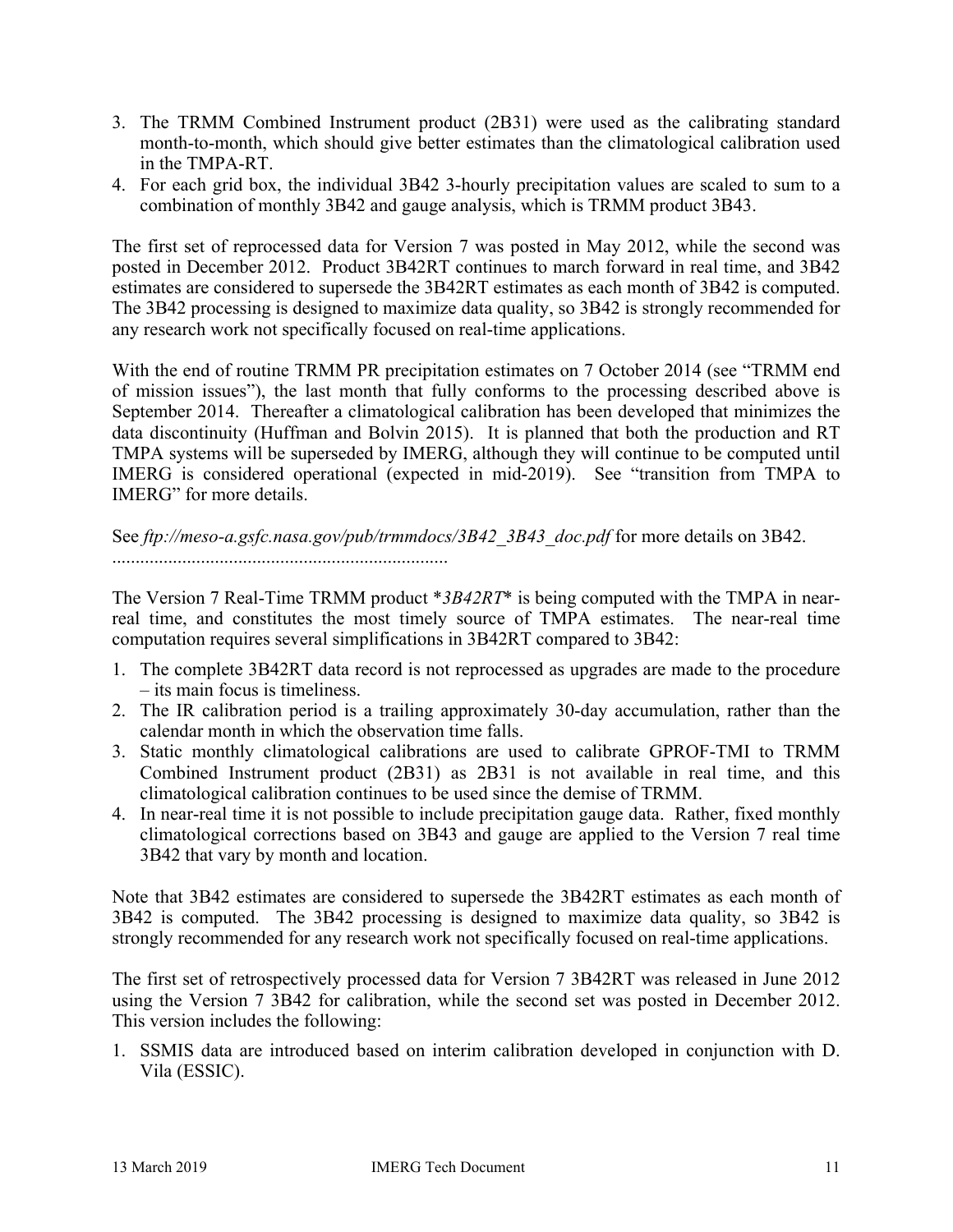2. The RT system was retrospectively processed back to 1 March 2000 using the full satellite data sets available in the Version 7 production system. The main difference from true RT processing is that the production data records are somewhat more complete than those available in real time. The start date is driven by the start date of the then-available CPC Merged 4 Km IR data record. It continues to be the case that, despite the long RT record, it is strongly recommended that the production dataset (3B42) be used for all research not specifically focused on RT applications. It is planned that both the production and RT TMPA systems will be superseded by IMERG, although they will continue to be computed until IMERG is considered operational (expected in mid-2019). See "transition from TMPA to IMERG" for more details.

See *ftp://meso-a.gsfc.nasa.gov/pub/trmmdocs/rt/3B4XRT doc V7.pdf* for more details on 3B42RT.

........................................................................

# **3. Data Archive Information**

\**Production and updates*\* for IMERG are a joint activity of the precipitation research group in NASA Goddard Space Flight Center in the Mesoscale Atmospheric Processes Laboratory and PPS.

The latency of the various IMERG Runs is governed by the latency of the individual input products. See "multiple Runs, sources, and formats" for more details.

Updates will be released to (1) extend the data record, (2) take advantage of improved combination techniques, or (3) correct errors. Updates resulting from the last two cases will be given new version numbers.

NOTE: The changes described in this section are typical of the changes that are required to keep IMERG abreast of current requirements and science. Users are strongly encouraged to check back routinely for additional upgrades and to refer other users to this site rather than redistributing data that are potentially out of date.

In some cases, such as the failure of AMSR-E, the end of a data record is clear. In other cases, such as the gradual failure of the NOAA-16 AMSU-B during 2010, the point at which to end use of the data is a matter of judgment. In the latter case we chose 30 April 2010 despite continued operation into early 2011 based on apparent issues caused by these data in the TRMM 3B42RT.

In the future, we expect to expand all products to a fully global domain and to provide more advanced error estimates. For more details, refer to the sections "Pre-Planned Product Improvements" and "Options for Processing" in the IMERG ATBD.

........................................................................

Several \**TRMM end of mission issues*\* impact the IMERG system:

1. On 7 October 2014, routine production ended for the TRMM PR precipitation estimates due to the ongoing descent and ultimate decommissioning of the TRMM satellite (PMM, 2014). [PR data were briefly available from 12 February to 1 April 2015 as TRMM descended past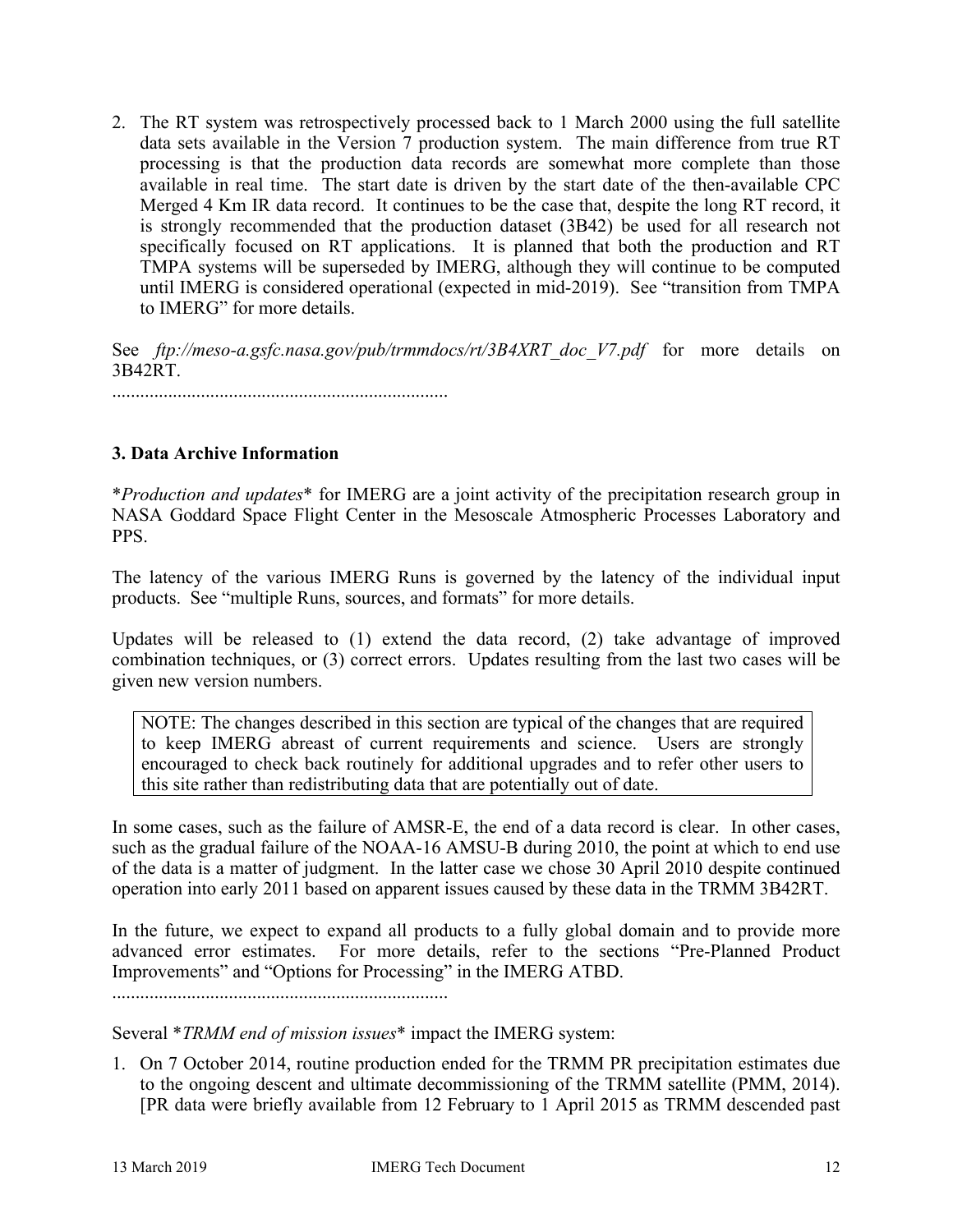its original altitude of 350 km.] Estimates from the TMI continued to be produced until it was turned off on 8 April 2015 as part of the TRMM decommissioning.

- 2. TMI continued to be included as one of the input data sets until it was ended on 8 April 2015 as part of the TRMM decommissioning activities.
- 3. Despite the end of TRMM operations, IMERG will not provide a complete replacement for the TMPA products until retrospective processing is carried out in Spring 2019. Giving a decent interval for users to make the transition argues for continuing TMPA production until Summer 2019.

........................................................................

The \**archive and distribution sites*\* for the official release of IMERG (and all other GPM products) are listed on the GPM data access pages

*http://pmm.nasa.gov/data-access/downloads/gpm*

Note that users are required to complete a simple, free, and automatic on-line registration in order to access the data; see "data user registration" for more details. This is required by data security considerations.

The responsible archive organizations are:

Precipitation Processing System NASA Goddard Space Flight Center Code 610.2 Greenbelt, MD 20771 USA

Email: *helpdesk@pps-mail.nascom.nasa.gov* Web site: *http://pps.gsfc.nasa.gov*

Goddard Earth Sciences Data and Information Services Center NASA Goddard Space Flight Center Code 610.2 Greenbelt, MD 20771 USA Phone: +1-301-614-5224 Fax:  $+1-301-614-5268$  Email: gsfc-help-disc@lists.nasa.gov Web site: *http://disc.gsfc.nasa.gov*

The Level 1C and 2 input satellite data sets are available in the PPS archive. The other input data, as well as the original (i.e., non-NASA input data) are available in independent archive and distribution sites, and contact information may be obtained through PPS. A comprehensive listing of PPS and GES DISC holdings, including value-added products, is listed on the GPM data access pages

*http://pmm.nasa.gov/data-access/downloads/gpm* . ..........................................................................

The native \**data set archive*\* consists of Version 5 Hierarchical Data Format (HDF5) files. Each half-hour dataset (3IMERGHH) or monthly dataset (3IMERGM) is contained in a separate file with standard self-documenting HDF5 metadata. The data are distributed via the Internet. Each 3IMERGHH file is approximately 2 MB (with internal compression), while the 3IMERGM files are each about 30 MB (with internal compression).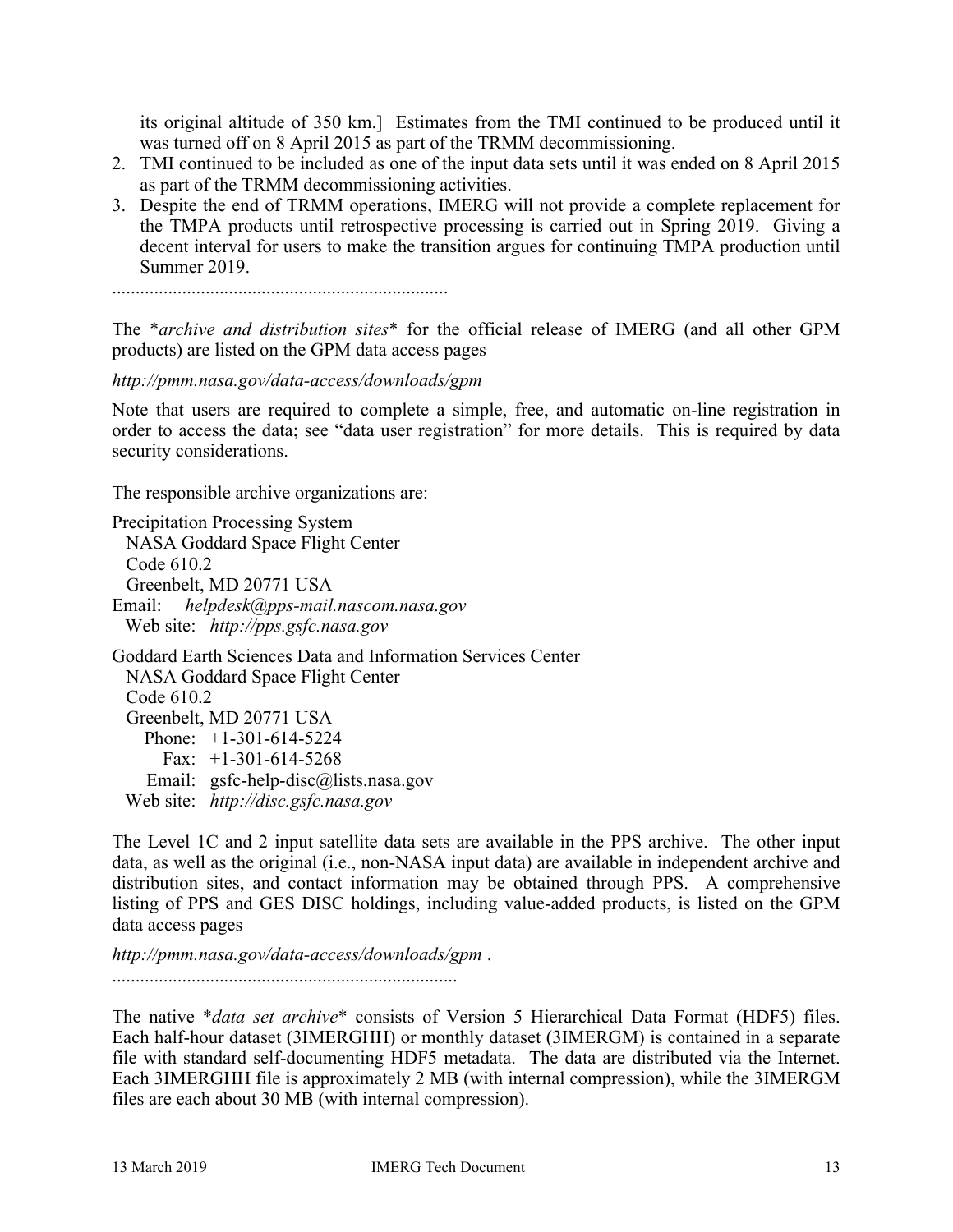The full collection of IMERG Final, Late, and Early Run original files are provided and archived by PPS at *https://storm-pps.gsfc.nasa.gov/storm* and by GES DISC at the DOI (see "DOI" for the correct values). Secondary archives of these data files exist outside of PPS and GES DISC, but users are responsible for gaining a clear understanding of the provenance of those data to assure that they are working with current, clean data.

In addition, PPS and GES DISC provide a variety of value-added products, which are listed on the GPM data access pages

*http://pmm.nasa.gov/data-access/downloads/gpm* .

Finally, quick-look imagery can be created using the STORM and THOR applications, while interactive Web-based analysis for selected IMERG precipitation estimates and related fields is provided through Giovanni. See the respective topics for details.

Note that users are required to complete a simple, free, and automatic on-line registration in order to access the data; see "data user registration" for more details. This is required by data security considerations.

............................................................................

The short names and \**DOI*\* list for the original IMERG HDF5 files are

| Final half-hourly: 3IMERGHH |                                 | 10.5067/GPM/IMERG/3B-HH/05                                     |
|-----------------------------|---------------------------------|----------------------------------------------------------------|
| Final monthly:              | 3IMERGM                         | 10.5067/GPM/IMERG/3B-MONTH/05                                  |
|                             |                                 | Early half-hourly: 3IMERGHH EARLY 10.5067/GPM/IMERG/3B-HH-E/05 |
|                             | Late half-hourly: 3IMERGHH LATE | 10.5067/GPM/IMERG/3B-HH-L/05                                   |
|                             |                                 |                                                                |

............................................................................

\**Known data set access issues*\* include:

- 1. Besides the primary data sites (see "data set archive"), several "mirror" and value-added archive sites outside of PPS and GES DISC provide the IMERG data sets and/or value-added products in their holdings. Users availing themselves of these sites should work with the personnel in charge of those sites to iron out access problems. Also, users are responsible for gaining a clear understanding of the provenance of those data to assure that they are working with current, clean data.
- 2. FTP access is sometimes regulated by the ISP or institution providing Internet connectivity. Specifically, many ISP's and institutions only permit the FTP software on user machines ("clients") to make "passive" FTP connections. At least some Macintosh and Windows native FTP applications default to "active". Users having trouble with FTP access should consult with their computer system support personnel to determine whether this is an issue, and if so, whether shifting to a third-party FTP package is necessary to allow "passive" operation.
- 3. The IMERG data sets are in IEEE "little-endian" floating-point format. Some Unix-based computers run in "big-endian", meaning the data might need to be "byte-swapped" to be useful, although HDF libraries should take care of this detail. This is the opposite of the convention in the 3B42, 3B43, and 3B42RT data sets, which are in big-endian format.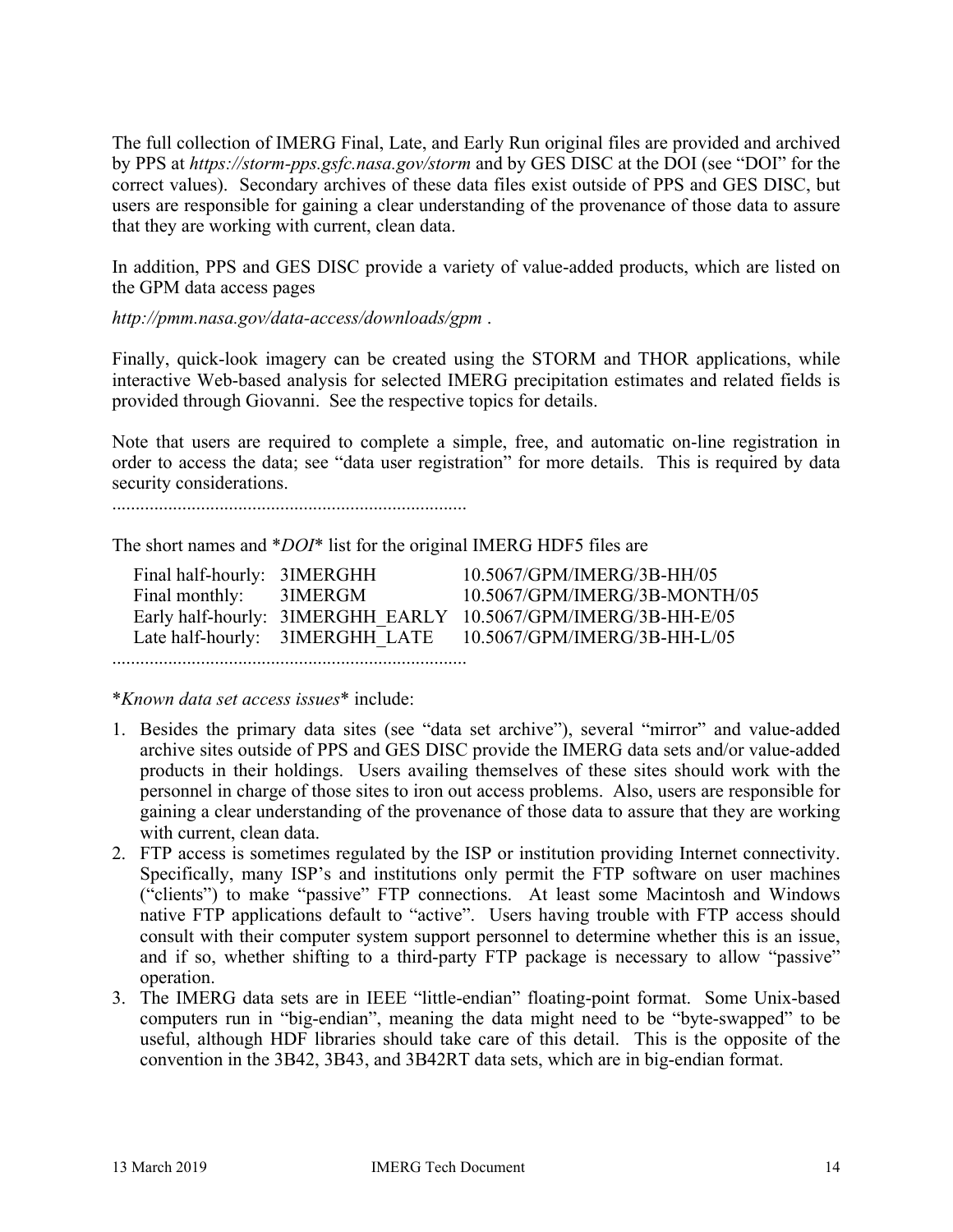4. Note that users are required to complete a simple, free, and automatic on-line registration in order to access the data; see "data user registration" for more details. This is required by data security considerations.

........................................................................

\**Data user registration*\* is required at PPS and GES DISC to satisfy modern data security considerations. This registration is simple, free, automatic, and on-line in both cases. For PPS and GES DISC, respectively, go to

*http://registration.pps.eosdis.nasa.gov/registration/ https://disc.gsfc.nasa.gov/registration/registration-for-data-access*

........................................................................

The \**data set inventory*\* may be obtained by accessing the IMERG product listings on the GPM data access pages

*http://pmm.nasa.gov/data-access/downloads/gpm* ..........................................................................

Users interested in \**obtaining data*\* can follow the links on the GPM data access pages

*http://pmm.nasa.gov/data-access/downloads/gpm*

to determine the correct Run/format/service for their particular needs and then navigate to the correct data site. Note that users are required to complete a simple, free, and automatic on-line registration for both PPS and GES DISC in order to access the data; see "data user registration" for more details. This is required by data security considerations.

It is possible to subset some of the data sets by parameter and/or space, as well as acquiring only the data files that correspond to the user's time period of interest. See the documentation for the individual dataset formats/services to determine what parameter/space subsetting is supported.

As well, Web-based interactive access to the IMERG and related data is provided by Giovanni; see that topic for details.

..........................................................................

The \**data access policy*\* is "freely available" with three common-sense caveats:

1. It is an emerging best practice that the data set source should be referenced when the data are used. A formal reference of the form

Huffman, G.J., E.F. Stocker, D.T. Bolvin, E.J. Nelkin, Jackson Tan, 2019, last updated 2019: *<dataset identifier> Data Sets*. NASA/GSFC, Greenbelt, MD, USA, <archive site – PPS or GES DISC>, accessed <enter user data access date>, [doi:<*doi>* <u>or</u> at <*data landing page URL>*].

is suggested following the AMS policy statement at

*http://www2.ametsoc.org/ams/index.cfm/publications/authors/journal-and-bamsauthors/journal-and-bams-authors-guide/data-archiving-and-citation/*.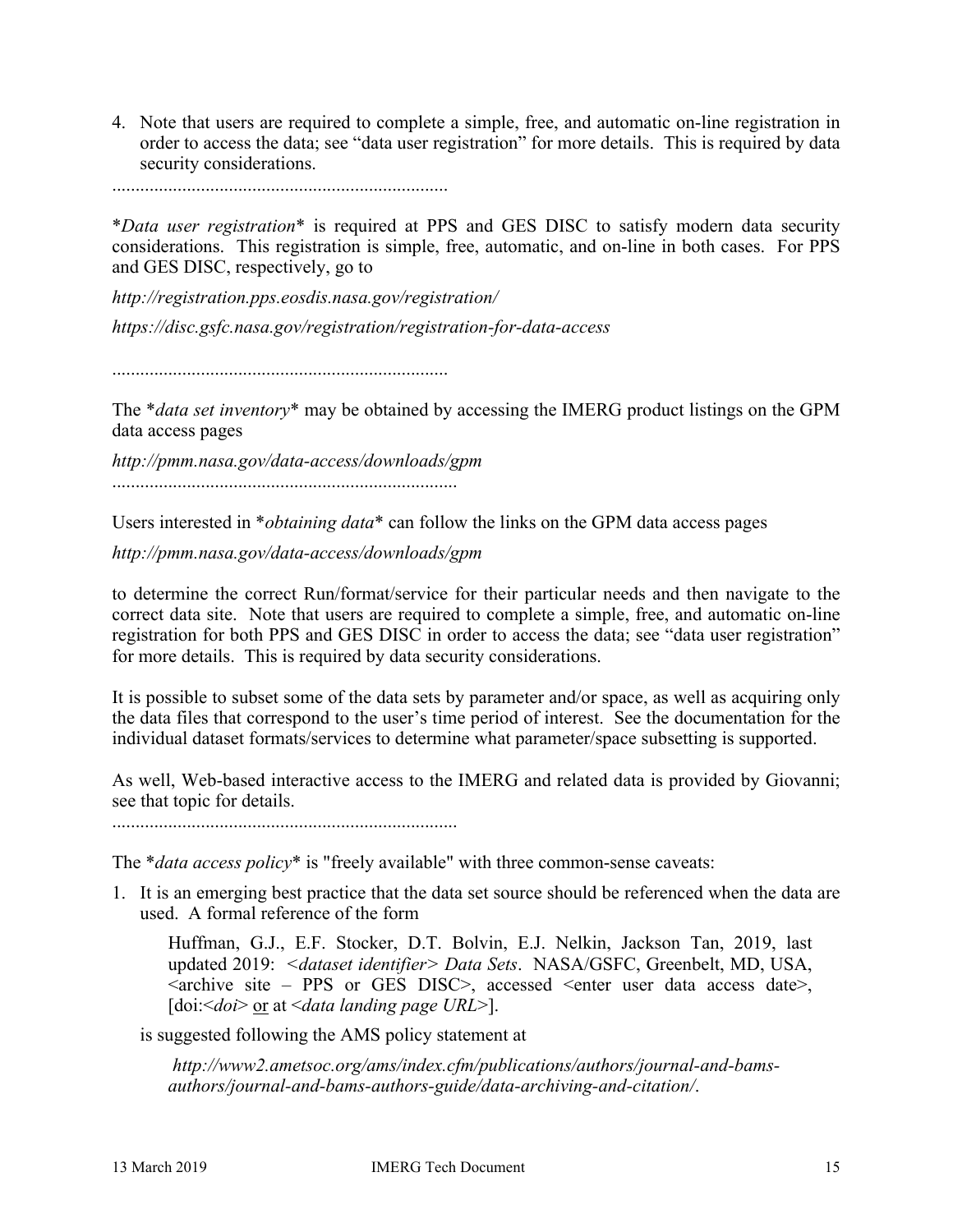Note that the AMS policy states that this dataset reference should be in addition to references to the relevant papers on constructing the data set. This approach allows readers to find both the technical literature and the data archive.

- 2. New users are urged to obtain their own current, clean copy from an official archive, rather than taking a version from a third party that might be damaged or out of date.
- 3. Errors and difficulties in the original datasets should be reported to the dataset creators or archive sites (depending on the nature of the issue). Access and format issues at third-party sites should be directed to their contacts.

Note that users are required to complete a simple, free, and automatic on-line registration for both PPS and GES DISC in order to access the data; see "data user registration" for more details. This is required by data security considerations.

..........................................................................

The Tool for High-resolution Observation Review (\**THOR*\*) is created and supported by PPS. THOR is a point-and-click program written in IDL that runs on Linux, Mac OS X, and Windows. This viewer enables displaying TRMM and GPM observations on a map of the Earth at the full instrument resolution. For use, it must be installed on each user's computer; instructions for downloading and installing the current version of THOR are located at

*http://pmm.nasa.gov/node/1189* .

As well, THOR is accessible within the PPS STORM (without downloading the application) to quickly visualize data fields.

........................................................................

The Science Team Online Research Module (\**STORM*\*) is a publicly available Web-based data access interface for PPS. The goals of the 3D Visualization Pages are:

- 1. Provide a way to visualize near-real-time data as soon as they become available on the ftp server. This is achieved through both the GPM Near Real Time Viewer and the STORM Event Viewer (EV)/EV Mini pages.
- 2. Allow users of the STORM data order interface to view products in three dimensions prior to order. For this, STORM Virtual Globe (VG) was created to complement the static images and THOR Online tools.

The home page is *https://storm.pps.eosdis.nasa.gov* ,

a quick introduction to STORM is located at *http://pmm.nasa.gov/node/1189* ,

and the user guide is posted at *https://storm.pps.eosdis.nasa.gov/storm/STORMUserGuide.pdf* ........................................................................

\**Giovanni*\*, formerly the Geospatial Interactive Online Visualization ANd aNalysis Infrastructure, is created and supported by GES DISC. It provides a web-based resource for accessing many Earth science data sets, including IMERG Runs. It performs a variety of basic subsetting, time- and space-averaging, and output of results in plots, time series, animations, or ASCII text. The current version of Giovanni is located at

*https://giovanni.sci.gsfc.nasa.gov/giovanni/* . ........................................................................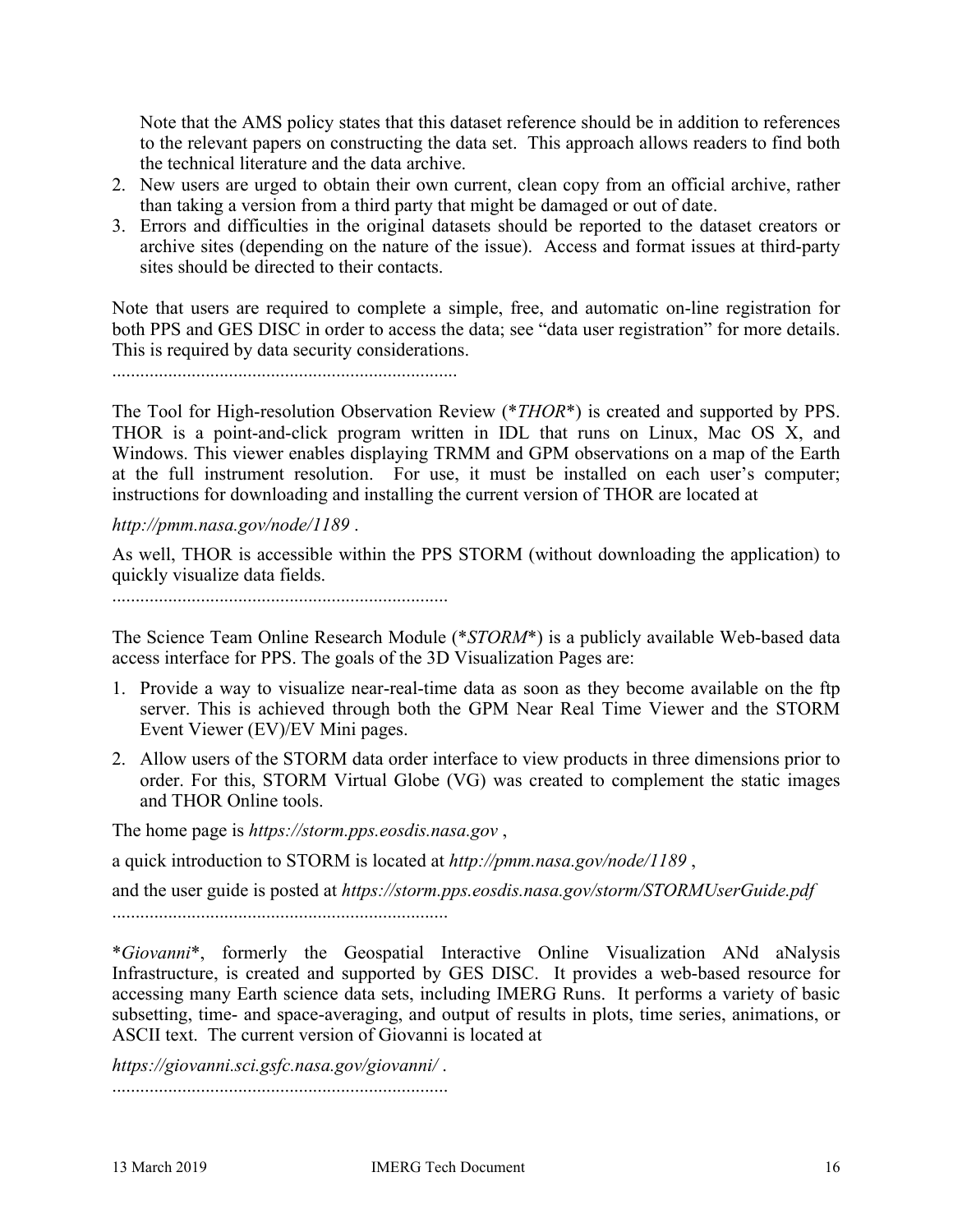### **4. Data Set Information**

\**Advice for new users*\*: The variety of products that provide IMERG data can be daunting to a new user. These different products serve different needs, as outlined in "multiple Runs, sources, and formats", which each user must map into their particular needs, level of computing skills, and computing tools. As well, first-time users are required to complete a simple, free, and automatic on-line registration both for PPS and for GES DISC in order to access the data; see "data user registration" for more details. This is required by data security considerations. Once a user has acquired an example dataset, it is strongly suggested that they use Giovanni (which topic see) to verify that they are correctly generating results from the data set format that they've chosen to use. The various IMERG dataset formats have been developed to work nicely with a range of off-the-shelf application software packages. If this is not successful, the user should contact the archive site for more information. Questions about the scientific basis for IMERG that are not answered in this technical document or the ATBD should be referred to the algorithm developers (see "documentation creator").

........................................................................

IMERG output is available in \**multiple Runs, sources, and formats*\*, which can lead to confusion among users. The IMERG system is run twice in near-real time

- "Early" multi-satellite product  $\sim$ 4 hr after observation time and
- "Late" multi-satellite product  $\sim$  14 hr after observation time,

and once after the monthly gauge analysis is received

"Final" satellite-gauge product  $\sim$ 3.5 months after the observation month.

All three Runs create half-hourly 0.1°x0.1° products (3IMERGHH), while the post-real-time Final Run additionally provides a monthly 0.1°x0.1° satellite-gauge combination data set (3IMERGM). In all cases the output contains multiple fields that provide information on the input data, selected intermediate fields, and estimation quality.

These multiple Runs are computed because of the competing demands for timeliness and completeness of data. The Early Run provides relatively quick results for flood analysis and other short-fuse applications by only employing forward morphing. The Late Run employs both forward and backward morphing with later data, and is appropriate for daily and longer applications, such as crop forecasting. The Final Run introduces monthly precipitation gauge analyses, providing more accurate results in regions with gauge information. The Final Run is considered the research-grade product.

Once computed, the IMERG data sets are hosted on both PPS and GES DISC, with each site providing value-added products based on the basic IMERG data sets, such as daily averages, GeoTIFF-format files, and WMS servers. A complete list of datasets provided by PPS and GES DISC is given on the GPM data access pages (*http://pmm.nasa.gov/dataaccess/downloads/gpm*). Note that users are required to complete a simple, free, and automatic on-line registration for both PPS and GES DISC in order to access the data; see "data user registration" for more details. This is required by data security considerations.

........................................................................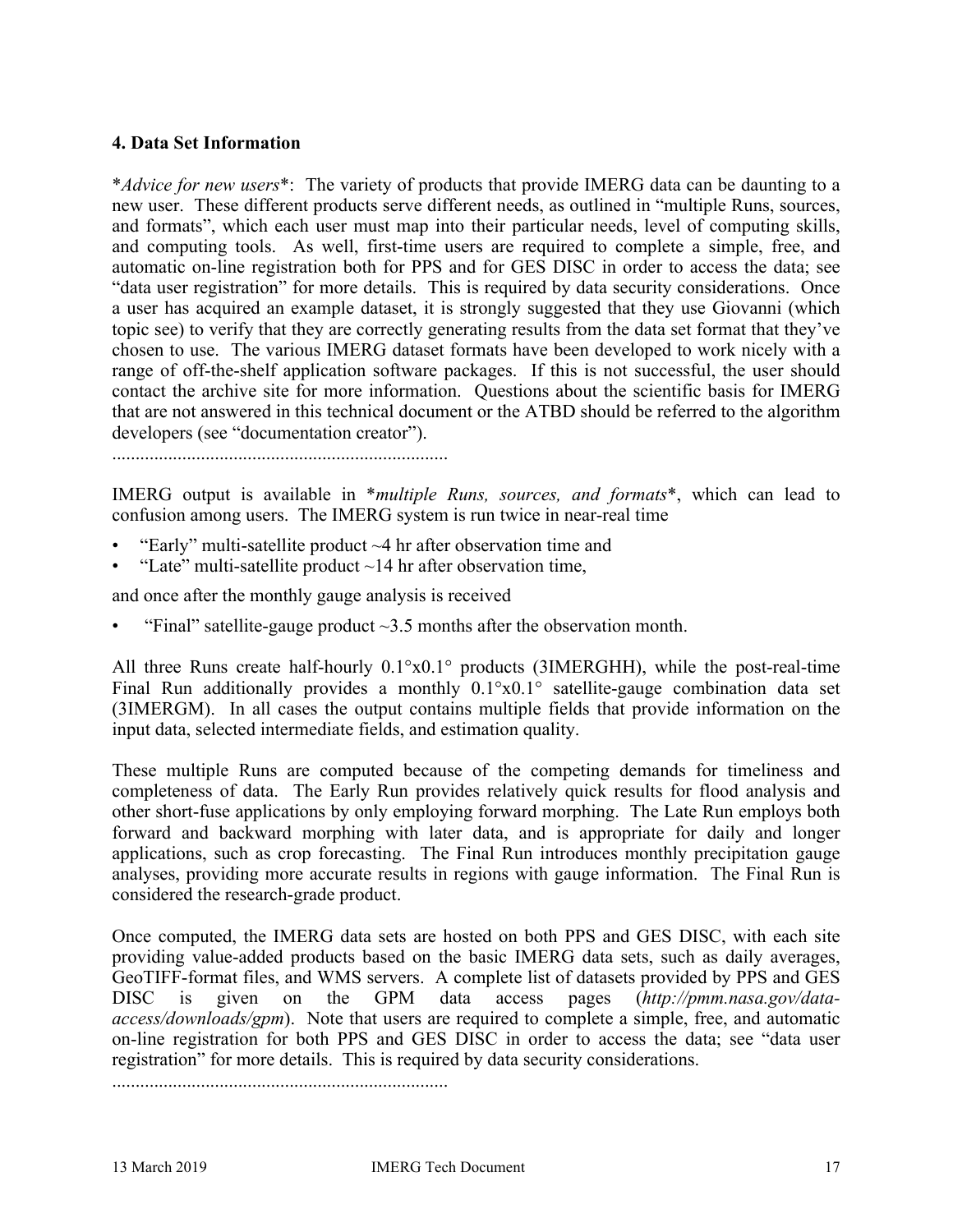The identifier \**3IMERGHH*\* denotes the half-hourly output from any Run of IMERG.

.......................................................................

The identifier \**3IMERGM*\* denotes the monthly output, only computed by the Final Run of IMERG. Note that other value-added products might include monthly accumulations, which are not the same.

.......................................................................

The \**file date/time*\* is the UTC year, month, day, and then starting and ending hour, minute, second for both the 3IMERGHH and 3IMERGM data sets. The single date provided is the first day of the month in the case of 3IMERGM; basically everything after year and month in its name is filled with nominal values. The date, start time, and end time are provided in both the metadata and file name. Within the name, start and end times are denoted by "S" and "E". All dates and times are UTC.

........................................................................

The template for \**data set file names*\* for the original IMERG HDF5 files is given in

*https://pmm.nasa.gov/sites/default/files/document\_files/FileNamingConventionForPrecipitation ProductsForGPMMissionV1.4.pdf*

Examples are:

3IMERGHH from the Early Run starting at 00UTC on 1 July 2014: *3B-HHR-E.MS.MRG.3IMERG.20140701-S000000-E002959.0000.V06.RT-H5*

3IMERGM (always the Final Run) for July 2014: *3B-MO.MS.MRG.3IMERG.20140701-S000000-E235959.07.V06.HDF5*

The prefixes for the different Runs are:

- $3B$ -HHR-E half-hourly, Early Run
- 3B-HHR-L half-hourly, Late Run
- 3B-HHR half-hourly, Final Run
- $3B-MO$  monthly, Final Run

The standard approach to version numbering in GPM is to give all "down-stream" products the same version as the inputs. Given that IMERG has numerous inputs, we choose to use the calibrator, 2BCMB, to set the version for IMERG products. Thus, whenever 2BCMB has a version update, either major or minor (i.e., number or letter), then IMERG product identifiers will be updated as well. It also means that, if IMERG products are updated with a minor change (letter), then should 2BCMB be updated afterwards, the IMERG version will be updated once again and have a greater letter than 2BCMB. For example:

| 2BCMB V06D    | <b>IMERG V06D</b> |
|---------------|-------------------|
| IMERG updates |                   |
| 2BCMB V06D    | <b>IMERG V06E</b> |
| 2BCMB updates |                   |
| 2BCMB V06E    | <b>IMERG V06F</b> |
|               |                   |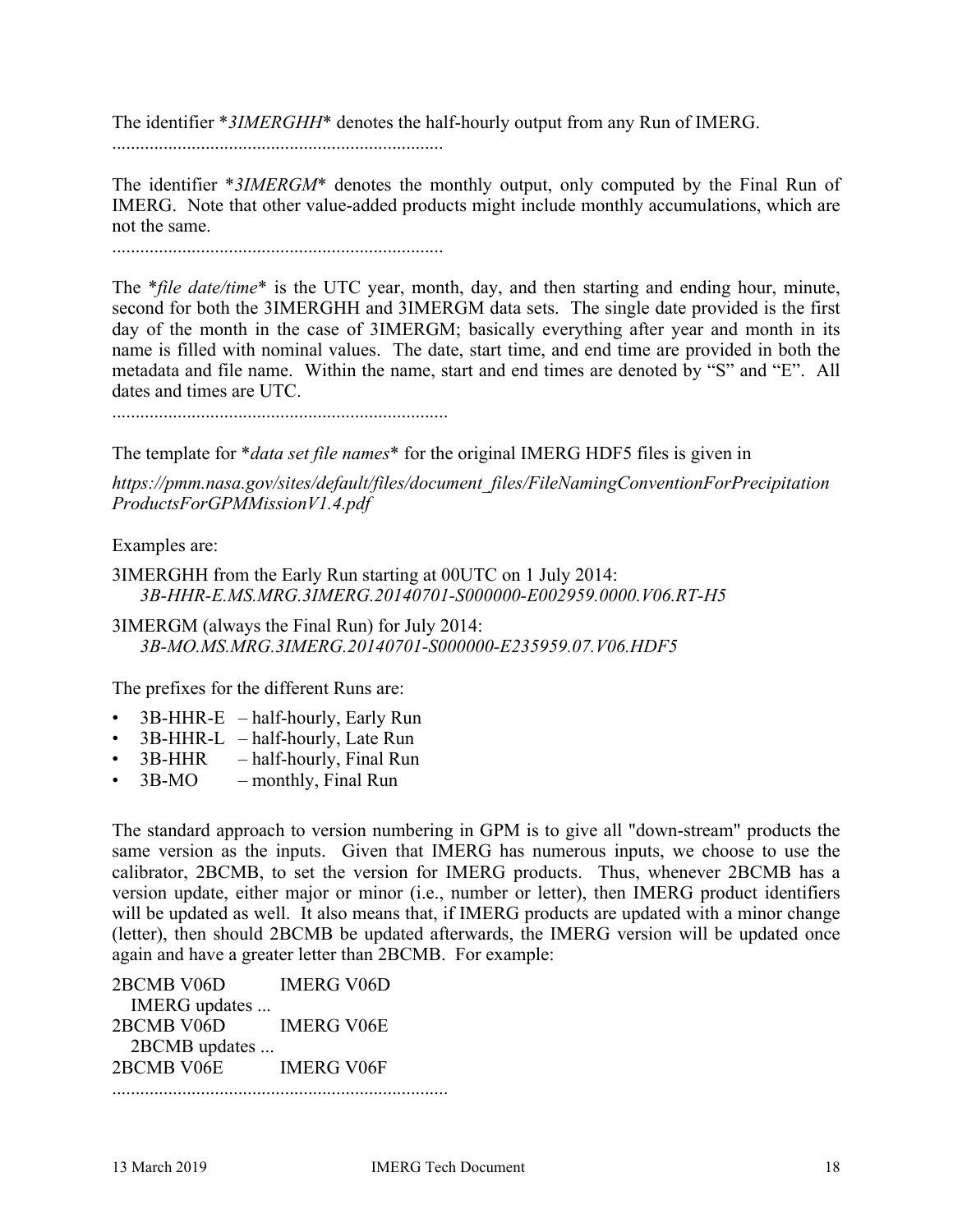The \**temporal resolution*\* of the products is:

- 3IMERGHH: half hour (with "-E", "-L", and "" for the Early, Late, and Final Runs)
- 3IMERGM: month

The half-hour period for the 3IMERGHH is driven by the basic observational interval for the geo-IR data. Note that both the microwave and IR input data are snapshots. In those small regions in which two (or more) overlapping microwave scenes occur in a grid box, the conicalscan imager (CSI) closest to the mid-point of the half hour is taken, or lacking any CSIs, the cross-track-scan sounder (CTSS) closest to the mid-point. [To be explicit, when both a CSI and a CTSS are available, the CSI is chosen even if it is further from the mid-point than the CTSS. Recent work shows that this choice is reasonable over ocean, but less so over land.] This restriction to one snapshot makes the statistics of the data sets as comparable as possible, since the collect of two-snapshot averages of precipitation rates has a rather different PDF than singleshot averages. These snapshots might be thought of as an average rate, valid at the nominal observation time, since Villarini and Krajewski (2007) showed that the (snapshot-based) TRMM 3B42 is best correlated with radar data averaged over 60-90 minutes, not always centered on the nominal overpass time. More recently, O et al. (2017) found that IMERG-F half-hourly estimates correlated best with gauge accumulations of about 25 min that were centered 20 to 40 min. after the start of the IMERG data window. Part of the differences might be the longer 3 hour time window for 3B42 than IMERG's half hour, but in either case, it is clearly not "instantaneous".

The monthly period for 3IMERGM is driven by the typical calendar monthly period of precipitation gauge analyses, although it is also a typical period requested by many users. The precipitation value is an average rate over the calendar month.

Because the data are provided at nominal UTC half-hour intervals, each 3IMERGHH data set represents a nominal 30-minute span starting on the hour or half-hour. Thus, the first image of the day includes data for 00:00:00–00:29:59 UTC. The metadata and dataset name contain the date and start and end times.

........................................................................

The \**period of record*\* for GPM-based IMERG is 12 March 2014 through the present, although we note that April 2014 is the first full month of data. There is a delay (latency) of 4 hours, 14 hours, and about 3.5 months after the end of the month for the Early, Late, and Final Runs. The start is based on the first full month of GPM DPR data. In the retrospective reprocessing, IMERG incorporates TRMM satellite data as a calibrator, enabling a start date of April (Final) and June (Early, Late) 2000 <January 1998>.

........................................................................

The \**grid*\* on which each field of values is presented is a  $0.1^{\circ}x0.1^{\circ}$  lat./lon. (Cylindrical Equal Distance) global array of points. It is size 1800x3600, with X (latitude) incrementing most rapidly South to North from the southern edge, and then Y (longitude) incrementing West to East from the Dateline, as detailed in the metadata. Tenth-degree latitude and longitude values are at grid edges:

First point center  $(89.95°S, 179.95°W)$ Second point center (89.85°S,179.95°W)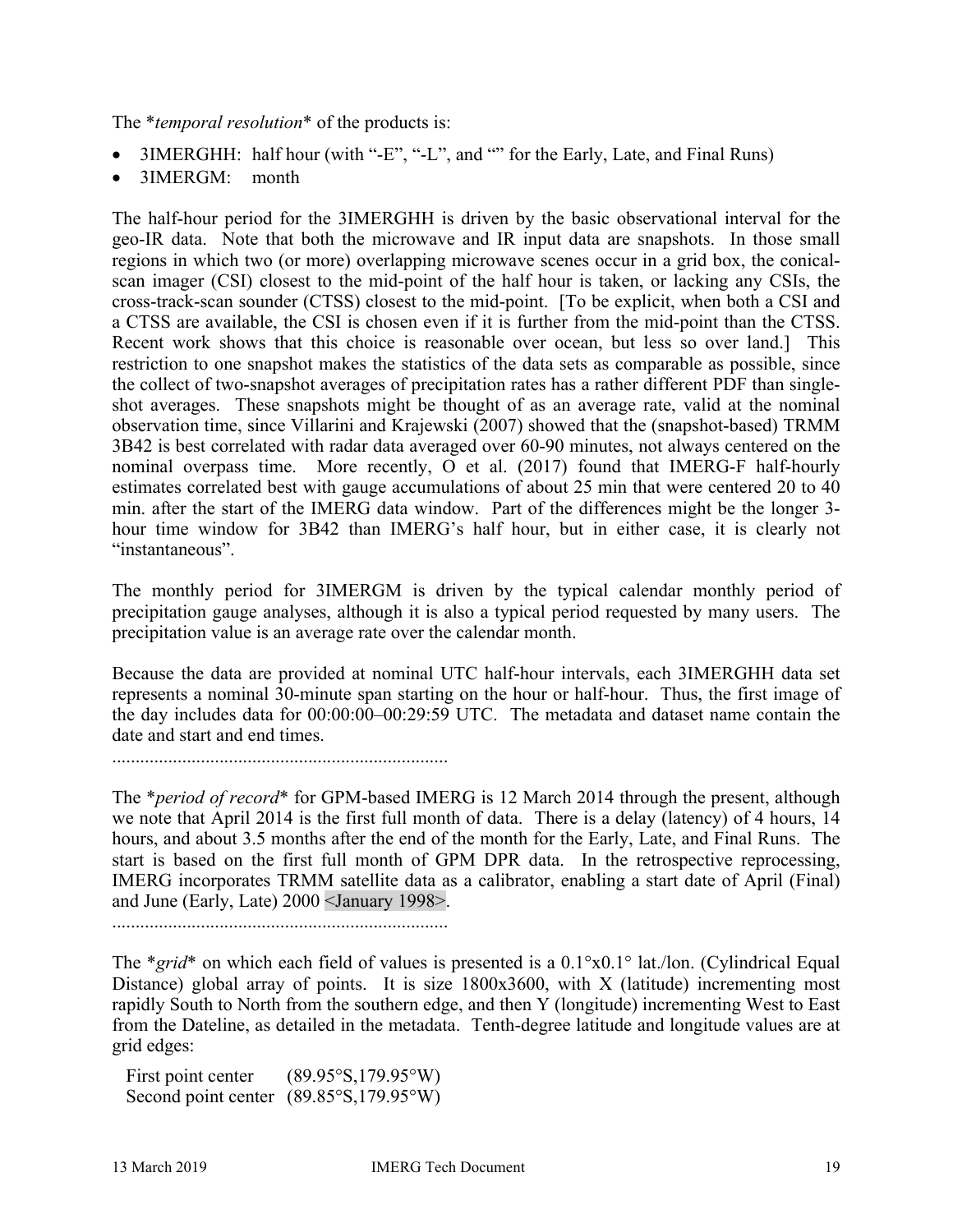Last point center  $(89.95\textdegree N, 179.95\textdegree E)$ 

The reference datum is WGS84.

Note that the "complete" Version 06 IMERG precipitation estimates mask out observed passive microwave and morphed estimates over snowy/icy surfaces, so outside the latitude band 60°N-S, where IR estimates are not available, precipitation estimates over non-snowy/icy surfaces are recorded as missing. On the other hand, the merged microwave estimate ("HQ") field has values across all swaths at the higher latitudes. The probability of liquid precipitation phase field is globally complete because it is a diagnostic based solely on model or reanalysis data, which are themselves globally complete.

........................................................................

The \**spatial resolution*\* of IMERG is 0.1°x0.1° lat/lon. ........................................................................

The \**spatial coverage*\* of Version 06 IMERG precipitation estimates is the latitude band 90°N-S. Note that the "complete" Version 06 IMERG precipitation estimates mask out observed passive microwave estimates over snowy/icy surfaces, so outside the latitude band 60°N-S, where IR estimates are not available, precipitation estimates over non-snowy/icy surfaces are recorded as missing . On the other hand, the merged microwave estimate ("HQ") field has values across all swaths at the higher latitudes. The probability of liquid precipitation phase field is globally complete because it is a diagnostic based solely on model or reanalysis data, which are themselves globally complete.

........................................................................

The \**data file layout*\* for the original IMERG HDF5 files can be accessed at *ftp://gpmweb2.pps.eosdis.nasa.gov/pub/GPMfilespec/filespec.GPM.pdf*, which includes a significant quantity of metadata intended to make the files recognizable by many standard offthe-shelf applications (see *ftp://gpmweb2.pps.eosdis.nasa.gov/pub/GPMfilespec/filespecMeta.GPM.pdf*). ........................................................................

It is possible to \**read a file of data*\* with many standard off-the-shelf applications; any tool that reads the standard HDF5 file can be used to process IMERG files. As well, PPS provides a toolkit with C and FORTRAN APIs that allow users to write custom programs. See *ftp://gpmweb2.pps.eosdis.nasa.gov/pub/PPStoolkit/GPM* for more details. Documentation for the value-added file formats listed in the GPM data access pages at *http://pmm.nasa.gov/dataaccess/downloads/gpm* should be consulted to determine the best way to read these files. Some of these formats are intended for specific functions, such as the GIS-oriented GeoTIFF files. For users of the R programming language, a package to read HDF5, called 'h5', is located at *http://cran.r-project.org/web/packages/h5/index.html.*

........................................................................

The \**3IMERGHH data fields*\* provide a variety of data fields for users and data developers.

*Table 1. List of data fields, their variable names (in the data structure), and the data units for 3IMERGHH data files. Italics denote user-oriented fields.*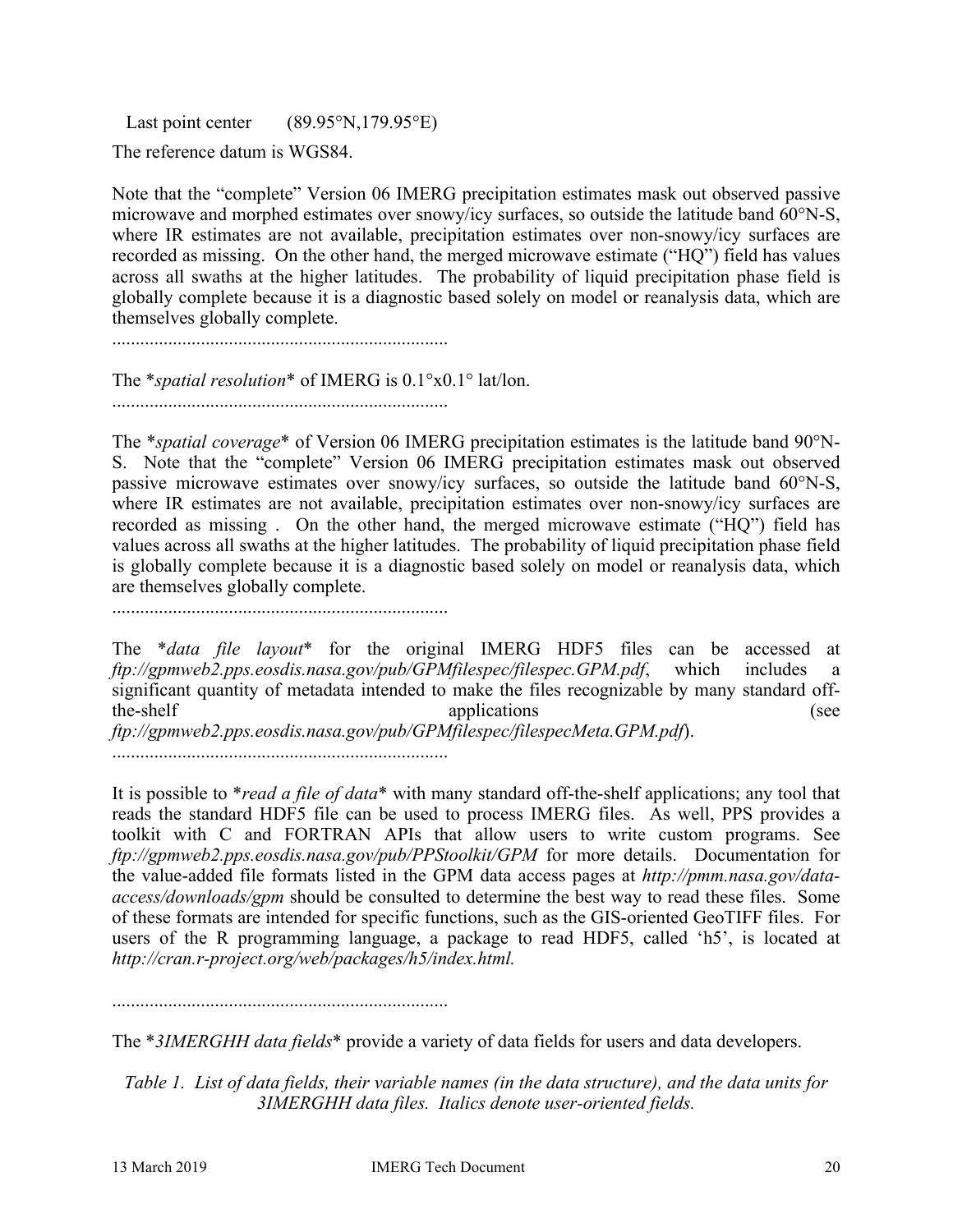| Data field                                         | Variable name               | Units        |
|----------------------------------------------------|-----------------------------|--------------|
| Multi-satellite precipitation estimate with gauge  | precipitationCal *          | mm/hr        |
| calibration (Final)                                |                             |              |
| Multi-satellite precipitation estimate (Early and  |                             |              |
| Late)                                              |                             |              |
| (recommended for general use)                      |                             |              |
| Multi-satellite precipitation estimate             | precipitationUncal          | mm/hr        |
| Random error for precipitationCal                  | randomError                 | mm/hr        |
| Merged microwave-only precipitation estimate       | HQprecipitation *           | mm/hr        |
| Microwave satellite source identifier              | HQprecipSource              | index values |
| Microwave satellite observation time               | HQobservationTime           | min. into    |
|                                                    |                             | half hour    |
| IR-only precipitation estimate                     | IRprecipitation             | mm/hr        |
| Weighting of IR-only precipitation relative to the | <b>IRkalmanFilterWeight</b> | percent      |
| morphed merged microwave-only precipitation        |                             |              |
| Probability of liquid precipitation phase          | probabilityLiquid           | percent      |
|                                                    | Precipitation               |              |
| Quality Index for precipitationCal field           | precipitationQualityIndex   | index        |

\* Note well that HQprecipitation *only* includes microwave data (hence "HQ"), meaning it has significant gaps. precipitationCal is the complete estimate that most users will want to access.

The index values for HQprecipSource are:

| $0 =$ no observation | $1 = TMI$           | $2 =$ (unused)      |
|----------------------|---------------------|---------------------|
| $3 = AMSR-2$         | $4 = SSMI$          | $5 = SSMIS$         |
| $6 = AMSU$           | $7 = MHz$           | $8 =$ (unused)      |
| $9 = GMI$            | $10 =$ (unused)     | $11 = ATMS$         |
| $12 = AIRS$          | $13 = TOVS$         | $14 = CRIS$         |
| $15 = AMSR-E$        | $16 =$ Spare CSI 2  | $17 =$ Spare CSI 3  |
| $18 =$ Spare CSI 4   | $19 =$ Spare CSI 5  | $20 =$ SAPHIR       |
| $21 =$ Spare CTSS 2  | $22 =$ Spare CTSS 3 | $23$ = Spare CTSS 4 |
| $24 =$ Spare CTSS 5  |                     |                     |

where CSI = conical-scan imager and CTSS = cross-track-scan sounder. The time span for each 3IMERGHH field is the half hour (in UTC) stated in the file name and metadata, covering the first or second half of a UTC hour.

.......................................................................

The \**3IMERGM data fields*\* provide a variety of data fields for users and data developers.

| 3IMERGM data files. Italics denote user-oriented fields. |                     |         |  |
|----------------------------------------------------------|---------------------|---------|--|
| Data field                                               | Variable name       | Units   |  |
| Merged satellite-gauge precipitation estimate            | precipitation       | mm/hr   |  |
| (recommended for general use)                            |                     |         |  |
| Random error for merged satellite-gauge                  | randomError         | mm/hr   |  |
| precipitation                                            |                     |         |  |
| Weighting of gauge precipitation relative to the         | gaugeRelativeWeight | percent |  |

*Table 2. List of data fields, their variable names (in the data structure), and the data units for 3IMERGM data files. Italics denote user-oriented fields.*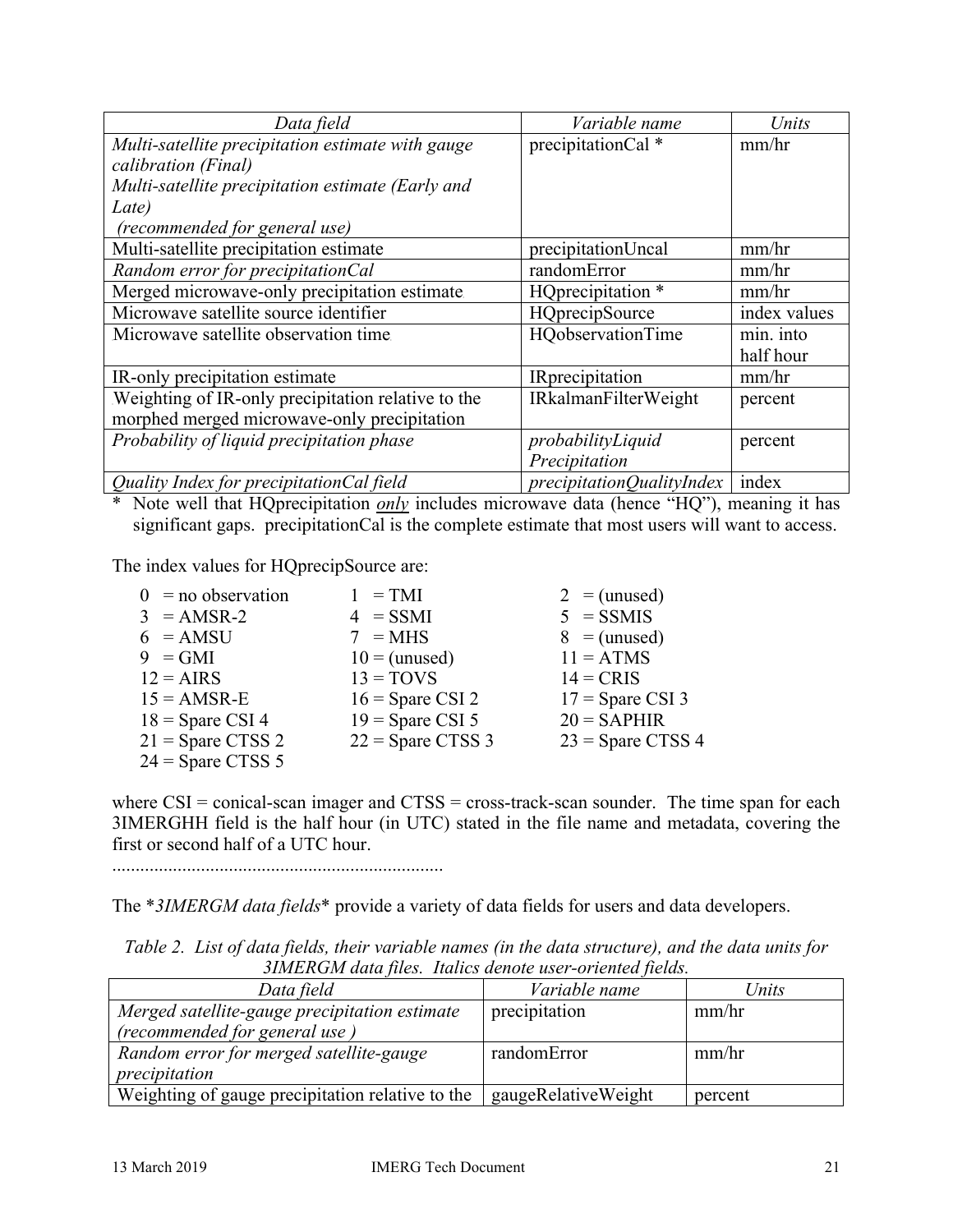| multi-satellite precipitation                                             |                                             |                                            |
|---------------------------------------------------------------------------|---------------------------------------------|--------------------------------------------|
| Accumulation-weighted probability of liquid<br><i>precipitation phase</i> | probabilityLiquid<br>Precipitation          | percent                                    |
| Quality Index for precipitationl field                                    | <i>precipitationQuality</i><br><i>Index</i> | Equivalent gauges<br>per $2.5^{\circ}$ box |

The time span for each 3IMERGM field is the calendar month stated in the file name and metadata.

.......................................................................

## **5. Sensors**

Some \**PMW satellite overpass times*\* experienced significant drifting during the satellite's period of service (see *https://pmm.nasa.gov/sites/default/files/imce/times\_allsat.jpg* for a current time-series plot). There is no direct effect on the accuracy of the precipitation estimates, but it is possible that the systematic change in sampling time could introduce subtle shifts in the resulting collection of precipitation estimates. Furthermore, the climatological calibrations of the constellation satellites against GMI/TMI are based on a snapshot of fixed overpass times, so if the constellation overpass times drift the calibrations will "drift" as well. The plot shows that the 00/12 UTC slot entirely lacks Sun-synchronous coverage for three or more hours over the entire record. Meanwhile, the uncoordinated satellite operations end up giving a slowly varying pattern of near-duplicate data in some time slots, and totally absent coverage in others. Finally, it is routinely the case that the precessing satellites (TRMM, GPM, Megha-Tropiques) create a complicated pattern of overlap and fill-in for the observations and gaps in the Sun-synchronous satellites (including the 00/12 UTC void), although this diagram does not explicitly show this.

.......................................................................

The GPM Dual-frequency Precipitation Radar (\**DPR*\*) is a pair of flat-panel phased-array weather radars, based on the very successful TRMM PR. The horizontal and vertical resolutions for the Ku-band unit are 5 km and 250 m, respectively, over a 245 km swath to a height above sea level of 19 km. The minimum detectable rainrate is 0.5 mm/hr. The Ka-band unit has two modes up to 21 May 2018. Initially, in the standard mode, the horizontal and vertical resolutions were 5 km and 250 m, respectively, over a 125 km swath to a height above sea level of 19 km, with a minimum detectable rainrate of 0.2 mm/hr. In high-resolution mode, the horizontal and vertical resolutions were 2.5 km and 250 m, respectively, over a 110 km swath to a height above sea level of 20 km. From 21 May 2018, the Ka swath was changed to match the Ku swath width of 245 km and resolution f 5 km, and dropping the high resolution mode (*https://pps.gsfc.nasa.gov/Documents/Caveats\_DPRL2\_productV05B\_fin3.pdf*).

The DPR is an operational sensor, so the data record suffers the usual gaps in the record due to processing errors, down time on receivers, etc.

The 65° inclination provides nominal coverage over the latitudes 67°N-S for the Ku-band unit, and to 66°N-S for the Ka-band unit, initially, then changing on 21 May 2018 to 67°N-S.

Further details are available in Iguchi et al. (2010).

........................................................................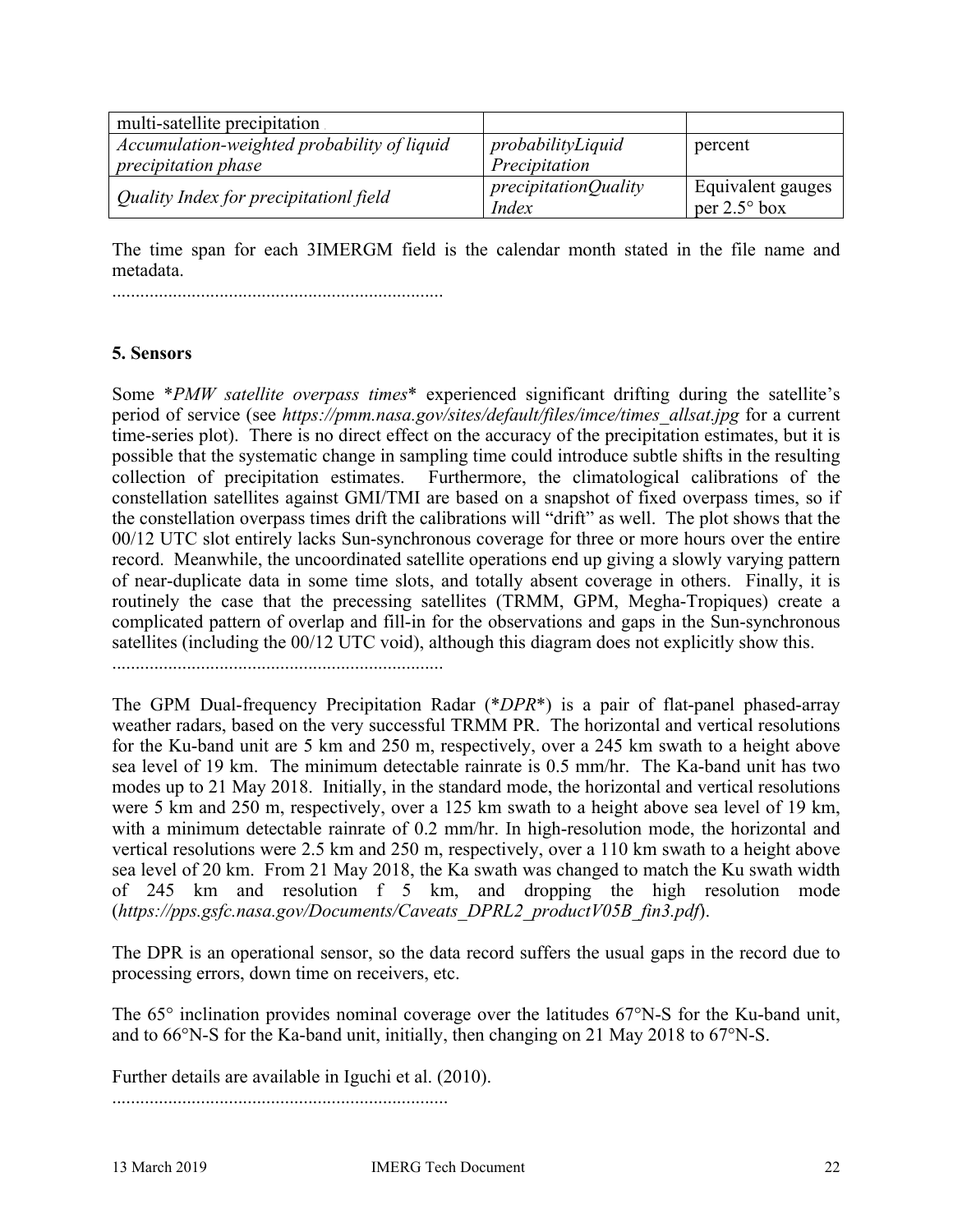The GPM Microwave Imager (\**GMI*\*) is a multi-channel passive microwave radiometer. The GMI provides vertical and horizontal polarization values for 10.7, 18.7, 23.8, 36.5, 89.0, 165.5,  $183.3 \pm 3$ , and  $183.3 \pm 7$  GHz frequencies (except only vertical at 23 and the 183's) with conical scanning, similar to the SSMIS. The channels have effective fields of view that vary from 4x7 km for the 89 GHz (oval due to the slanted viewing angle intersecting the surface at 51°) to 19x32 km for the 10 GHz. Channels above 89 GHz are resolved at the 89 GHz footprint size. For practical reasons, as with SSMIS, two separate feed horns collect the lower-frequency channels (36.5 and below) and the remaining higher-frequency channels. As a result, each set of channels has a separate navigation, and the footprints are not collocated. At Level 1C PPS provides both the original, separately navigated channels and a special product in which the high-frequency channels are remapped to the low-frequency footprint locations. The 89 GHz and higher frequency channels are undersampled near nadir, and the lower-frequency channels are more or less oversampled (see *https://www.star.nesdis.noaa.gov/mirs/gpmgmi.php*). At the swath edge even the higher-frequency channels are oversampled.

The GMI is an operational sensor, so the data record suffers the usual gaps in the record due to processing errors, down time on receivers, etc.

The 65° inclination provides nominal GMI coverage over the latitude band 70°N-S, although limitations in retrieval techniques limit the accuracy, or even availability, of precipitation estimates in cases of cold land or sea ice.

Further details are available at *http://pmm.nasa.gov/sites/default/files/document\_files/GMIL1B\_ ATBD.pdf* .

........................................................................

The TRMM Precipitation Radar (\**PR*\*) was a flat-panel phased-array weather radar, the first flown in space. The horizontal and vertical resolutions were 4 km and 250 m, respectively, over a 220 km swath to a height above sea level of 20 km. The minimum detectable signal was 17 (18) dBZ before (after) the TRMM orbit boost in August 2001.

The PR was an operational sensor, so the data record suffered the usual gaps in the record due to processing errors, down time on receivers, etc. There were outages for an operational anomaly in May 2000, and the boost to a higher orbit during the first part of August 2001. The PR suffered an electronics failure on 29 May 2009. Data were lost until the "B-side" electronics were activated on 19 June 2009. Some residual differences are noticeable. The descent of TRMM following fuel exhaustion in July 2014 prevented useful retrievals after 7 October 2014, except for a short period in 2015 from 12 February to 1 April as TRMM descended past its original at-launch altitude of 350 km.

The 35° inclination provided nominal PR coverage over the latitudes 37°N-S.

Further details are available in Kummerow et al. (1998).

........................................................................

The TRMM Microwave Imager (\**TMI*\*) was a multi-channel passive microwave radiometer that flew on TRMM. The TMI provided vertical and horizontal polarization values for 10.65, 19.35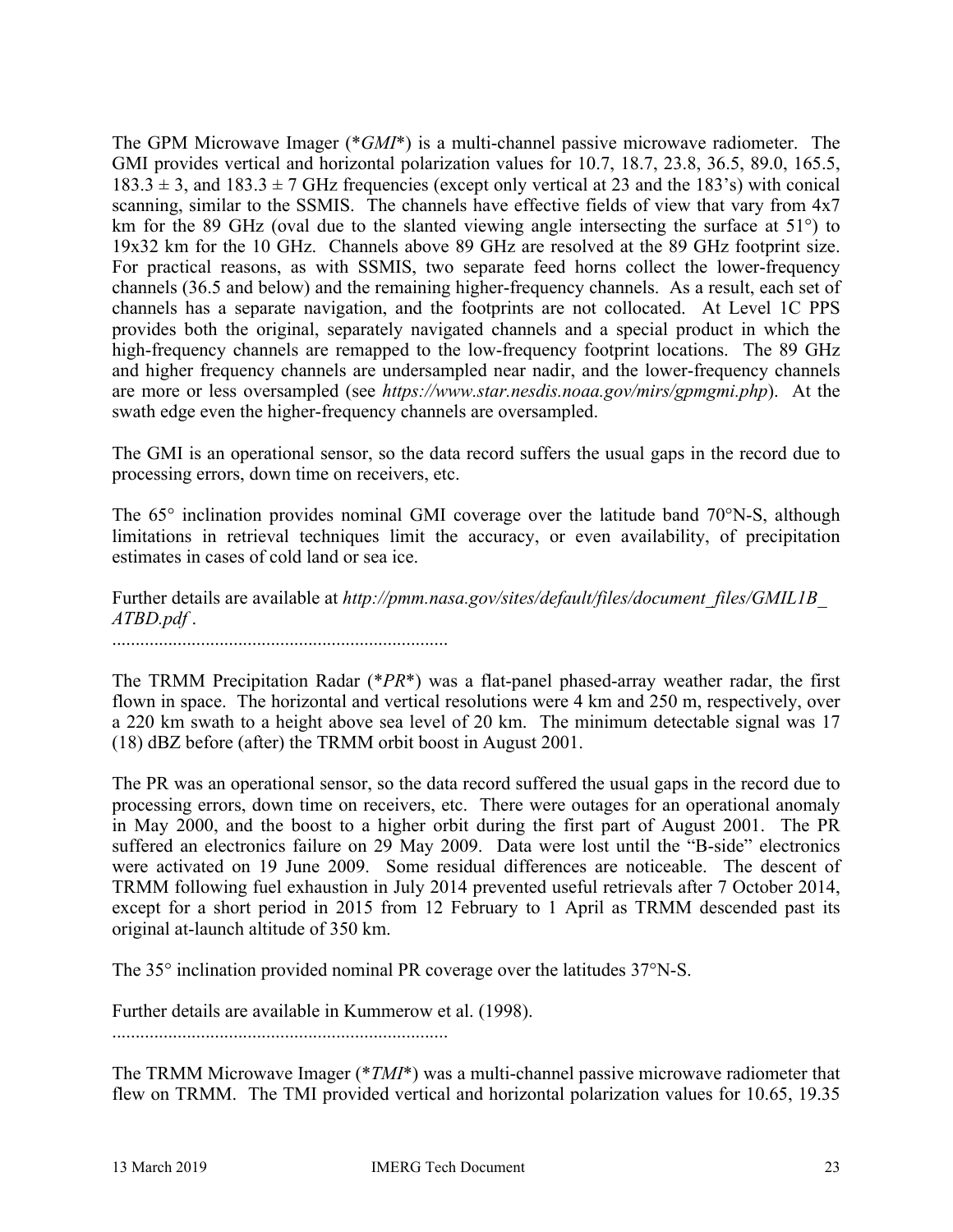21.3, 37.0, and 85.5 GHz frequencies (except only vertical at 21) with conical scanning, similar to the SSMI. The channels had effective fields of view that varied from 4.6x6.9 km for the 85 GHz (oval due to the slanted viewing angle intersecting the surface at 51°) to 29.1x55.2 km for the 10 GHz. Consequently, the 85 GHz was undersampled near nadir, and all other channels are more or less oversampled. At the swath edge even the 85.5 GHz was oversampled.

The TMI was an operational sensor, so the data record suffered the usual gaps in the record due to processing errors, down time on receivers, etc. There were outages for an operational anomaly in May 2000 and the boost to a higher orbit during the first part of August 2001. The TMI continued to be operated during the descent of TRMM following fuel exhaustion in July 2014, until passivation (shutdown of the satellite) on 8 April 2015. There was some effect due to a gradually changing Earth Incidence Angle (EIA) of the sensor, but the retrievals are considered useful.

The  $35^\circ$  inclination provided nominal TMI coverage over the latitudes  $40^\circ$ N-S, although limitations in retrieval techniques limit the accuracy, or even availability, of precipitation estimates in cases of cold land or sea ice (which is unlikely in this latitude range).

Further details are available in Kummerow et al. (1998).

........................................................................

The Advanced Microwave Scanning Radiometer Version 2 (\**AMSR2*\*) is a multi-channel passive microwave radiometer provided by the Japan Aerospace Exploration Agency that has flown on GCOM-W since mid-2012. GCOM-W is placed in a Sun-synchronous polar orbit with a period of about 102 min. The AMSR2 provides vertical and horizontal polarization values for 6.9, 10.65, 18.7, 23.8, 36.5, and 89.0 GHz frequencies (except only vertical at 23.8) with conical scanning, similar to the SSMI. Pixels and scans are spaced 10 km apart at the suborbital point, except the 89-GHz channels are collected at 5 km spacing. Every other high-frequency pixel was co-located with the low-frequency pixels, starting with the first pixel in the scan and the first scan in a pair of scans. The channels have resolutions that vary from 3x5 km for the 89 GHz (oval due to the slanted viewing angle) to 35x62 km for the 6 GHz.

The polar orbit provides nominal AMSR2 coverage over the latitudes 85°N-S, although limitations in retrieval techniques limit the accuracy, or even availability, of precipitation estimates in cases of cold land or sea ice.

The AMSR2 is an operational sensor, so the data record suffers the usual gaps in the record due to processing errors, down time on receivers, etc. In addition, beginning with 5 April 2016 0823 UTC the AMSR2 37V channel experienced intermittent noisy values. For example, there was about a 16-hour outage from 16 UTC on 15 April to 0740 UTC on 16 April.

Further details are available at *http://suzaku.eorc.jaxa.jp/GCOM\_W/w\_amsr2/whats\_amsr2.html*. ........................................................................

The Advanced Microwave Scanning Radiometer for the Earth Observing System (\**AMSR-E*\*) was a multi-channel passive microwave radiometer provided by the Japan Aerospace Exploration Agency that flew on Aqua from mid-2002 until it failed in late 2011. The useful data period is 19 June 2002 – 3 October 2011. Aqua was placed in a Sun-synchronous polar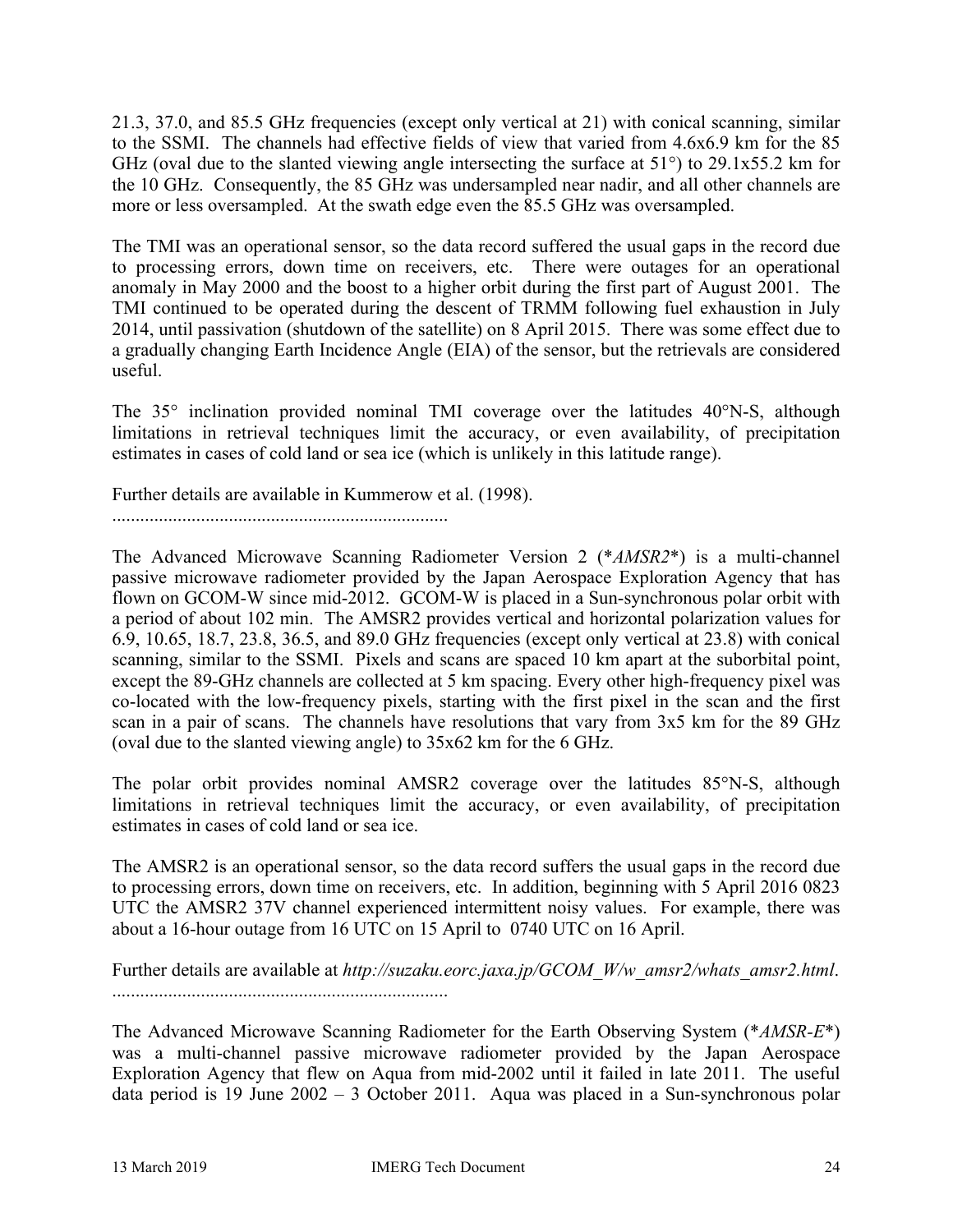orbit with a period of about 102 min. The AMSR-E provided vertical and horizontal polarization values for 6, 10, 18, 23, 36, and 89 GHz frequencies (except only vertical at 23) with conical scanning, similar to the SSMI. Pixels and scans were spaced 10 km apart at the suborbital point, except the 89-GHz channels were collected at 5 km spacing. However, the B-scan sensor, which provides the 89 GHz scan between the lower-frequency scans, failed around 4 November 2004. Every other high-frequency pixel was co-located with the low-frequency pixels, starting with the first pixel in the scan and the first scan in a pair of scans. The channels had resolutions that vary from 4x6 km for the 89 GHz (oval due to the slanted viewing angle) to 43x74 km for the 6 GHz.

The polar orbit provided nominal AMSR-E coverage over the latitudes 85°N-S, although limitations in retrieval techniques limit the accuracy, or even availability, of precipitation estimates in cases of cold land or sea ice.

The AMSR-E was an operational sensor, so the data record suffered the usual gaps in the record due to processing errors, down time on receivers, etc. Over time the coverage improved as the operational system matured. As noted above, the B-scan sensor failed around 4 November 2004.

Further details are available at *https://weather.msfc.nasa.gov/AMSR/*.

........................................................................

The Special Sensor Microwave Imager/Sounder (\**SSMIS*\*) is a multi-channel passive microwave radiometer that has flown on selected Defense Meteorological Satellite Program (DMSP) platforms since late 2003. The DMSP is placed in a Sun-synchronous polar orbit with a period of about 102 min. The SSMIS provides vertical and horizontal polarization values for the SSMI-like 19, 22, 37, and 91 GHz frequencies (except only vertical at 22) with conical scanning, as well as other channels with a heritage in the Special Sensor Microwave/Temperature 2  $(SSM/T2)$  sensor: 150, 183 $\pm$ 1, 183 $\pm$ 3, and 183 $\pm$ 7 GHz. Unlike SSMI, every SSMIS scan observes at all channels: pixels and scans are respectively spaced 25 and 12.5 km apart at the suborbital point for channels below 91 GHz, 12.5 km for both pixel and scans for 91 GHz and above. Thus, the high-frequency channels have twice as many footprints per scan as the lowerfrequency channels. For practical reasons, as with GMI, multiple separate feed horns are used to collect sets of channels. As a result, each set of channels has a separate navigation, and the footprints are not collocated. The SSMI-like channels have the resolutions

42.4x70.1 km (19, 22 GHz) 27.5x44.2 km (37 GHz) 13.1x14.4 km (91 GHz)

while the "sounding" channels have the resolutions

13.1x14.4 km (150 GHz) 13.1x14.4 km (183±1, 183±3, 183±7 GHz)

with the slanted viewing angle and in-line processing determining the oval shape.

Operational and design problems early in the program raised serious obstacles to use of the data. Accordingly, the useful periods of record (below) start relatively long after launch for F16 and F17. These dates are based on the start of the first publicly available SSMIS as determined by NRL/FNMOC through the Shared Processing Program with NESDIS.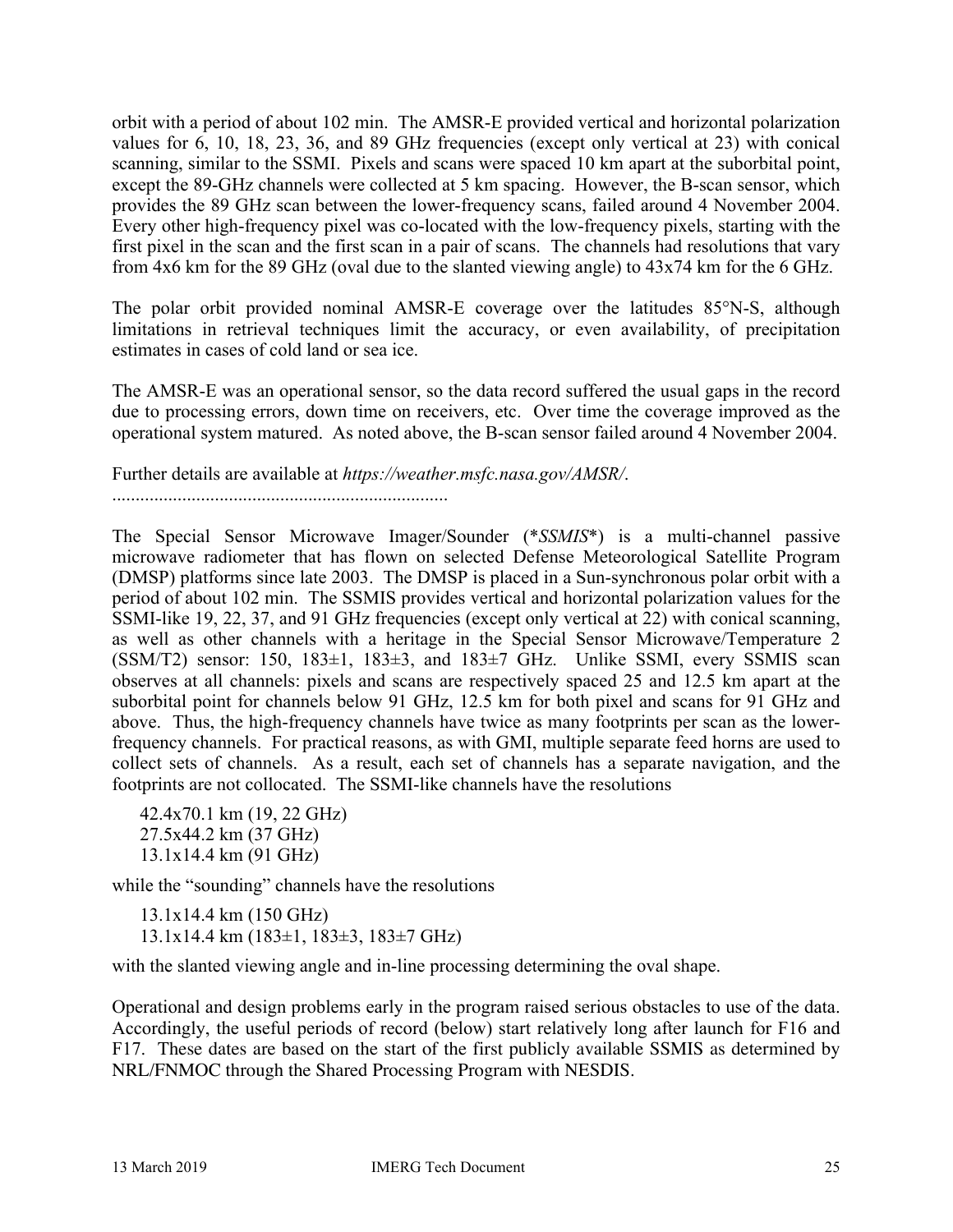The polar orbit provides nominal SSMIS coverage over the latitudes 85ºN-S, although limitations in retrieval techniques limit the accuracy, or even availability, of precipitation estimates in cases of cold land or sea ice.

The SSMIS is an operational sensor, so the data record suffers the usual gaps in the record due to processing errors, down time on receivers, etc. Over time the coverage has improved as the operational system has matured. In particular, beginning with 5 April 2016 0823 UTC the F17 SSMIS 37V channel experienced intermittent noisy values. On 8 July 2016 FNMOC informed Wes Berg that "spike detection" was turned off on 18 May, at which point the anomaly ceased. The 37V channel was again used, and in future reprocessings we expect to set the 37V channel to missing for the period 5 April – 18 May 2016. Subsequently, starting with 9 March 2017 the channel again displayed bad values.

Further details are available in Northrup Grumman (2002) and at *https://nsidc.org/ancillarypages/smmr-ssmi-ssmis-sensors* . Note that the acronym was originally "SSMI/S", but "SSMIS" has since come into common use.

| ana sensor status. |                                    |               |  |
|--------------------|------------------------------------|---------------|--|
| <b>DMSP</b>        | Period of Record                   | <b>Status</b> |  |
| F16                | 20 November 2005 - ongoing         | active        |  |
| F17                | 19 March 2008<br>- ongoing         | active        |  |
| F18                | 8 March 2010<br>- ongoing          | active        |  |
| F19                | 1 December 2014 - 11 February 2016 | inactive      |  |

*Table 3. The inventory of SSMIS data used in IMERG, period of record, and sensor status.*

Note that F20 was built, but never launched.

........................................................................

The Special Sensor Microwave/Imager (\**SSMI*\*) is a multi-channel passive microwave radiometer that began flying on selected Defense Meteorological Satellite Program (DMSP) platforms in mid-1987. The DMSP is placed in a Sun-synchronous polar orbit with a period of about 102 min. The SSMI provides vertical and horizontal polarization values for 19, 22, 37, and 85 GHz frequencies (except only vertical at 22) with conical scanning. Pixels and scans are spaced 25 km apart at the suborbital point, except the 85-GHz channels are collected at 12.5 km spacing. Every other high-frequency pixel is co-located with the low-frequency pixels, starting with the first pixel in the scan and the first scan in a pair of scans. The channels have resolutions that vary from 12.5x15 km for the 85 GHz (oval due to the slanted viewing angle) to 60x75 km for the 19 GHz.

The polar orbit provides nominal SSMI coverage over the latitudes 85°N-S, although limitations in retrieval techniques limit the accuracy, or even availability, of precipitation estimates in cases of cold land or sea ice.

The SSMI was an operational sensor, so the data record suffered the usual gaps in the record due to processing errors, down time on receivers, etc. Over time the coverage improved as the operational system matured. As well, the first 85 GHz sensor to fly (on F08) degraded quickly due to inadequate solar shielding. After launch in mid-1987, the 85.5 GHz vertical- and horizontal-polarization channels became unusable in 1989 and 1990, respectively. Another issue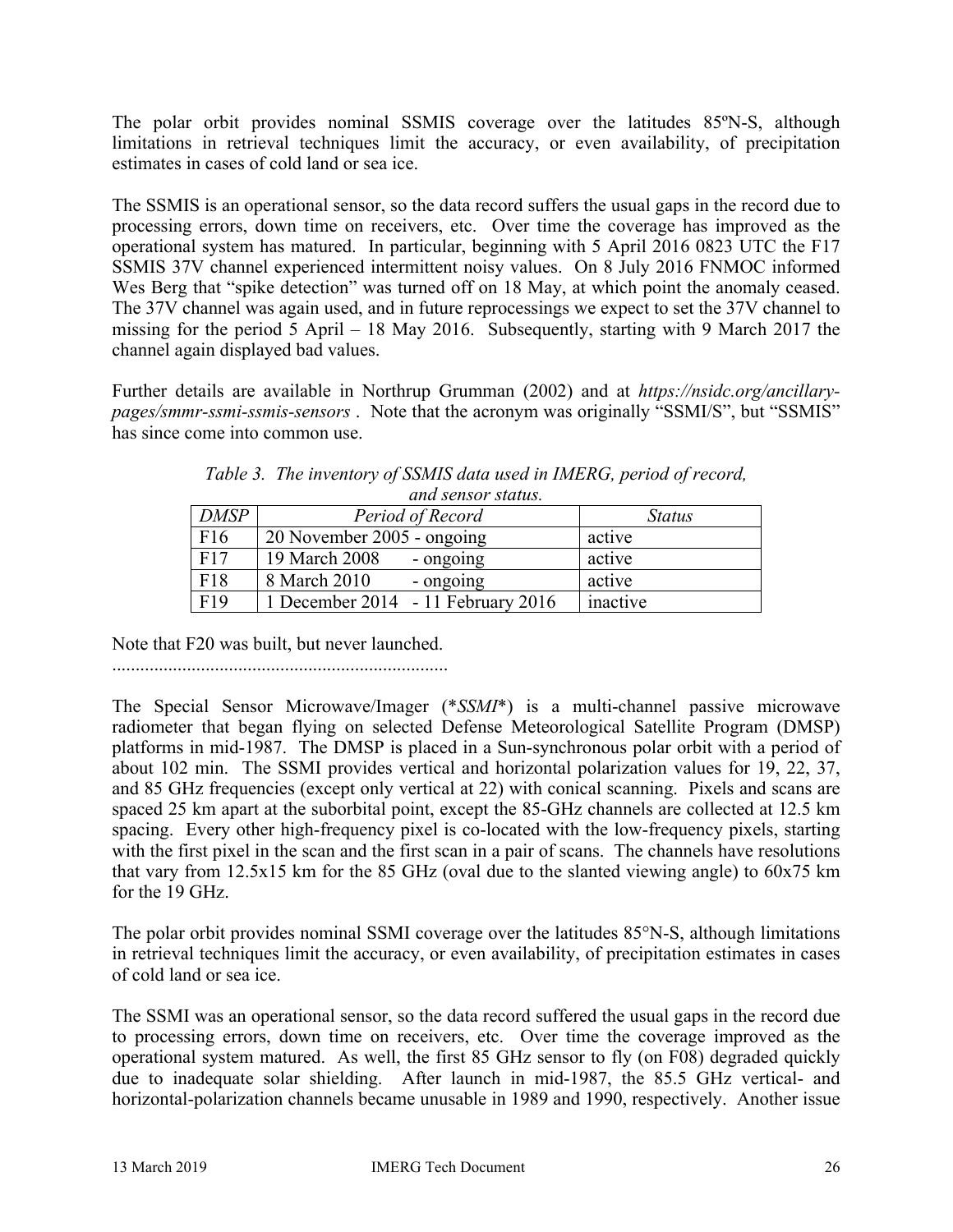arose on 14 August 2006: DoD activated the RADCAL beacon on the F15 DMSP, which interfered with the 22V and 85.5V channels and prevented reliable estimates using then-current GPROF code. Subsequently, calibration work has been done that might allow F15 to be used in a future reprocessing.

Further details are available in Hollinger et al. (1987, 1990). Note that the acronym was originally "SSM/I", but "SSMI" has since come into common use.

| sensor status. |                                       |                      |  |
|----------------|---------------------------------------|----------------------|--|
| <b>DMSP</b>    | Period of Record                      | <b>Status</b>        |  |
| F13            | $-30$ November 2009<br>1 January 1998 | inactive             |  |
| F14            | 1 January 1998 - 23 August 2008       | inactive             |  |
| F15            | 23 February 2000 - 14 August 2006     | active, but unusable |  |

*Table 4. The inventory of SSMI data used in IMERG, period of record, and* 

........................................................................

The Sounder for Atmospheric Profiling of Humidity in the Intertropics by Radiometry (\**SAPHIR*\*) is a multi-channel passive microwave radiometer that has flown on the Megha-Tropiques platform since 12 October 2011. The satellites are placed in an orbit with an inclination of 20° and a period of about 102 min. SAPHIR contains 6 channels, around 183 GHz, with cross-track scanning. Pixels and scans are spaced 10 km apart at nadir, with the pixels increasing in size and changing from circular to elongated in the cross-track direction as one moves away from nadir.

The 20° inclined orbit provides excellent coverage over the deep tropics.

SAPHIR is an operational sensor, so the data record suffers the usual gaps in the record due to processing errors, down time on receivers, etc. Over time the coverage has improved as the operational system has matured. However, difficulties with accessing the data on the satellite began on 15 December 2018 and are on-going, preventing any use of SAPHIR data since that date. The sensor team continues to attempt to re-establish successful data transmissions.

Further details are available at *https://megha-tropiques.cnes.fr/en/MEGHAT/lien2\_sat.htm* .

|                  | Table 5. Inventory of SAPHIR data used in IMERG, period of record, and sensor status. |        |
|------------------|---------------------------------------------------------------------------------------|--------|
| <i>Satellite</i> | Period of Record                                                                      | Status |
|                  | Megha-Tropiques   13 October 2011 – 15 December 2019   not transmitting               |        |

*Table 5. Inventory of SAPHIR data used in IMERG, period of record, and sensor status.*

........................................................................

The Advanced Temperature and Moisture Sounder (\**ATMS*\*) is a multi-channel passive microwave radiometer that has flown on the Suomi National Polar-orbiting Partnership platform since 28 October 2011 and NOAA-20 since 29 November 2017. The satellite is placed in a Sunsynchronous polar orbit with a period of about 102 min. ATMS contains 22 channels, some being similar to AMSU-B. These channels cover the frequencies 89.0, 157.0, 183.311 $\pm$ 1 and 3, and 190.311 GHz, with cross-track scanning. Pixels and scans are spaced 16.3 km apart at nadir, with the pixels increasing in size and changing from circular to elongated in the cross-track direction as one moves away from nadir.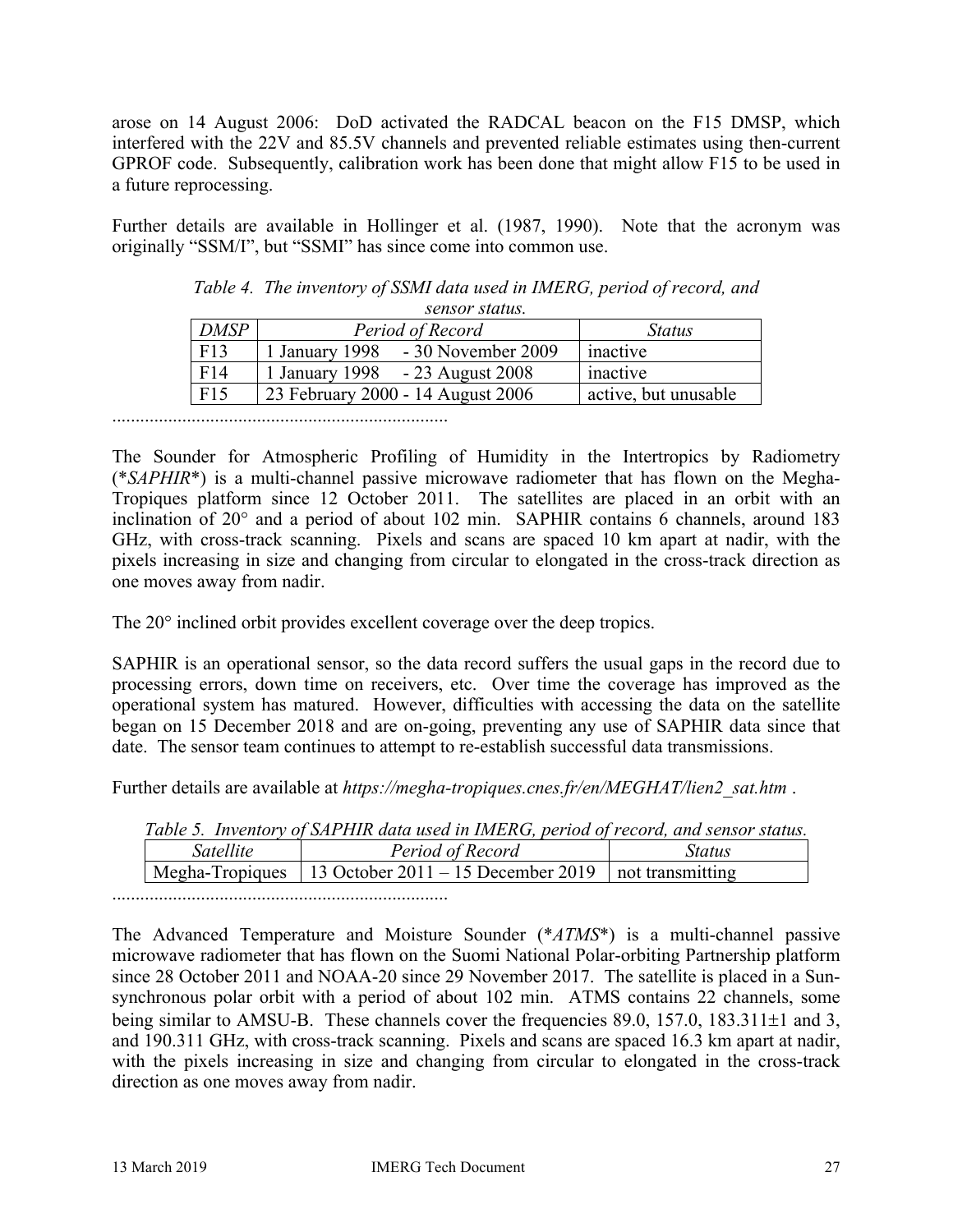The polar orbit provides nominal coverage over the entire globe, although limitations in retrieval techniques limit the accuracy, or even availability, of precipitation estimates in cases of cold land or sea ice.

The ATMS is an operational sensor, so the data record suffers the usual gaps in the record due to processing errors, down time on receivers, etc. Over time the coverage has improved as the operational system has matured.

Further details are available at *https://www.star.nesdis.noaa.gov/mirs/snppatms.php* .

Note that the GPROF estimates in Version 06 for ATMS do not provide estimates for the 8 footprints at each swath edge due to algorithm issues as revealed in early testing.

| status.     |                              |               |  |
|-------------|------------------------------|---------------|--|
| Satellite   | Period of Record             | <i>Status</i> |  |
| <b>SNPP</b> | 10 December 2011 – current   | active        |  |
| $NOAA-20$   | 29 November $2017 -$ current | active        |  |

*Table 6. Inventory of ATMS data used in IMERG, period of record, and sensor* 

........................................................................

The Microwave Imager (\**MWI*\*) is a multi-channel passive microwave radiometer that will fly on the EUMETSAT Polar Satellite – Second Generation platform in the early 2020's. The satellite is placed in a Sun-synchronous polar orbit with a period of about 102 min. MWI contains The MWI provides vertical and horizontal polarization values for xx, xx, and xx GHz frequencies (except only vertical at xx) with conical scanning. Pixels and scans are spaced xx km apart at the suborbital point, except the xx-GHz channels are collected at xx km spacing. Every other high-frequency pixel is co-located with the low-frequency pixels, starting with the first pixel in the scan and the first scan in a pair of scans. The channels have resolutions that vary from XXxXX km for the xx GHz (oval due to the slanted viewing angle) to XXxXX km for the xx GHz.

The polar orbit provides nominal coverage over all latitudes, although limitations in retrieval techniques limit the accuracy, or even availability, of precipitation estimates in cases of cold land or sea ice.

The xx is an operational sensor, so the data record will suffer the usual gaps in the record due to processing errors, down time on receivers, etc.

Further details are available in  $\langle$ REF (xxxx) $\rangle$ .

Further details are available at <*web URL>* .

*Table 7. Inventory of MWI data used in IMERG, period of record, and sensor status.*

|           | $3\mu\mu\mu\mu\lambda$ .                   |                  |
|-----------|--------------------------------------------|------------------|
| Satellite | Period of Record                           | Status           |
|           | EPS-SG B1   [January 22] $-$ [December 32] | not yet launched |
|           | EPS-SG B2   [January 29] $-$ [December 39] | not yet launched |
|           | EPS-SG B3 [January 36] – [December 46]     | not yet launched |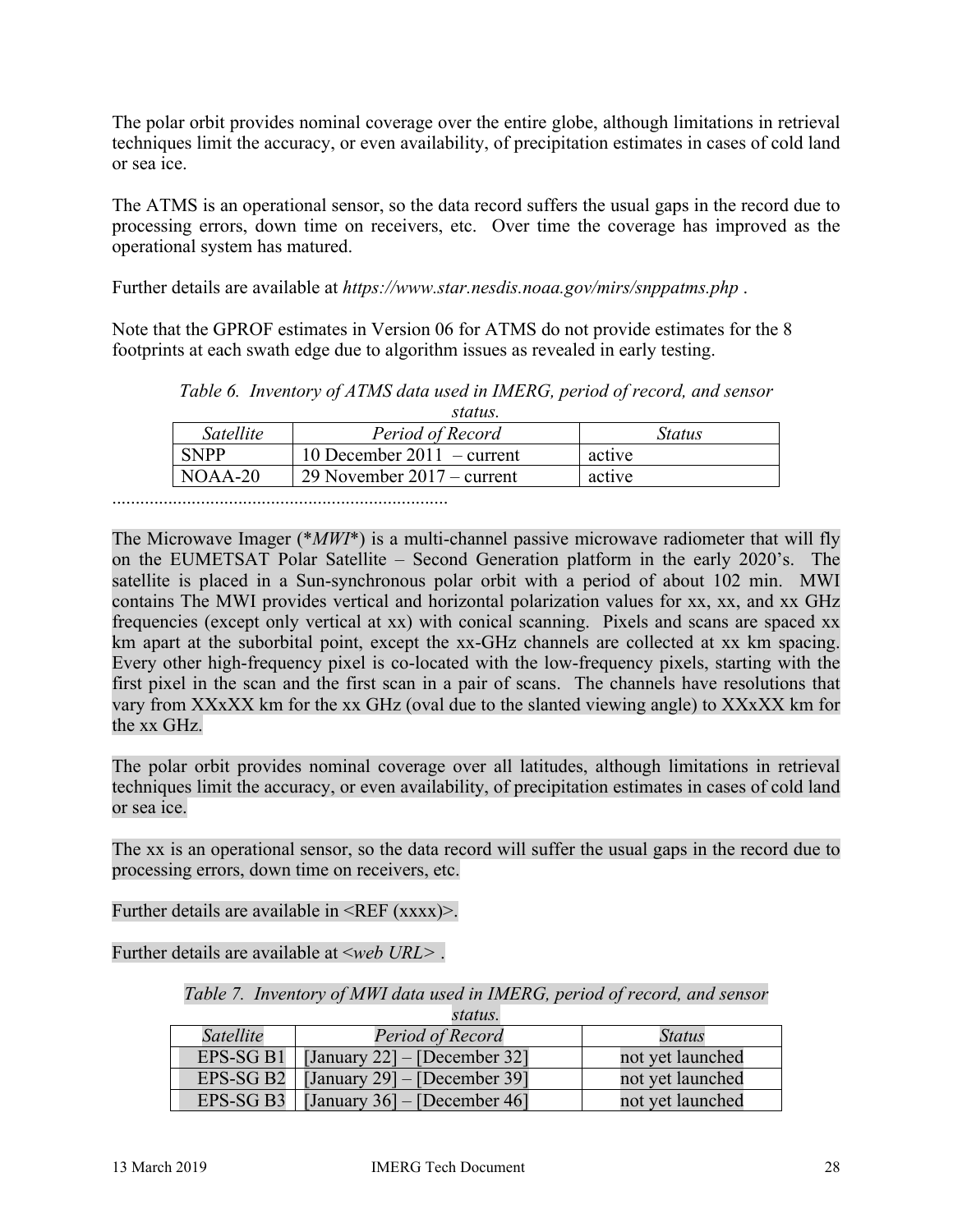........................................................................

The Microwave Humidity Sounder (\**MHS*\*) is a multi-channel passive microwave radiometer that has flown on NOAA platforms since mid-2005 as a follow-on to AMSU-B and on the EUMETSAT MetOp platforms since late 2006. The satellites are placed in Sun-synchronous polar orbits with periods of about 102 min. The MHS contains 5 channels, similar to AMSU-B. These channels cover the frequencies  $89.0$ ,  $157.0$ ,  $183.311\pm1$  and 3, and  $190.311$  GHz, with cross-track scanning. Pixels and scans are spaced 16.3 km apart at nadir, with the pixels increasing in size and changing from circular to elongated in the cross-track direction as one moves away from nadir.

The polar orbit provides nominal MHS coverage over the entire globe, although limitations in retrieval techniques limit the accuracy, or even availability, of precipitation estimates in cases of cold land or sea ice.

The MHS is an operational sensor, so the data record suffers the usual gaps in the record due to processing errors, down time on receivers, etc. Over time the coverage has improved as the operational system has matured.

Further details are available in the NOAA KLM User's Guide (September 2000 revision) at *http://www2.ncdc.noaa.gov/docs/klm/index.htm*, specifically at *http://www2.ncdc.noaa.gov/docs/klm/html/c3/sec3-9.htm*.

Note that the GPROF estimates in Version 06 for MHS do not provide estimates for the 5 footprints at each swath edge due to algorithm issues as revealed in early testing.

| recora, ana sensor status. |                                        |               |  |
|----------------------------|----------------------------------------|---------------|--|
| Satellite                  | Period of Record                       | <b>Status</b> |  |
| NOAA-18                    | 25 May 2005<br>$-20$ October 2018      | inactive      |  |
| NOAA-19                    | 25 February 2009 $-$ current           | active        |  |
| $MetOp-A$                  | 5 December 2006 $-$ current            | active        |  |
| $MetOp-B$                  | 1 April $2013$ – current               | active        |  |
| MetOp-C                    | Launch 7 November 2018 but not sure    | inactive      |  |
|                            | when it will go into service – current |               |  |

*Table 8. Inventory of MHS data used in IMERG, period of record, and sensor status.*

Starting with NOAA-20 MHS has been superseded by ATMS.

........................................................................

The Advanced Microwave Sounding Unit B (\**AMSU-B*\*) was a multi-channel passive microwave radiometer that flew on selected National Oceanic and Atmospheric Administration (NOAA) platforms from early 2000 to 2011. The NOAA satellites are placed in Sunsynchronous polar orbits with periods of about 102 min. The complete AMSU contained 20 channels, the first 15 referred to as AMSU-A, and the last 5 as AMSU-B. These channels (identified as 16 through 20) covered the frequencies  $89.0\pm0.9$ ,  $150.0\pm0.9$ , and  $183.31\pm1$ , 3, and 7 GHz, with cross-track scanning. Pixels and scans were spaced 16.3 km apart at nadir, with the pixels increasing in size and changing from circular to elongated in the cross-track direction as one moves away from nadir.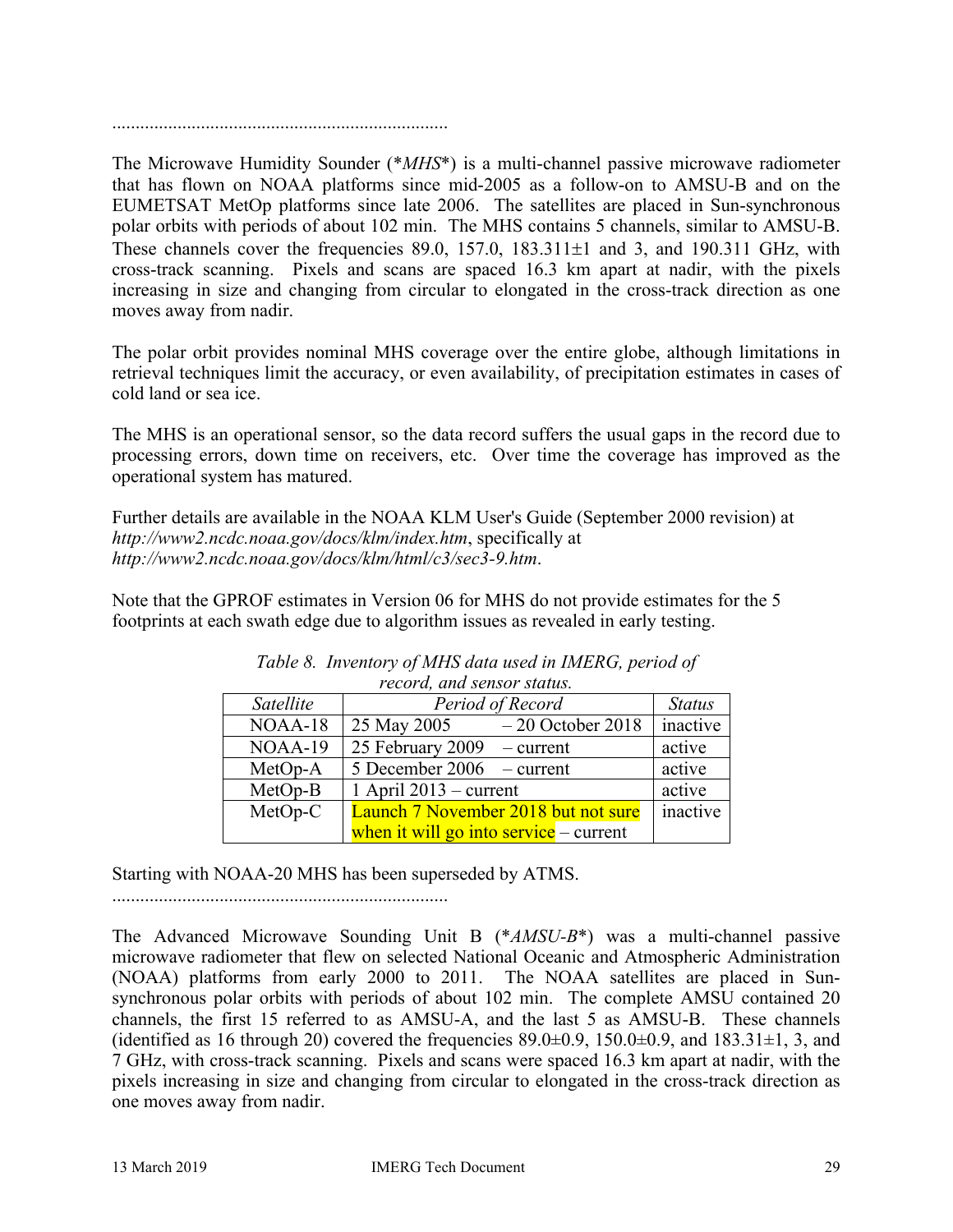The polar orbit provided nominal AMSU-B coverage over the entire globe, although limitations in current retrieval techniques prevent useful precipitation estimates in cases of cold land or sea ice.

The AMSU-B was an operational sensor, so the data record suffered the usual gaps in the record due to processing errors, down time on receivers, etc. Over time the coverage improved as the operational system matured. As well, the NOAA-17 50-GHz channel failed in late October 2003, apparently due to solar flare activity. Finally, NOAA-16 gradually failed during 2010, and eventually it was determined that the Version 7 TMPA should stop using the data at the end of April 2010.

Further details are available in the NOAA KLM User's Guide (September 2000 revision) at *http://www2.ncdc.noaa.gov/docs/klm/index.htm*, specifically at *http://www2.ncdc.noaa.gov/docs/klm/html/c3/sec3-4.htm* .

Note that the GPROF estimates in Version 06 for AMSU-B do not provide estimates for the 5 footprints at each swath edge. This is due to algorithm issues as revealed in early testing.

| 0) record, and sensor status. |                                        |          |  |  |  |  |
|-------------------------------|----------------------------------------|----------|--|--|--|--|
| Satellite                     | Period of Record                       |          |  |  |  |  |
| $NOAA-15$                     | 1 January 2000 - 14 September 2010     | inactive |  |  |  |  |
| $NOAA-16$                     | 4 October 2000 - 16 February 2011      | inactive |  |  |  |  |
|                               | $\text{(last used for 30 April 2010)}$ |          |  |  |  |  |
| $NOAA-17$                     | - 17 December 2009<br>28 June 2002     | inactive |  |  |  |  |

*Table 9. The inventory of AMSU-B data used in IMERG, period of record, and sensor status.*

........................................................................

The infrared (\**IR*\*) data are collected from a variety of sensors flying on the international constellation of geosynchronous-orbit meteorological satellites – the Geosynchronous Operational Environmental Satellites (GOES, United States); the Geosynchronous Meteorological Satellite (GMS, Japan), subsequently Multi-functional Transport Satellite, (MTSat, Japan), followed by Himawari (Japan); and the Meteorological Satellite (Meteosat, European Community). There are usually two GOES platforms active covering the eastern and western regions of the Americas, two Meteosats covering the Europe/Africa and Indian Ocean sectors, and the Japanese series over east Asia. The geosynchronous IR data are collected by scanning (parts of) the earth's disk. By international agreement, all satellite operators collect full-disk images at the synoptic observing times (00, 03, ..., 21 UTC) at a minimum. Most of the time the operators provide substantially complete coverage for their respective regions every half hour, but the Japanese satellite tends to provide Southern Hemisphere data every hour, and GOES-W tends to cut off the higher latitudes over the South Pacific Ocean.

Subsequent processing is described in "Merged 4-Km IR Tb data set".

The various IR instruments are operational sensors, so the data record suffers the usual gaps in the record due to processing errors, down time on receivers, sensor failures, etc., as well as choices by the operators on observing strategies. Most notably, there was no geo-IR coverage in the Indian Ocean sector until 06 UTC 16 June 1998, although high-zenith-angle observations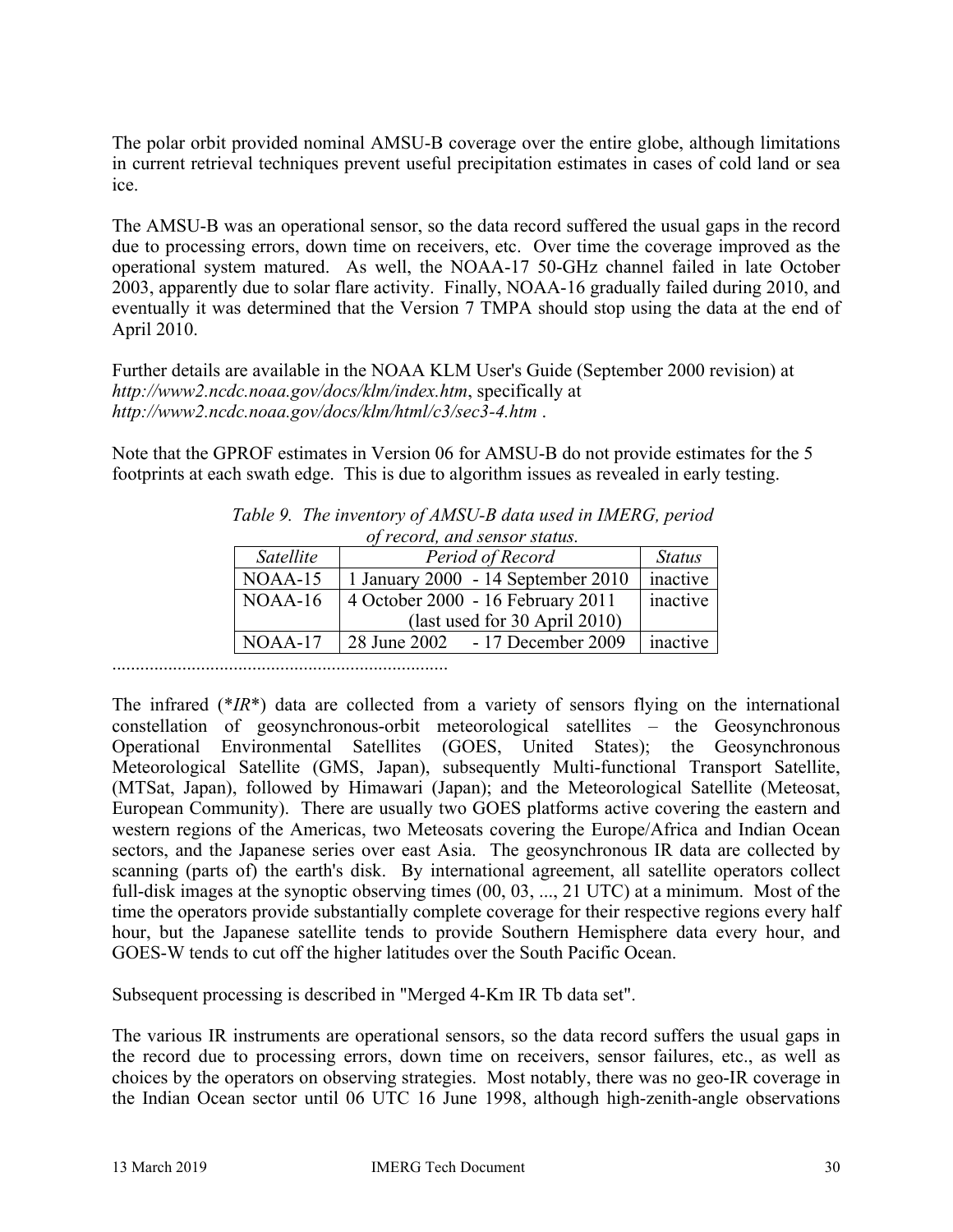from adjacent geo-satellites are used to largely cover the gap. As well, GMS-5 was replaced by GOES-9 starting 01 UTC 22 May 2003, which introduced slightly different instrument characteristics. MTSat-1R went operational starting 19 UTC 17 November 2005, and was replaced by MTSat-2 on 1 July 2010. Himawari 8 took over from MTSat-2 effective 0200 UTC on 7 July 2015. Meteosat 8 replaced Meteosat 7 as of 1 February 2017.

Further details are available in Janowiak and Arkin (1991).

........................................................................

The \**precipitation gauge analysis*\* that is used in IMERG is produced by the Global Precipitation Climatology Centre (GPCC) under the direction of Andreas Becker and Udo Schneider, located in the Deutscher Wetterdienst, Offenbach a.M., Germany (Becker et al. 2013, Schneider et al. 2014, 2018). [Note: Throughout, we are clearly dealing with all forms of precipitation, but we follow the customary practice here of referring to precipitation gauges as "rain gauges".] Rain gauge reports are archived from a time-varying collection of over 79,000 stations around the globe, both from Global Telecommunications System (GTS) reports and from other world-wide or national data collections. An extensive quality-control system is run, featuring an automated screening and then a manual step designed to retain legitimate extreme events that characterize precipitation. This long-term data collection and preparation activity feeds into an analysis that is done in two steps. First, a long-term climatology is assembled from all available gauge data, focusing on the period 1951-2000. The lack of complete consistency in period of record for individual stations has been shown to be less important than the gain in detail, particularly in complex terrain. Then for each month, the individual gauge reports are converted to deviations from climatology, and are analyzed into gridded values using a variant of the SPHEREMAP spatial interpolation routine (Willmott et al. 1985). In the latest version, grid boxes that are "too distant" from any stations are given anomaly values of zero. Finally, the month's analysis is produced by superimposing the anomaly analysis on the month's climatology.

The GPCC creates multiple products, and two are used in IMERG. The Full Data Reanalysis (currently Version 2018) is a retrospective analysis that covers the period 1891-2016, and it is used in IMERG for the span <1998> 2000-2016. Thereafter we use the GPCC Monitoring Product (currently Version 6), which has a similar quality control and the same analysis scheme as the Full Data Reanalysis, but whose data source is limited to GTS reports. When the GPCC analyses are updated, we switch to the new version and continue processing forward, even though (in principle) there is a small inhomogeneity as a result. We continue our long-standing practice of correcting all gauge analysis values for climatological estimates of systematic error due to wind effects, side-wetting, evaporation, etc., following Legates (1987). We hope to develop a more modern and detailed correction for these effects in subsequent versions.

In use, we make several adjustments to the GPCC analyses for IMERG:

- 1. The Monitoring product is provided at 1° resolution, so we make a bilinear interpolation to the IMERG 0.1° grid. This does not preserve precipitation volume in individual grid boxes, but prior schemes that did resulted in unphysical blockiness at the scale of the GPCC grid. The volume is accounted for, but only by considering the surrounding GPCC grid box area.
- 2. The GPCC analysis is trimmed to the coastline at the IMERG grid scale. This results in a somewhat unphysical jump in values across coastlines, but seems preferable to extending the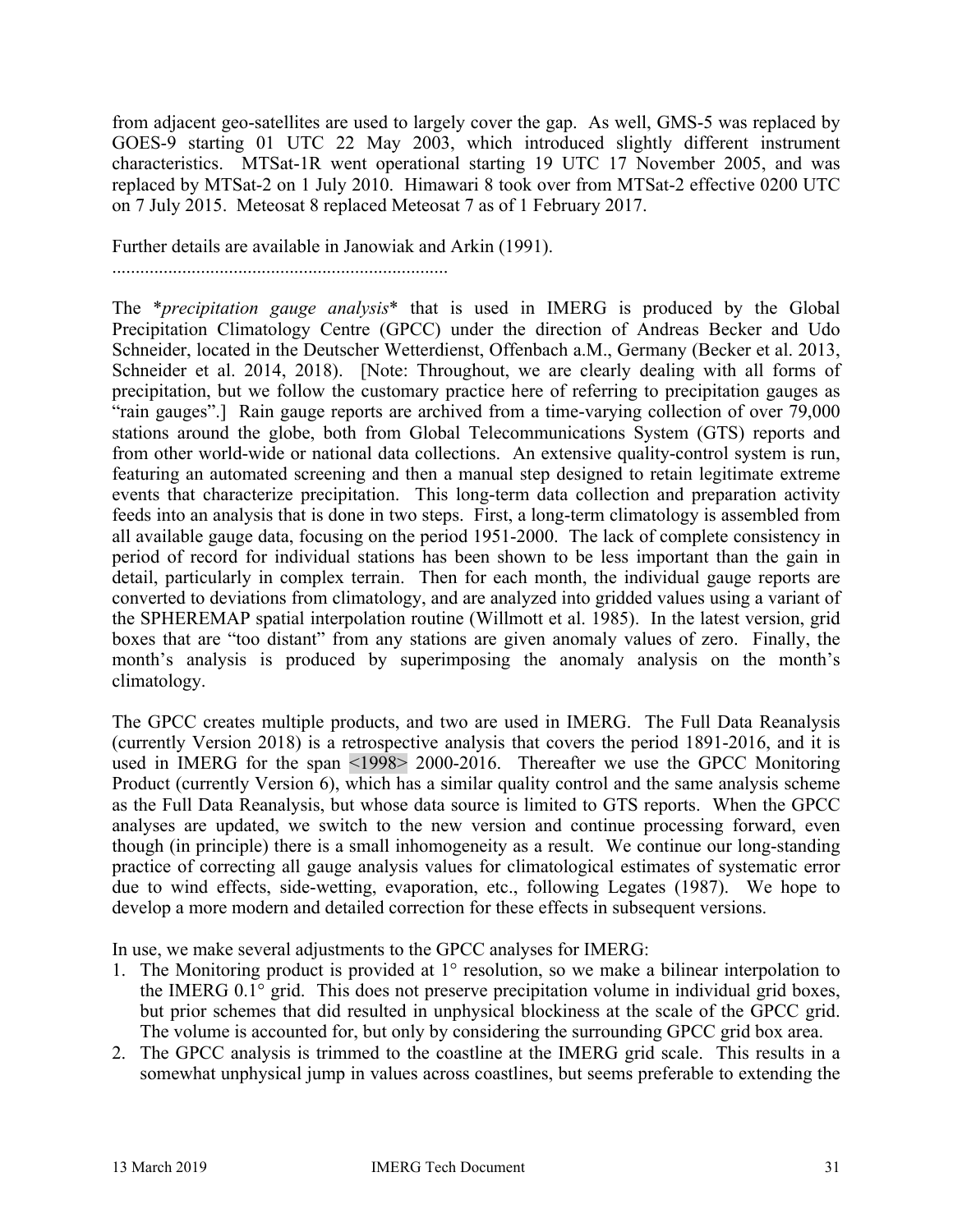GPCC values over the water, and giving sometimes-unphysical jumps on the edges of the coarser GPCC grid.

3. The GPCC values are adjusted for precipitation gauge undercatch. See "precipitation gauge adjustment" for a summary.

...........................................................................

The inventory of \**sensors contributing to IMERG*\* is summarized here for convenience; refer to the individual sensor descriptions for additional details.

*Table 10. Alphabetized lists of contributing data sets for IMERG, broken out by sensor type. Data sets with start dates of Jan 98 extend before that time, but these data are not relevant to IMERG. Square brackets ([ ]) indicate an estimated date. "M-T" stands for Megha-Tropiques. The M-T MADRAS instrument is not included on this list because of its short, gappy record. The geosynchronous IR data are processed into "even-odd" files at NESDIS. All data are computed to Level 2 (scan/pixel) precipitation from Level 1 data by PPS, except for the precipitation gauge analyses (Level 3) and IR data (Level 1).*

| <b>Merged Radar - Passive Microwave</b><br><b>Conical-Scan Imager Products</b> |  |  |  |  |
|--------------------------------------------------------------------------------|--|--|--|--|
| Product<br>Period of Record                                                    |  |  |  |  |
| Apr 14 - [Feb 24]<br><b>GPM DPR-GMI</b>                                        |  |  |  |  |
| <b>TRMM PR-TMI</b><br>Jan 98 - Sep 14                                          |  |  |  |  |

| Conical-Scan Passive Microwave Imagers and |                                                        |                 |  |  |  |  |
|--------------------------------------------|--------------------------------------------------------|-----------------|--|--|--|--|
| <i>Imager/Sounders</i>                     |                                                        |                 |  |  |  |  |
| Sensor                                     | <b>Period of Record</b>                                | Agency          |  |  |  |  |
| Aqua AMSR-E                                | Jun 02 - Oct 11                                        | <b>JAXA</b>     |  |  |  |  |
| DMSP F13 SSMI                              | Jan 98 - Nov 09                                        | U.S. DoD        |  |  |  |  |
| <b>DMSP F14 SSMI</b>                       | Jan 98 - Aug 08                                        | U.S. DoD        |  |  |  |  |
| <b>DMSP F15 SSMI</b>                       | Feb 00 - Aug 06                                        | U.S. DoD        |  |  |  |  |
| DMSP F16 SSMIS                             | Nov 05 - [Dec 19]                                      | U.S. DoD        |  |  |  |  |
| DMSP F17 SSMIS                             | Mar 08 - [Dec 20]                                      | U.S. DoD        |  |  |  |  |
| DMSP F18 SSMIS                             | Mar 10 - [Mar 20]                                      | U.S. DoD        |  |  |  |  |
| <b>DMSP F19 SSMIS</b>                      | Dec 14 - Feb 16                                        | U.S. DoD        |  |  |  |  |
| <b>GCOMW1 AMSR2</b>                        | Jun 12 - [May 22]                                      | <b>JAXA</b>     |  |  |  |  |
| <b>GOSAT-3 AMSR3</b>                       | [Feb 22] - [Jan 32]                                    | <b>JAXA</b>     |  |  |  |  |
| <b>GPM GMI</b>                             | Mar 14 - [Feb 24]                                      | <b>NASA</b>     |  |  |  |  |
| <b>METOP-SG B1 MWI</b>                     | $\text{Jan } 22 \text{ }   - \text{[Dec } 32 \text{]}$ | <b>EUMETSAT</b> |  |  |  |  |
| <b>METOP-SG B2 MWI</b>                     | $\text{Jan } 29$ ] – [Dec 39]                          | <b>EUMETSAT</b> |  |  |  |  |
| <b>METOP-SG B3 MWI</b>                     | $[Jan 36] - [Dec 46]$                                  | <b>EUMETSAT</b> |  |  |  |  |
| <b>TRMM TMI</b>                            | Jan 98 - Apr 15                                        | <b>NASA</b>     |  |  |  |  |
| WSF-M 1 MIS                                | [Jan 22 – Jan 28]                                      | U.S. DoD        |  |  |  |  |
| WSF-M 2 MIS                                | [Jan 27 – Jan 33]                                      | U.S. DoD        |  |  |  |  |

| <b>Cross-Track-Scan Passive Microwave Sounders</b> |                       |                               |  |  |  |
|----------------------------------------------------|-----------------------|-------------------------------|--|--|--|
| Sensor                                             | Agency                |                               |  |  |  |
| JPSS-2 ATMS **                                     | [Jan 22] - [Jan 28]   | <b>NOAA</b>                   |  |  |  |
| JPSS-3 ATMS **                                     | $[Jan 26] - [Jan 32]$ | N <sub>0</sub> A <sub>A</sub> |  |  |  |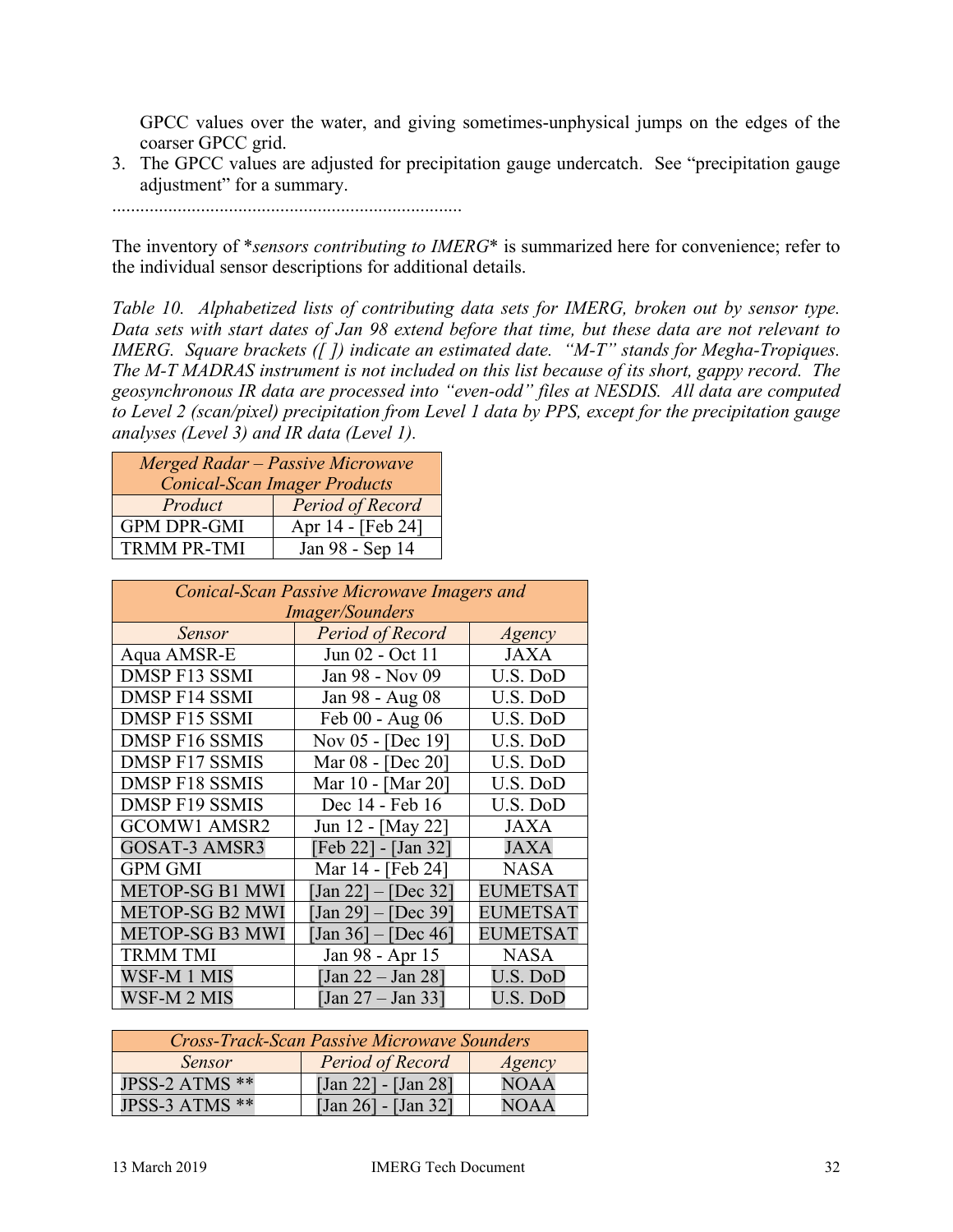| JPSS-4 ATMS **        | [Jan 31] - [Jan 37]   | <b>NOAA</b>     |
|-----------------------|-----------------------|-----------------|
| METOP-2/A MHS **      | Dec 06 - [Aug 22]     | <b>EUMETSAT</b> |
| METOP-1/B MHS **      | Apr 13 - [Aug 26]     | <b>EUMETSAT</b> |
| METOP-3/C MHS **      | $[Apr 19] - [Apr 27]$ | <b>EUMETSAT</b> |
| M-T SAPHIR *          | Oct 11 - [Jan 20]     | <b>CNES</b>     |
| NOAA-15 AMSU **       | Jan 00 - Sep 10       | <b>NOAA</b>     |
| NOAA-16 AMSU **       | Oct 00 - Apr 10       | <b>NOAA</b>     |
| NOAA-17 AMSU **       | Jun 02 - Dec 09       | <b>NOAA</b>     |
| <b>NOAA-18 MHS **</b> | May 05 - Oct 18       | <b>NOAA</b>     |
| <b>NOAA-19 MHS **</b> | Feb 09 - [Apr 20]     | <b>NOAA</b>     |
| NOAA-20 ATMS**        | Nov 17 - [Jan 23]     | <b>NOAA</b>     |
| SNPP ATMS **          | Dec 11 - [Dec 19]     | <b>NOAA</b>     |

\* Parts of the SAPHIR record suffer drop-outs. As well, the PRPS estimates do not provide estimates for the five footprints at each swath edge.

\*\* The Version 06 GPROF estimates for AMSU, ATMS, and MHS do not provide estimates for the 5, 8, and 5 footprints (respectively) at each swath edge.

| <b>Geosynchronous Infrared Imagers</b> |                            |                 |  |  |  |
|----------------------------------------|----------------------------|-----------------|--|--|--|
| Satellite                              | Sub-sat. Lon.              | Agency          |  |  |  |
| GMS, MTSat, Himawari series            | $140^{\circ}E$             | <b>JMA</b>      |  |  |  |
| <b>GOES-E</b> series                   | $75^{\circ}$ W             | <b>NESDIS</b>   |  |  |  |
| GOES-W series                          | $135^{\circ}$ W            | <b>NESDIS</b>   |  |  |  |
| Meteosat prime series                  | $0^{\circ}E$               | <b>EUMETSAT</b> |  |  |  |
| Meteosat repositioned series           | $63^{\circ}E$ from Jul 98, | <b>EUMETSAT</b> |  |  |  |
|                                        | 41°E from Oct 16           |                 |  |  |  |

| <b>IR/Passive Microwave Sounders</b>                    |                   |                              |  |  |  |
|---------------------------------------------------------|-------------------|------------------------------|--|--|--|
| Period of Record<br><b>Sensor</b><br><i>Institution</i> |                   |                              |  |  |  |
| Aqua AIRS                                               | Sep 02 - [Sep 20] | <b>NASA/GSFC DISC</b>        |  |  |  |
| <b>NOAA-14 TOVS</b>                                     | Jan 98 - April 05 | Colo. State Univ.; NOAA/NCDC |  |  |  |
| <b>SNPP CrIS</b>                                        | Nov 11 - [Nov 21] | <b>NASA/GSFC DISC</b>        |  |  |  |

| <b>Precipitation Gauge Analyses</b>                |                   |          |  |  |
|----------------------------------------------------|-------------------|----------|--|--|
| Period of Record<br>Analysis<br><i>Institution</i> |                   |          |  |  |
| Full Version 2018                                  | Jan $98 - Dec 16$ | DWD/GPCC |  |  |
| Monitoring Version 6                               | Jan 17 - ongoing  | DWD/GPCC |  |  |

............................................................................

Strictly speaking, the products created by \**MERRA-2 and GEOS FP*\* (respectively standing for Modern Era Retrospective Reanalysis 2 [MERRA-2] and Goddard Earth Observing System model Version 5 [GEOS-5] Forward Processing [FP]) are not sensors, but they best fit in this section. MERRA-2 is a global atmospheric reanalysis beginning in 1980 using the GEOS-5 data assimilation system and numerical model (Bosilovich et al. 2016; Gelaro et al 2017). GEOS FP is a global forecast analysis using the GEOS-5 system at every 6 hr (Lucchesi 2017). Both datasets are processed and released by the NASA Global Modeling and Assimilation Office.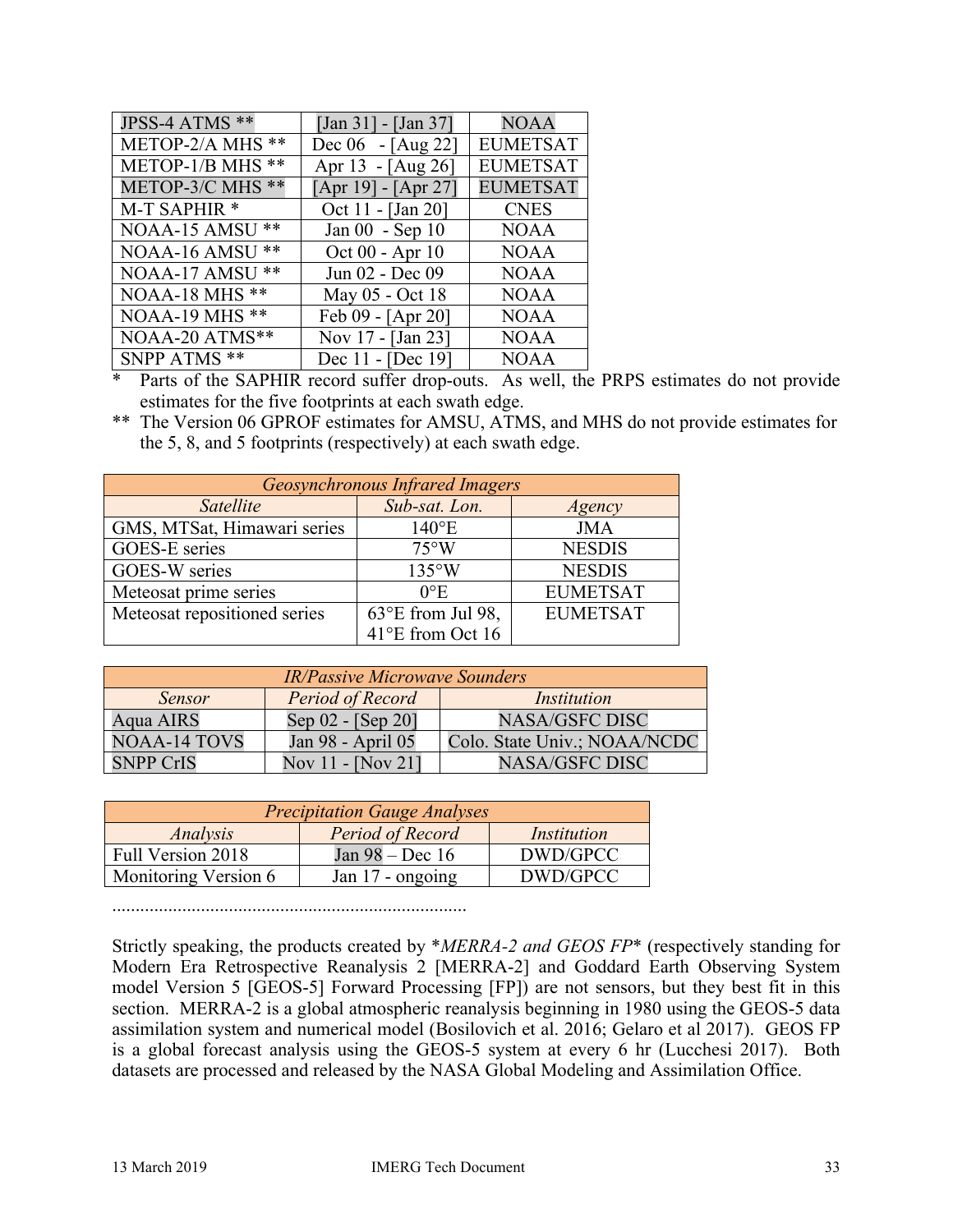The total precipitable water vapor (TQV; also called total column water vapor) is used in V06 to compute the displacement vectors for morphing the PMW data. In addition, the total precipitable liquid water (TQL), total precipitable ice water (TQI), and surface precipitation rate (PRECTOT) will be revisited in V07 for a role in computing the displacement vectors. PPS extracts all four data fields from daily files of hourly data at 0.5°x0.625° latitude/longitude for MERRA-2, and from hourly files at 0.25°x0.3125° latitude/longitude for GEOS FP, feeding into post-real-time and retrospective processing, and near-real-time processing, respectively.

GEOS FP is episodically upgraded as GEOS-5 model development progresses. The IMERG team considers the impact of each such upgrade, but in general the computation of the displacement vectors are robust to minor changes in input data.

............................................................................

The NOAA \*Autosnow\* product is used to provide global data on daily surface coverage by snow and ice. Currently, information on the snow cover is derived from the Advanced Very High Resolution Radiometer (AVHRR) onboard METOP satellites, imagers onboard Geostationary Operational Environmental Satellites (GOES) East and West, Spinning Enhanced Visible and Infrared Imager (SEVIRI) onboard Meteosat second Generation (MSG), and Special Sensor Microwave Imager/Sounder (SSMIS) onboard Defense Meteorological Satellite Program (DMSP) satellites. Ice cover is derived from the METOP AVHRR and DMSP SSMIS data. Both snow and ice are identified in satellite images using threshold-based decision tree image classification algorithms. Information on snow and ice cover derived from observations in the visible/infrared and the microwave bands is combined to generate continuous (gap-free) maps on a daily basis. The main output product of the system is a daily global snow and ice cover map generated on a 0.04° lat/lon grid (Plate Carree), which is about 4x4 km at the Equator. See Romanov (2016) for more details.

............................................................................

# **6. Definitions and Defining Algorithms**

The \**precipitation variable*\* is computed as described under the individual product headings. All precipitation products have been converted from their original units to mm/hr. Throughout this document, "precipitation" refers to all forms of precipitation, including rain, drizzle, snow, graupel, and hail (see "precipitation phase").

............................................................................

The \**time zone*\* for these data sets is Universal Coordinated Time (UTC, also as GMT or Z). .......................................................................

The Goddard Profiling Algorithm (\**GPROF*\*) is based on Kummerow et al. (1996), Olson et al. (1999), and Kummerow et al. (2001), Passive Microwave Algorithm Team Facility (2017). GPROF is a multi-channel physical approach for retrieving rainfall and vertical structure information from satellite-based passive microwave observations, both conical-scan imagers and imagers/sounders (AMSR-E, AMSR2, GMI, SSMI, SSMIS, TMI) and cross-track-scan sounders (AMSU, ATMS, MHS). GPROF applies a Bayesian inversion method to the observed microwave brightness temperatures using an extensive library of profiles relating hydrometeor profiles, microwave brightness temperatures, and surface precipitation rates. For the Day-1 IMERG, the GPROF2017 library depends on compilations of GPM Combined Instrument data.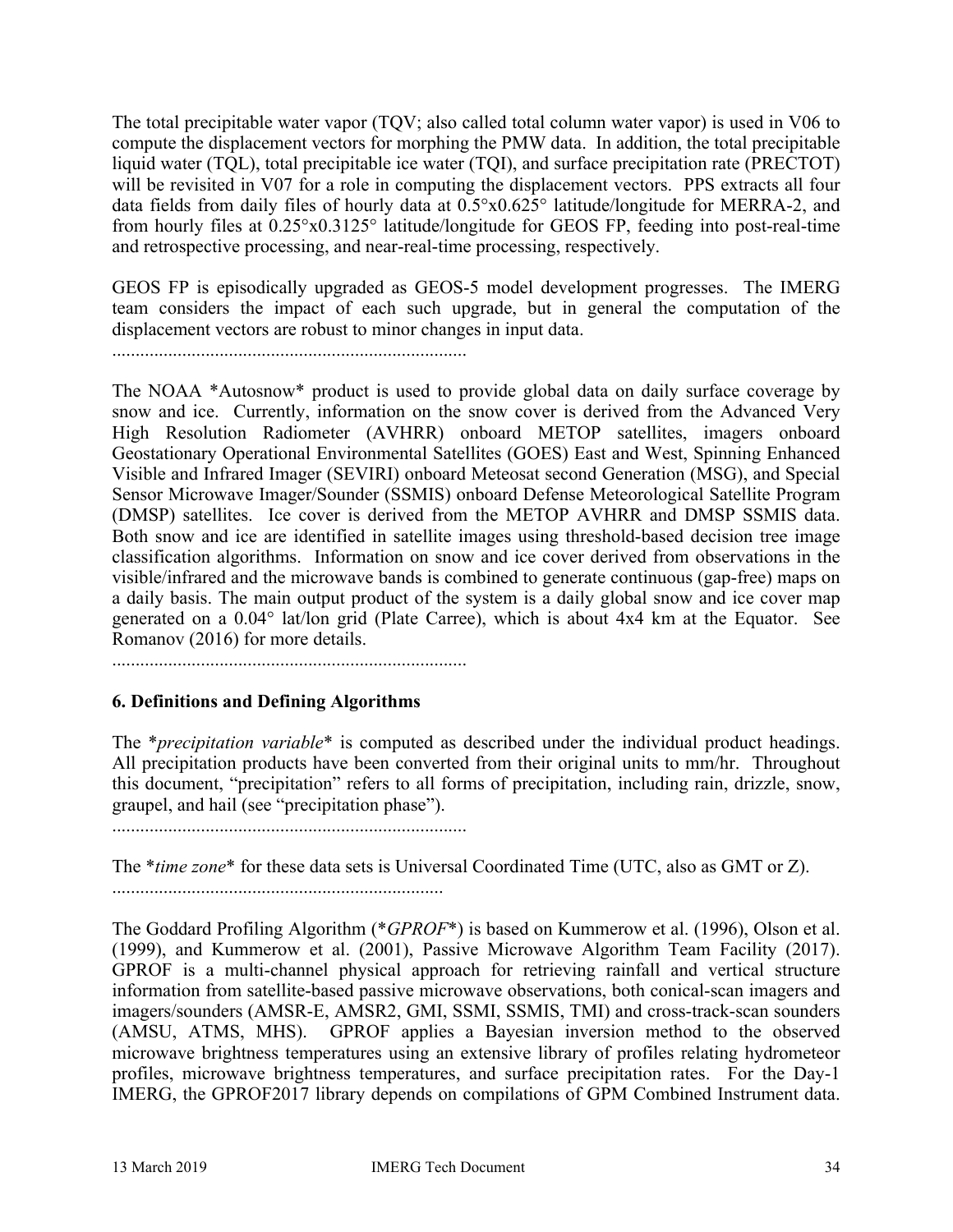GPROF includes a procedure that accounts for inhomogeneities of the rainfall within the satellite field of view. Over land and coastal surface areas the conical-scan imager library largely reduces to a scattering-type procedure using only the higher-frequency channels. This loss of information arises from the physics of the emission signal in the lower frequencies when the underlying surface is other than entirely water.

There is a known problem with low bias in GPROF at high latitudes due to the low sensitivity of the DPR to light rain and snow. Accordingly, in Version 06 both the Combined and the GPROF library are modified to give more weight to GMI in these passes. These changes did not fully correct the low bias; see "GPCP-calibrated CORRA".

Note that the GPROF estimates in Version 06 for AMSU-B, ATMS, and MHS do not provide estimates for the 5, 8, and 5 footprints (respectively) at each swath edge. This is due to algorithm issues as revealed in early testing. Taken together, these limitations somewhat reduce the amount of microwave-based data contained in Version 06 IMERG.

........................................................................

The GPM Precipitation Retrieval and Profiling Scheme (\**PRPS*\*) is designed to provide a best estimate of precipitation based upon matched SAPHIR-DPR observations. This follows the philosophy of GPM (and its predecessor, TRMM) in which the Core Observatory acts as a calibrator of precipitation retrievals for the international constellation of passive microwave instruments. Of course, the limitations of the DPR instrument are transferred through the retrieval scheme to the resulting precipitation products.

PRPS is designed to be independent from any dynamic ancillary data sets: the retrieval is based solely upon the satellite radiances, a static a priori radiance-rainrate database (and index), and (static) topographical data. Critically, the technique is independent of any model information, unlike the retrievals generated through the Goddard PROFiling (GPROF) scheme: this independence is advantageous when generating products across time scales from near real-time (inaccessibility to model data) to climatological scales (circumventing trends in model data). The algorithm is designed to generate instantaneous estimates of precipitation at a constant resolution (regardless of scan position), for all scan positions and scan lines. In addition to the actual precipitation estimate, an assessment of the error is made, and a measure of the "fit" of the observations to the database provided. A quality flag is also provided, with any bad data generating a 'missing flag' in the retrieval.

See the ATBD (Kidd 2018; *https://pps.gsfc.nasa.gov/Documents/20180203\_SAPHIR-ATBD.pdf*) for more discussion.

........................................................................

The Version 06 PPS datasets for \**GMI, TMI, and constellation sensor Level 2 precipitation datasets*\* contain Level 2 (scan-pixel) GPROF2017 and PRPS estimates of precipitation based on the sensor named in each dataset. These are provided by PPS. Each file contains an orbit of estimates, except the real-time 2AGPROFGMI is in nominally 5-minute granules as down-linked from the Core Observatory. The data have had some quality control, and are converted from sensor units to Ta, then to Tb, then to precipitation.

These data are used as input to IMERG processing.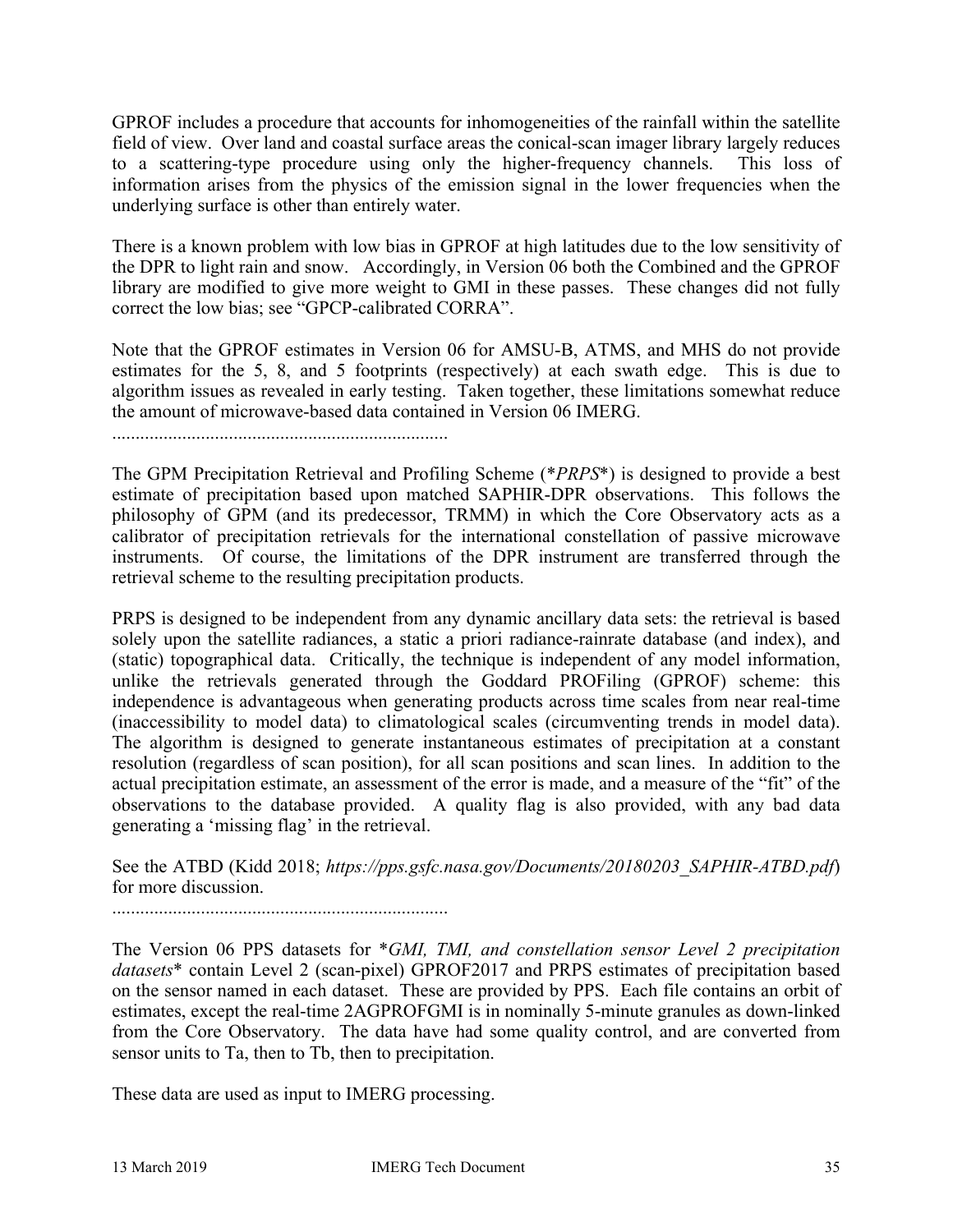Note that the Version 05 GPROF estimates for AMSU, ATMS, and MHS do not provide estimates for the 5, 8, and 5 footprints (respectively) at each swath edge. Furthermore, the PRPS estimates for SAPHIR do not provide estimates for the 5 footprints at each swath edge. This is due to algorithm issues as revealed in early testing. Taken together, these limitations somewhat reduce the amount of microwave-based data contained in Version 06 IMERG.

........................................................................

The \**GPM-era Combined Radar-Radiometer Algorithm*\* (CORRA-G; also known as the "GPM Combined Instrument") provides, in principle, the most accurate, high resolution estimates of surface rainfall rate and precipitation vertical precipitation distributions that can be achieved with the GPM Core Observatory's GMI and DPR instruments. The CORRA algorithm is based upon a hybrid ensemble Kalman filtering / variational approach for inverting the DPR reflectivities and GMI brightness temperatures to estimates of precipitation profiles (Olson et al. 2016). This architecture is largely consistent with the successful TRMM Combined Instrument (TCI; also 2B31) algorithm design, but it has been updated and modularized to take advantage of improvements in the representation of physics, new climatological background information, and model-based analyses available during the GPM mission. CORRA estimates are provided on both the Ka swath and the Ku swath. It is important to note that IMERG uses the Ku swath product which has no influence from the Ka radar.

There is a known problem with low bias in CORRA at high latitudes due to the low sensitivity of the DPR to light rain and snow. Accordingly, starting in Version 05 both CORRA and the GPROF library are modified to give more weight to GMI in these passes.

........................................................................

The \**TRMM-era Combined Radar-Radiometer Algorithm*\* (CORRA-T) provides, in principle, the most accurate, high resolution estimates of surface rainfall rate and precipitation vertical precipitation distributions that can be achieved with TRMM's TMI and PR instruments. The CORRA-T algorithm is a modification of the CORRA-G based upon a hybrid ensemble Kalman filtering / variational approach for inverting the PR reflectivities and TMI brightness temperatures to estimates of precipitation profiles (Olson et al. 2016), and tuned to (approximately) match CORRA-G. This architecture addresses the same considerations as the successful TRMM Combined Instrument (TCI; also 2B31) algorithm design, but there are considerable differences that take advantage of improvements in modularity, the representation of physics, new climatological background information, and model-based analyses that available during the GPM mission.

The known problem with low bias in CORRA-G at high latitudes does not affect CORRA-T due to its limited latitudinal coverage (35°N-S), but overall it shows a low bias compared to CORRA-G.

........................................................................

PPS dataset \**2BCMB*\* contains Level 2 (scan-pixel) output from the Version 06 CORRA, computed at PPS for both the GPM and TRMM eras. Each file contains an orbit of GPM Combined Instrument rain rate and path-integrated attenuation at 5 km horizontal and 250 m vertical resolutions over a 250 km swath. More information is available at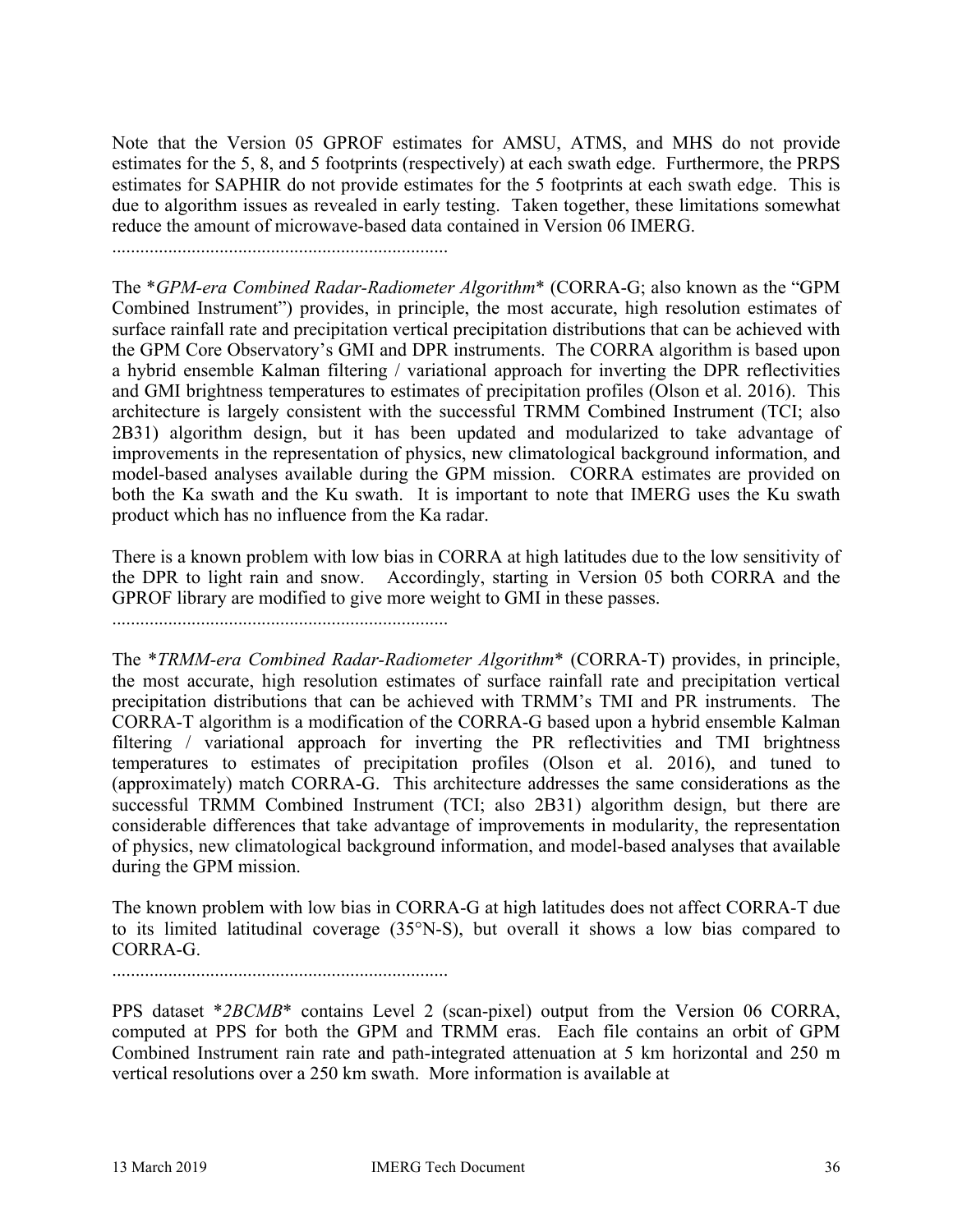*https://pmm.nasa.gov/sites/default/files/document\_files/Combined\_algorithm\_ATBD.V04.rev\_.pd f*

and Olson et al. (2016).

These Level 2 data are used as input to IMERG processing.

........................................................................

The \**GPCP-calibrated CORRA*\* was introduced in Version 04 because, even though CORRA is considered to be the best estimator, in Version 04 all of the GPM individual-sensor precipitation products are biased low in the high latitude oceans compared to the GPCP Satellite-Gauge product and estimates based on CloudSat (Behrangi et al. 2014 and subsequent revisions to the approach). There is some variation between the latter two, but the GPCP can provide regionally varying seasonal climatological adjustment factors, while the CloudSat-based data currently only have an annual latitudinal profile over ocean. The ratios are computed from seasonal averages for the year 2015. Thus, in Version 04 and again in Version 05 we made a simple ratio adjustment to bring the CORRA-calibrated constellation estimates in line with what is considered a more reasonable estimate. We apply these corrections outside of a somewhat subjectively chosen, seasonally varying low-latitude zone where the ratio of CORRA to GPCP is close to one. Meanwhile, over land CORRA is frequently too high, so a seasonal climatological calibration to GPCP is applied at all latitudes. Since GPCP includes gauge data the 2BCMB has climatological gauge influence. Thus, the Early and Late products have an inherent climatological gauge adjustment that obviates the eventual need for a separate climatological gauge adjustment. The Final IMERG directly incorporates the monthly gauge analysis.

........................................................................

\**Calibration outside the CORRA area of coverage*\* in the GPM era is provided by extrapolating the northernmost and southernmost GMI-CORRA correction curves at 60º N and S to the poles using a 50-pass iterative smooth-fill technique to obtained corrections in the latitude bands 60º-90º N and S. To add stability to the extrapolated correction curves, the zonal mean of the corrections is computed at 60º N and S and assigned to the 90º N and S zonal bands, respectively.

In the TRMM era, background monthly climatological GPM-era GMI-CORRA histograms and correction curves are used to fill in the corrections for the latitude bands 33º-90º N and S. This fill in is performed as follows:

- 1. Compute the count-normalized precipitation volumes for CORRA-G and CORRA-T in the latitude bands 0º-33º N and S using the TMI-CORRA month and GMI-CORRA background histograms.
- 2. Compute volume adjustment factors for northern and southern hemisphere ocean and land.
- 3. Apply these volume adjustment factors to the GPM background correction curves.
- 4. Insert the volume-adjusted GPM correction curves into the TMI-CORRA correction curves in the region 25º-90º N and S, performing a weighted average of the two corrections in the latitude bands 25º-33º N and S.

The resulting corrections are based on TRMM for the latitude band 25ºN-25ºS, volume-adjusted GPM for the latitude bands 33º-90º N and S, and a blend of the two in the latitude bands 25º-33º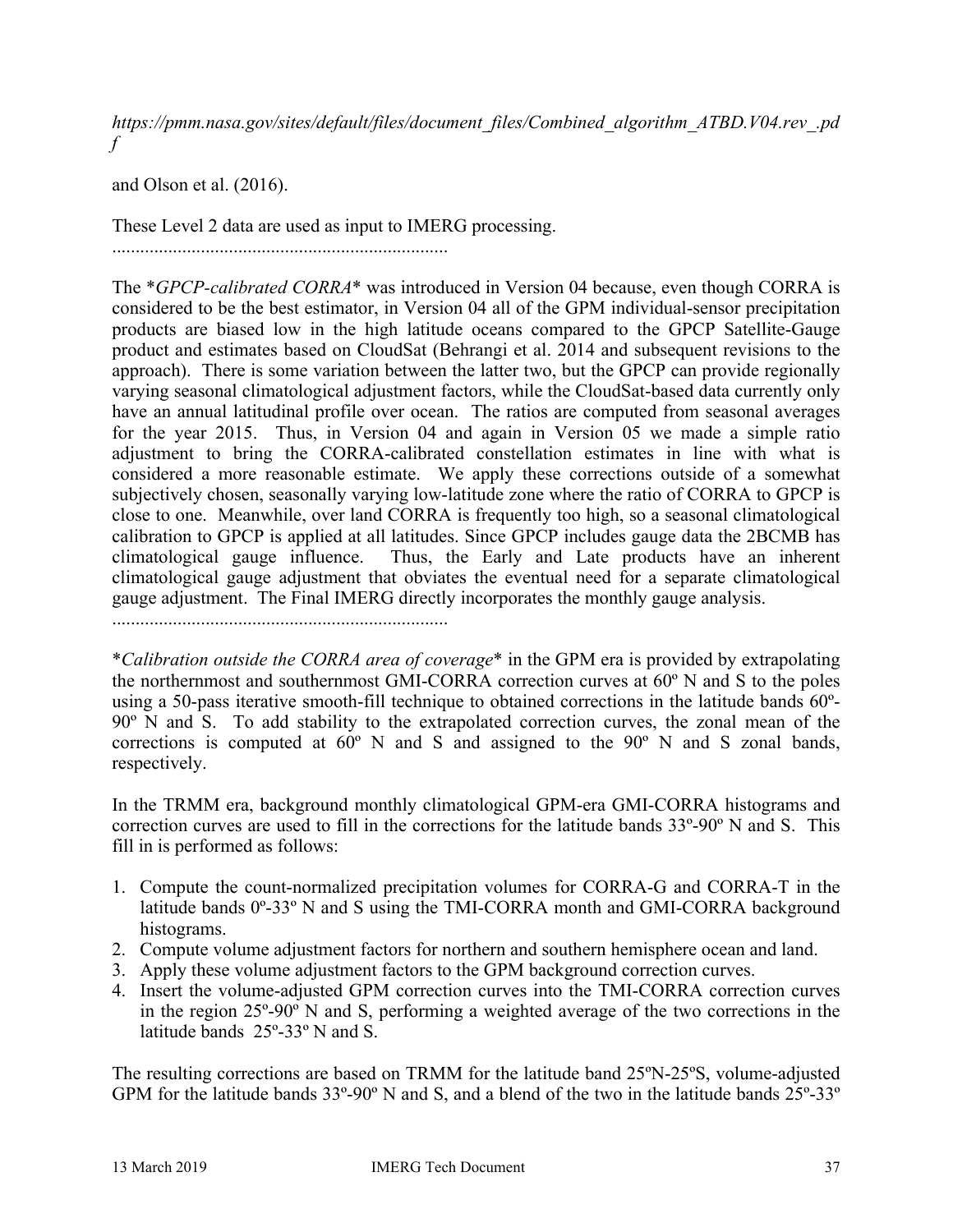N and S. The goal is to provide the GPM correction structure outside the TRMM coverage area, but with the volume of the TRMM estimates. This was necessary, as directly extrapolating the TRMM region corrections to the poles created artificially low corrections.

........................................................................

The \**random error field*\*, data field randomError, is computed for both the half-hourly (3IMERGHH) and monthly (3IMERGM) datasets. The units are mm/hr.

The monthly random error is computed as in Huffman (1997), with appropriate adjustments for the difference in gridbox size. The half-hour random error is similarly computed, even though the approach is not entirely consistent for such fine scales. [The Huffman (1997) approach assumes that the various input data are statistically independent.] As a partial compensation, the half-hour random errors are approximately scaled to aggregate to the monthly random error, assuming that the half-hour values are statistically independent. This is also not strictly true, but the overall result appeared useful.

Work is currently underway with separate NASA funding to develop more-appropriate estimators for random error, and to introduce estimates of bias error. We expect that more sophisticated error fields will be incorporated as part of IMERG in the future, for example providing additional information on the error quantiles following Maggioni et al. (2014) or the correlation parameter computed in the Kalman filter methodology. In such a case, the critical problem is to limit the number of time/space-varying parameters that consequently require the insertion of additional parameter fields in each dataset.

........................................................................

The \**merged PMW precipitation*\* estimate, data field HQprecipitation in 3IMERGHH data files, sometimes referred to as "High Quality" (HQ), provides a global Level 3 (0.1°x0.1°-gridded) half-hourly combination of all currently available GMI, TMI, SSMI, SSMIS, AMSR-E, AMSR2, AMSU-B, MHS, ATMS, and SAPHIR precipitation estimates as a field in the 3IMERGHH files:

- 1. The radiometer estimates and 2BCMB are gridded to a  $0.1^{\circ}x0.1^{\circ}$  grid for a half-hour period starting at full and half hours, UTC.
- 2. After the 2BCMB estimates are gridded (to a 0.1°x0.1° grid for a half-hour period starting at full and half hours, UTC) the GPCP adjustment is then applied at the grid box level.
- 3. The gridded 2AGPROFGMI is calibrated to the gridded 2BCMB using a matched histogram correction computed afresh for a 45-day period once a pentad. In the Early and Late Runs this period is necessarily trailing, but for the Final we take advantage of the delay in waiting for the gauge analysis and use a centered 45-day period updated once a pentad. Because the 2AGPROFGMI and 2BCMB estimates vary significantly by region and time of year, the correction is computed and applied on a 1°x1° grid using a 3°x3° template. Experience in Version 03 showed that regions with differing gradients in GMI and GCI resulted in blocky patterns when the calibrations were used on the original 1° grid. So, starting in Version 04, the calibrations have been distance-weighted interpolations of the four surrounding 1° calibration values.
- 4. The (climatological) 2AGPROFGMI-calibrated radiometer estimates are calibrated to 2BCMB using the 2AGPROFGMI/2BCMB adjustment coefficients.
- 5. The rain rate in each grid box is the calibrated conical-scan microwave radiometer estimate (i.e., GMI, TMI, SSMI, SSMIS, AMSR-E, AMSR2) contributing during the half hour, or the cross-track-scan microwave sounder estimate (i.e., AMSU-B, MHS, ATMS, SAPHIR) if a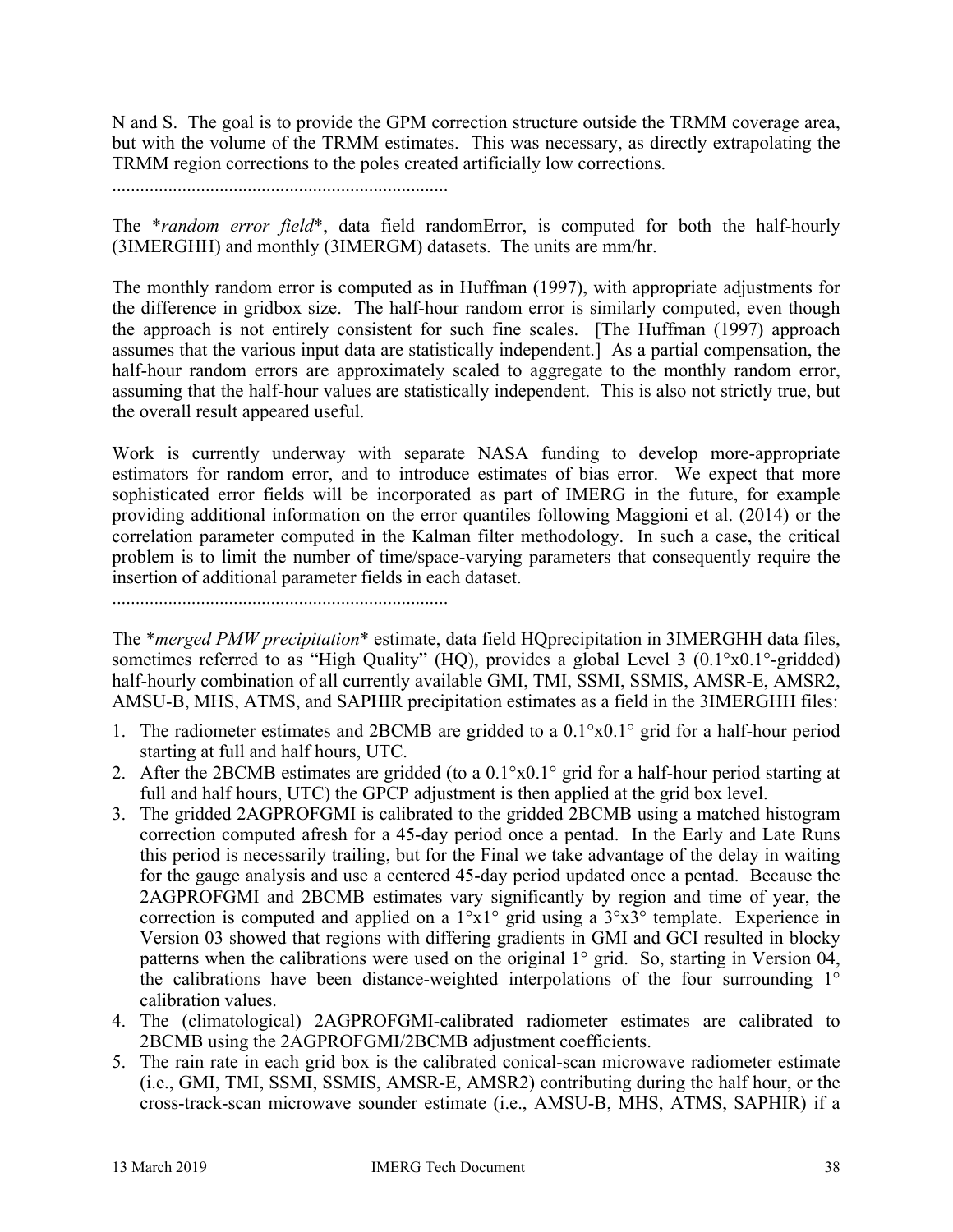conical-scan imager isn't available. Most of the time, during the dataset's half-hour window there is only one overpass of whatever the "best" type of sensor is; when more than one of that type is available, the one closest to the center of the period (15 or 45 minutes into the hour) is used. This selection is made because the histogram of rain rates is sensitive to averaging one, two, or three overpasses in a half-hour period. Very occasionally, two swaths of the same type sensor will coincide and their time fields will be essentially the same. Since the times are only recorded to the nearest minute, a complicated interleaved pattern can result, where the first sensor that is processed in a grid box is taken when the times are the same (to the nearest minute), and the second is taken when it is closer to the mid-point of the time period for that grid box. The same can also happen if one sensor is ascending and one is descending, in which case the time comparison chooses the closer of the absolute values of the difference, but keeps the first sensor processed if the absolute values of the difference are the same.

- 6. Additional merged PMW fields in the intermediate data file include the instrument type producing the estimate, and the time of the instrument's overpass.
- 7. All of the merged PMW estimates are less accurate, or totally absent, in regions with frozen or icy surfaces.

Note well that HQprecipitation *only* includes microwave data (hence "HQ"), meaning it has significant gaps. precipitationCal is the complete estimate that most users will want to access.

........................................................................

The \**Merged 4-Km IR Tb data set*\* is produced by the Climate Prediction Center (CPC), NOAA National Centers for Environmental Prediction, Washington, DC under the direction of P. Xie. Each cooperating geostationary (geo) satellite operator (the Geosynchronous Operational Environmental Satellites [GOES], United States; the Geosynchronous Meteorological Satellite [GMS], followed by the Multi-functional Transport Satellite [MTSat] and then Himawari, Japan; and the Meteorological Satellite [Meteosat], European Community) forwards infrared (IR) imagery to CPC. Then global geo-IR are zenith-angle corrected (Joyce et al. 2001), re-navigated for parallax, and merged on a global grid. In the event of duplicate data in a grid box, the value with the smaller zenith angle is taken. The data are provided on a 4-km-equivalent latitude/longitude grid over the latitude band 60°N-S, with a total grid size of 9896x3298.

The data set was first produced in late 1999, but the current uniformly processed record is available starting 17 February 2000. CPC is working to extend the record back to January 1998.

All 5 geo-IR satellites are used, with essentially continuous coverage. GMS-5 was replaced by GOES-9 starting 01 UTC 22 May 2003, which introduced slightly different instrument characteristics. Then starting 19 UTC 17 November 2005 the new Japanese MTSat-1R took over, followed by MTSat-2 on 1 July 2010. Himawari 8 took over effective 0200 UTC on 7 July 2015.

Each UTC hour file contains 2 data fields. All geo-IR images with start times within 15 minutes of the UTC hour are accumulated in the "on-hour" field. Images with start times within 15 minutes of the UTC hour plus 30 minutes are accumulated in the "half-hour" field. The nominal image start times for the various satellites and their assignment to half-hour fields are shown in Table 10.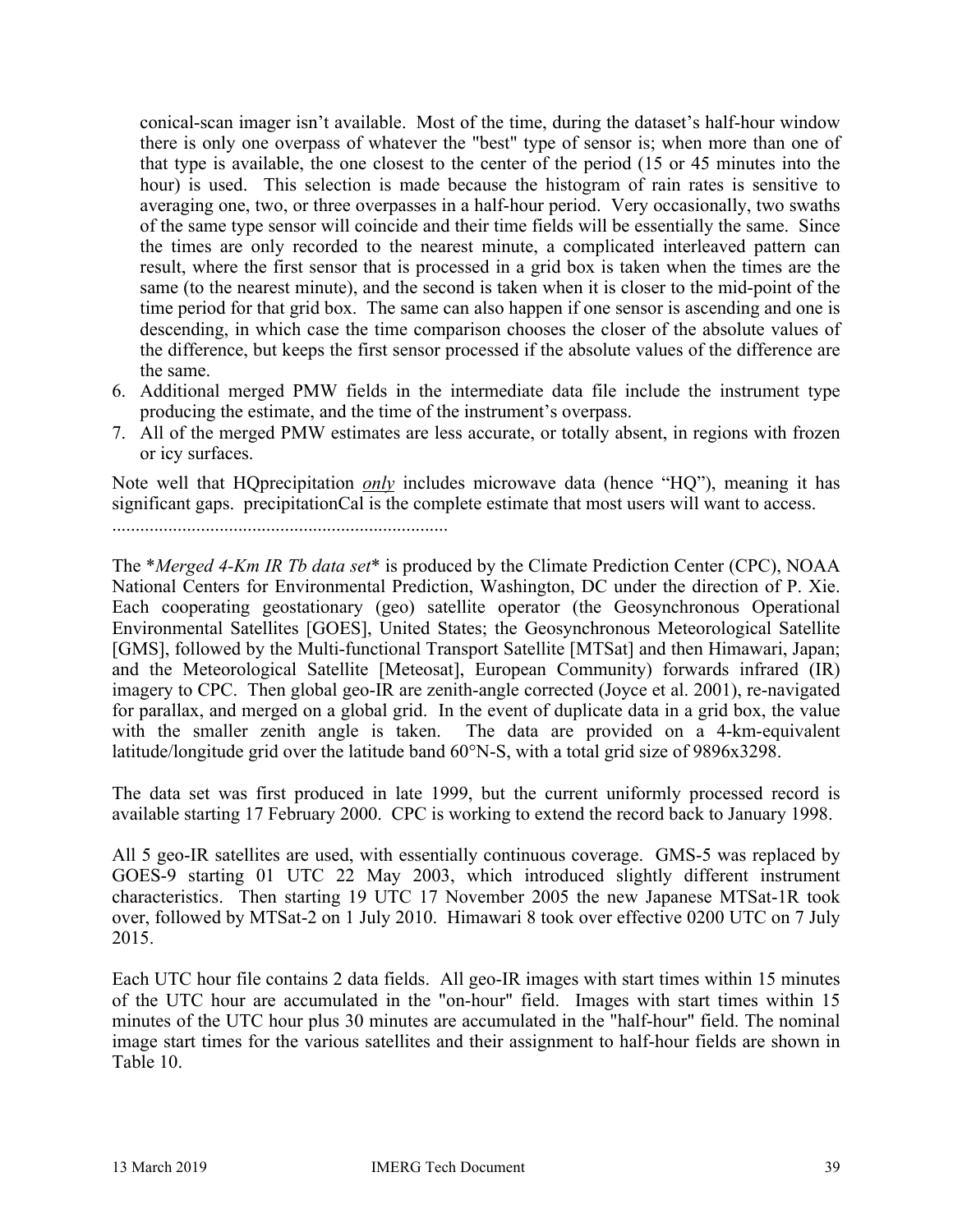*Table 11. Nominal sub-satellite longitude (in degrees longitude) and image start time (in minutes past the hour) for the various geosynchronous satellites. The start times are displayed according to their assignment to either the on-hour or half-hour fields in the CPC Merged 4-Km IR Tb data set. Full-disc views are guaranteed only at 00, 03, ..., 21 UTC. These appear in the on-hour field except MTSat appears in the previous half-hour for all hours. For images not at these times, a satellite's "image" may be assembled from various operator-specified regional sectors. MTSat provides N. Hemisphere sectors (only) on-hour, except S. Hemisphere sectors (only) at 00, 06, 12, 18 UTC.*

| Satellite                         | Sub-sat. Lon.             | on-hour | half-hour |
|-----------------------------------|---------------------------|---------|-----------|
| Himawari-8 (formerly              | $140^{\circ}E$            | 00      | 30        |
| MTSAT-2, MTSat-1R, GMS)           |                           |         |           |
| GOES-E (8, 12, 13, now 16)        | $75^{\circ}$ W            | 45      | 15        |
| GOES-W (10, 11, now 15)           | $135^{\circ}$ W           | 00      | 30        |
| Meteosat-11 (formerly $5, 7, 8$ , | $9.5^{\circ}E$            | 00      | 30        |
| 9, 10                             |                           |         |           |
| Meteosat-8 (formerly 5, 7)        | $41.5$ °E                 | 00      | 30        |
|                                   | $(63^{\circ}E)$ for 5, 7) |         |           |

| Table 12. Geo-IR satellites contained in the Merged 4-km IR Tb dataset provided by |
|------------------------------------------------------------------------------------|
| NOAA/NWS/CPC.                                                                      |

|      | <b>GMS</b>     | GOES-       | GOES-       | <b>METEOSAT</b> | <b>INDOEX</b> |  |  |
|------|----------------|-------------|-------------|-----------------|---------------|--|--|
|      |                | <b>WEST</b> | <b>EAST</b> |                 |               |  |  |
| 1998 | $GMS-5$        | GOES-10     | GOES-8      | MET-7           | MET-5         |  |  |
| 1999 | $GMS-5$        | GOES-10     | GOES-8      | MET-7           | MET-5         |  |  |
| 2000 | $GMS-5$        | GOES-10     | GOES-8      | MET-7           | MET-5         |  |  |
| 2001 | $GMS-5$        | GOES-10     | GOES-8      | MET-7           | MET-5         |  |  |
| 2002 | $GMS-5$        | GOES-10     | GOES-8      | MET-7           | MET-5         |  |  |
| 2003 | $GMS-5/$       | GOES-10     | $GOES-8/$   | MET-7           | MET-5         |  |  |
|      | GOES9          |             | GOES-12     |                 |               |  |  |
| 2004 | GOES-9         | GOES-10     | $GOES-12$   | $MET-7/$        | MET-5         |  |  |
|      |                |             |             | $MSG-1$         |               |  |  |
| 2005 | GOES-          | GOES-10     | GOES-12     | $MSG-1$         | MET-5         |  |  |
|      | 9/MTSAT-       |             |             |                 |               |  |  |
|      | 1R             |             |             |                 |               |  |  |
| 2006 | MTSAT-         | $GOES-10/$  | $GOES-12$   | $MSG-1$         | MET-5         |  |  |
|      | 1R             | GOES-11     |             |                 |               |  |  |
| 2007 | MTSAT-         | GOES-11     | GOES-12     | MSG-            | $MET-5/$      |  |  |
|      | 1 <sub>R</sub> |             |             | $1/MSG-2$       | MET-7         |  |  |
| 2008 | MTSAT-         | GOES-11     | GOES-12     | $MSG-2$         | MET-7         |  |  |
|      | 1 <sub>R</sub> |             |             |                 |               |  |  |
| 2009 | MTSAT-         | GOES-11     | GOES-12     | $MSG-2$         | MET-7         |  |  |
|      | 1R             |             |             |                 |               |  |  |
| 2010 | MTSAT-         | GOES-11     | GOES-       | $MSG-2$         | MET-7         |  |  |
|      | 1R             |             | 12/GOES13   |                 |               |  |  |
| 2011 | MTSAT-         | $GOES-11/$  | GOES-13     | $MSG-2$         | MET-7         |  |  |
|      | 1 <sub>R</sub> | $GOES-15$   |             |                 |               |  |  |
| 2012 | MTSAT-         | $GOES-15$   | GOES-13     | $MSG-2/$        | MET-7         |  |  |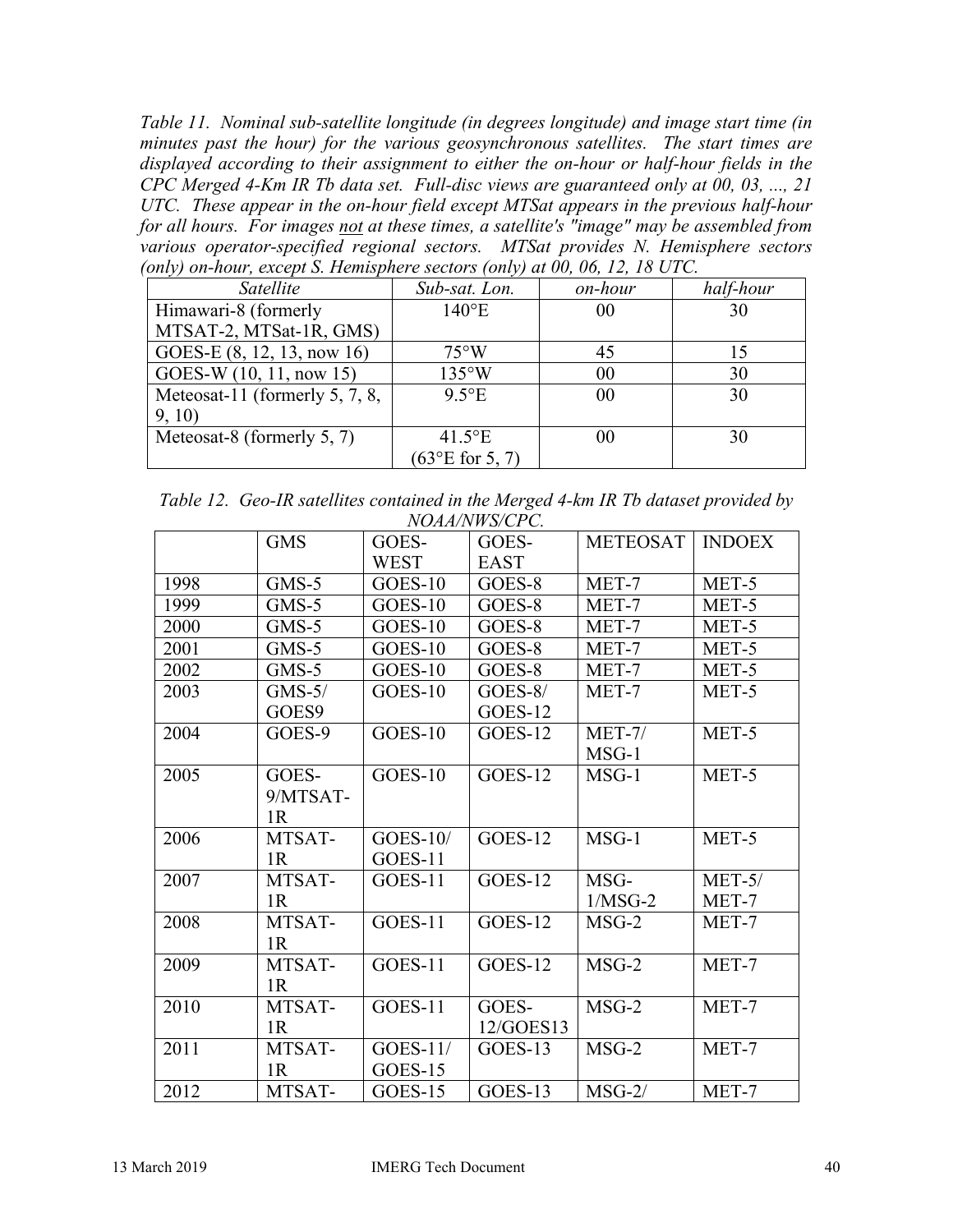|      | 1R       |           |            | $MSG-3$ |          |
|------|----------|-----------|------------|---------|----------|
| 2013 | MTSAT-   | GOES-15   | GOES-13    | $MSG-3$ | MET-7    |
|      | 1R       |           |            |         |          |
| 2015 | MTSAT-   | $GOES-15$ | $GOES-13$  | $MSG-3$ | MET-7    |
|      | $1R/H-8$ |           |            |         |          |
| 2016 | $H-8$    | GOES-15   | GOES-13    | $MSG-3$ | MET-7    |
| 2017 | $H-8$    | GOES-15   | $GOES-13/$ | $MSG-3$ | $MET-7/$ |
|      |          |           | GOES-16    |         | $MSG-1$  |
| 2018 | $H-8$    | GOES-15   | GOES-16    | $MSG-3$ | $MSG-1$  |

These data are used as input to IMERG processing.

........................................................................

The Precipitation Estimation from Remotely Sensed Information using Artificial Neural Networks – Cloud Classification System (\**PERSIANN-CCS*\*; Hong et al., 2004) is used to convert geo-IR Tb to precipitation rates that are merged-PMW-calibrated locally in time and space. The latitude belt 60°N-S is subsetted into 24 overlapping sub-regions (six in longitude by four in latitude) to allow for regional training and parallel processing. For each sub-region, the full-resolution (4-km Merged Global) IR Tb field is segmented into separable cloud patches using a watershed algorithm. Cloud patch features are extracted at three separate temperature levels: 220K, 235K, and 253K, which are chosen to demonstrate the existence of the cloud patches at different altitudes in the atmosphere. [Expansion to a fourth, warmer threshold is underway to better capture precipitation from low clouds, particularly in dry zones.] An unsupervised clustering analysis (Self-Organizing Feature Map) is used to classify cloud patches into a number of cloud patch groups based on the similarities of patch features. Precipitation is assigned to each classified cloud patch group based on an off-line training set of leo-PMW precipitation samples. These initial precipitation estimates are then dynamically calibrated to the HQ precipitation estimates using a 30-day calibration updated every pentad.

........................................................................

The \**IR precipitation field*\*, data field IRprecipitation in 3IMERGHH data files, provides a global Level 3 (0.1°x0.1°-gridded) half-hourly IR estimate computed with PERSIANN-CCS. The units are mm/hr.

For the period 1 January 1998 - 03 UTC 16 June 1998 geo-IR data were not available in the Indian Ocean sector, but high-zenith-angle data from adjacent geo-satellites are generally sufficient for fill-in.

........................................................................

The \**precipitation phase*\*, namely whether it is liquid, solid, or mixed, is not currently provided as a satellite-based calculation by the standard PMW precipitation algorithms, so we must use ancillary data sets to create the estimate. [Note: the DPR does estimate phase using the radar data.] Formally, there should be separate estimates for each phase. However, mixed-phase cases tend to be a small fraction of all cases, and we consider the estimation schemes to be sufficiently simplistic that estimating mixed phase as a separate class seems unnecessary. Some users need information on the occurrence of the solid phase, both due to the delays it introduces in moving precipitation water mass through hydrological systems, and due to the hazardous surface conditions that snow and ice create. Accordingly, we lump together liquid and mixed as "liquid"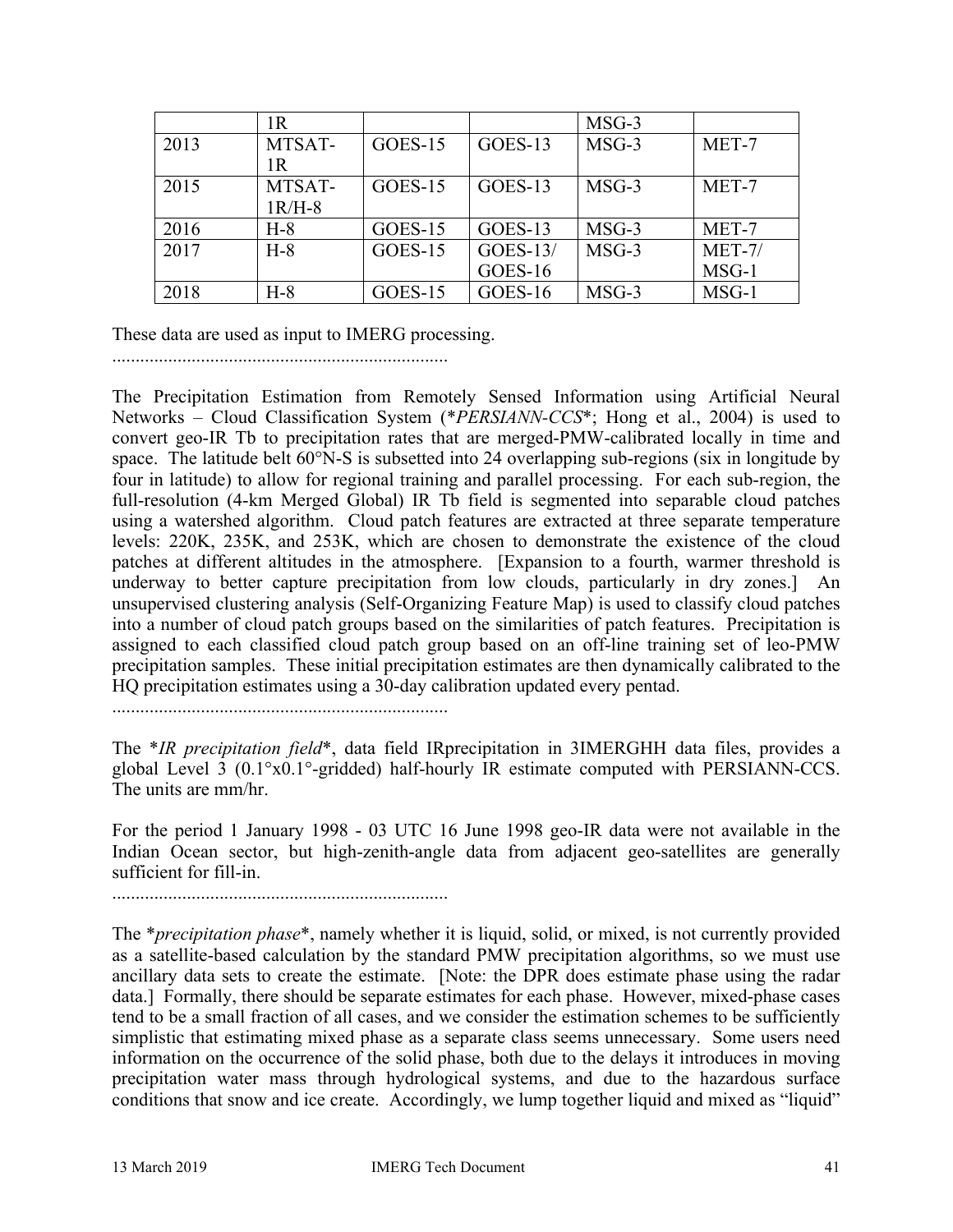and compute a simple probability of liquid phase. [Note: a fraction between 0 and 100% gives a probability that the precipitation is liquid; it does *not* denote a mixture in which the fraction gives the precipitation that is liquid and the converse of which is therefore solid. By far, the most likely event is either "all liquid" or "all solid", and the probability of each is the fraction and its converse, respectively.]

For the half-hourly data, we adopt the Liu scheme (personal communication, 2013; Sims and Liu 2015), which is under development for the Radiometer Team. The present (pre-publication) form is a simple look-up table for probability of liquid precipitation phase (PLPP) as a function of wet-bulb temperature, with separate curves for land and ocean. This is a current area of research, so we anticipate changes as research results are reported. Since this diagnostic is independent of the estimated precipitation, we choose to report the PLPP for all grid boxes, including those with zero estimated precipitation. [This raises the possibility that the IMERG PLPP field can be applied to any other global precipitation field for estimating phase.] The surface temperature, humidity, and pressure information needed to compute the surface wet-bulb temperature are taken from the JMA NWP forecast for the Early and Late Runs, and the ECMWF Interim reanalysis for the Final Run. These forecast and reanalysis fields are retrieved and reformatted by PPS.

GPROF2017 retrieves total hydrometeor mass in the atmospheric column (except the conicalscan imager PMW retrievals only consider total solid hydrometeor mass over land and coast and then implicitly correlate it to surface precipitation in any phase). Given these facts, the "precipitation" reported in this document refers to all forms of precipitation, including rain, drizzle, snow, graupel, and hail. The IR retrievals are calibrated to the passive microwave retrievals, again, without reference to precipitation phase. These IR calibrations are in-filled from surrounding areas in the snowy/icy-surface areas where PMW cannot provide estimates.

At the monthly scale the PLPP value could either be the fraction of the time that the precipitation is liquid or the fraction of the monthly accumulation that fell as liquid. The latter seems to be what most users will want, so this is the parameter computed. The monthly probability of liquid is the precipitation-rate-weighted average of all half-hourly probabilities in the month, except for grid boxes where zero precipitation is estimated for the month, in which case it is the simple average of all available probabilities in the month.

Note well that the assignment of phase does not change the units of precipitation, which is the depth of liquid. In the case of solid precipitation, this is usually referred to as snow water equivalent (SWE). The depth of fallen snow that corresponds to this SWE depends on the density of the snow. Typically, it takes about 10 mm of fallen snow to yield 1 mm of SWE, but the ratio depends on location, meteorological regime, time of year, and elevation. There is an excellent discussion of how Environment Canada is addressing this in Wang et al. (2017).

............................................................................

The \**probability of liquid phase precipitation field*\*, data field probabilityLiquidPrecipitation, provides a global Level 3 (0.1°x0.1°-gridded) half-hourly estimate in 3IMERGHH data files based on the implementation of the Liu wet-bulb temperature diagnostic discussed in "precipitation phase". For the 3IMERGM data files, this field provides the precipitation-rateweighted average of all half-hourly probabilities in the month, except for grid boxes where zero precipitation is estimated for the month, in which case it is the simple average of all available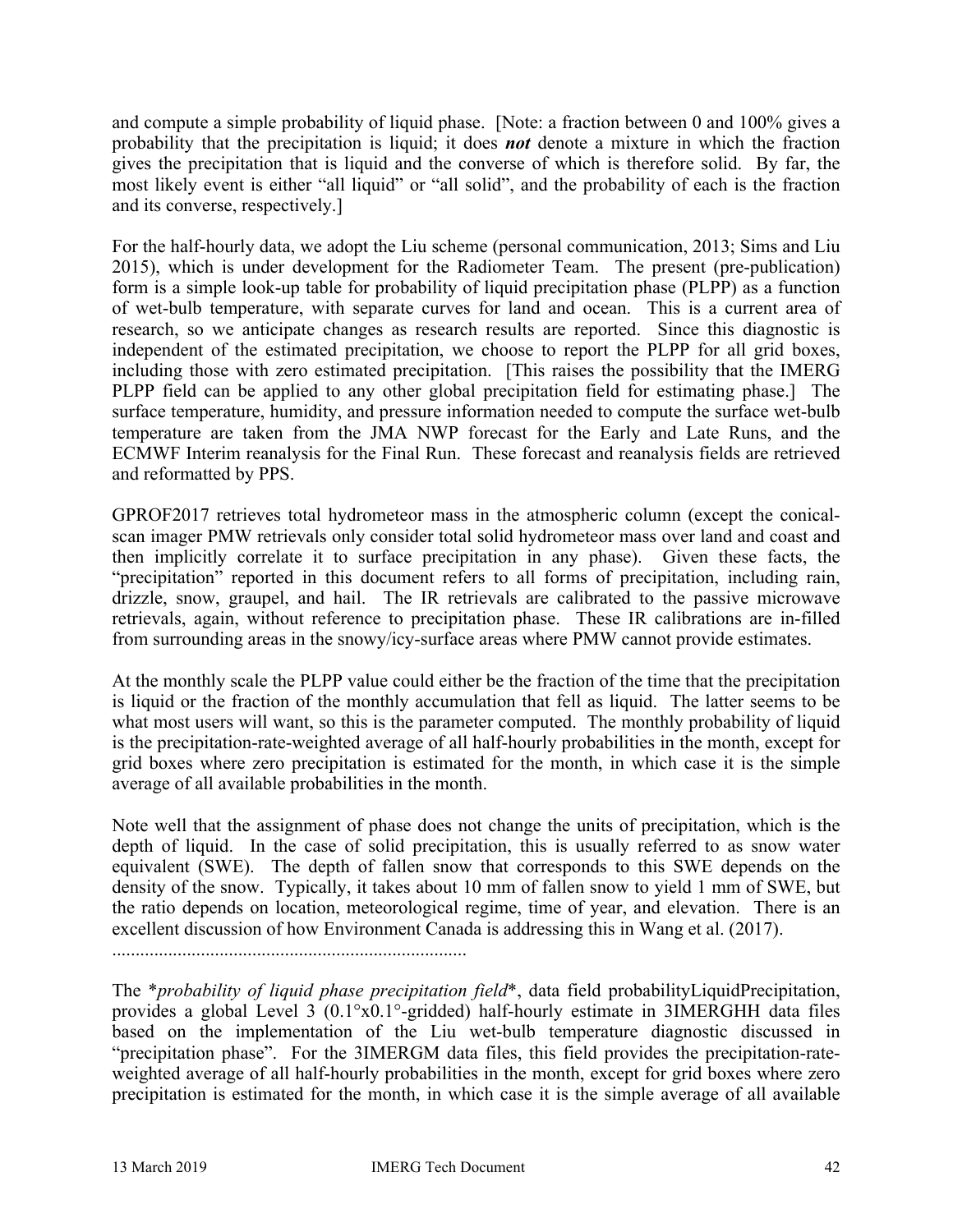probabilities in the month. See "precipitation phase" for more discussion of the monthly fields. In both cases, the field is globally complete as long as the input ancillary forecast/reanalysis data are complete. Regardless of phase, the precipitation units are depth of liquid, which for solid precipitation is usually referred to as Snow Water Equivalent (SWE), as discussed in "precipitation phase".

............................................................................

Under the \**Kalman Smoother framework*\* as developed in CMORPH-KF and applied here, the precipitation analysis for a grid box is defined in three steps (Joyce et al. 2011). First, the halfhourly PMW precipitation estimates closest to the target analysis time in both the forward and backward directions are propagated from their observation times to the analysis time using the storm system motion vectors computed from analyses of total vapor (TQV; see next paragraph). At this point the propagated fields are masked for surface snow and ice using Autosnow (which see) to account for the low skill of GPROF in quantitative precipitation retrieval in such conditions. The "prediction" of the precipitation analysis is then defined by compositing the forward- and backward-propagated PMW estimates with weights proportional to the mean correlations computed using three months of overlapping HQ and propagated estimates, updated once per month. If the gap between the analysis time and the closer (in time) PMW observation is longer than 30 min, the final "analysis" is defined by updating the "forecast" with IR-based precipitation observations with weights proportional to the observation correlation. This threshold is due both to the natural timescale of precipitation at these fine scales and to the retrieval errors in the microwave algorithms. In practice, the actual weights used are the square of the correlations, also referred to as the coefficient of determination.

The post-real-time Final Run analysis, as well as all retrospective analyses are carried out with Modern Era Retrospective-Analysis for Research and Applications-2 (MERRA-2) numerical assimilations which are available hourly on a 0.5°x0.625° lat/lon global grid. See *https://pmm.nasa.gov/sites/default/files/document\_files/MorphingInV06IMERG.pdf* for a discussion comparing TQV to other fields. To summarize, TQV consistently performs at least as well as the alternatives, and provides globally complete fields. In near-real time MERRA-2 is not yet available, so the Early and Late Runs use TQV from Goddard Earth Observing System Model-Forward Processing (GEOS-FP), which shares computational elements with MERRA-2 and provides TQV on an hourly 0.25°x0.3125° global grid.

The storm system motion vectors used to propagate the PMW estimates are calculated by computing the pattern correlation between spatially lagged TQV arrays from two consecutive images. The spatial displacement with the highest correlation is used to define the cloud motion vector. The storm system motion vectors are defined for each 2.5° lat/lon grid box using TQV data over a 5° lat/lon domain centered on the target grid box. Vectors are computed at hourly scale. Then the first half-hour's values are the hourly vector divided by two, while the second half-hour's values are interpolated from adjacent hourly vectors. Finally, then a spatial bilinear interpolation is used to shift to the 0.1° precipitation grid boxes.

Errors for the individual satellite estimates are calculated by comparison against TMI/GMI estimates in the TMI/GMI eras, with all conical-scan imagers (CSI) lumped into one correlation table and all cross-track-scan sounders (CTSS) lumped into another. Because of the simple form used (see following), the error table for the TMI is the lumped CSI table in the TRMM era. During the GPM era, the TMI is treated as "just" another CSI and included in computing the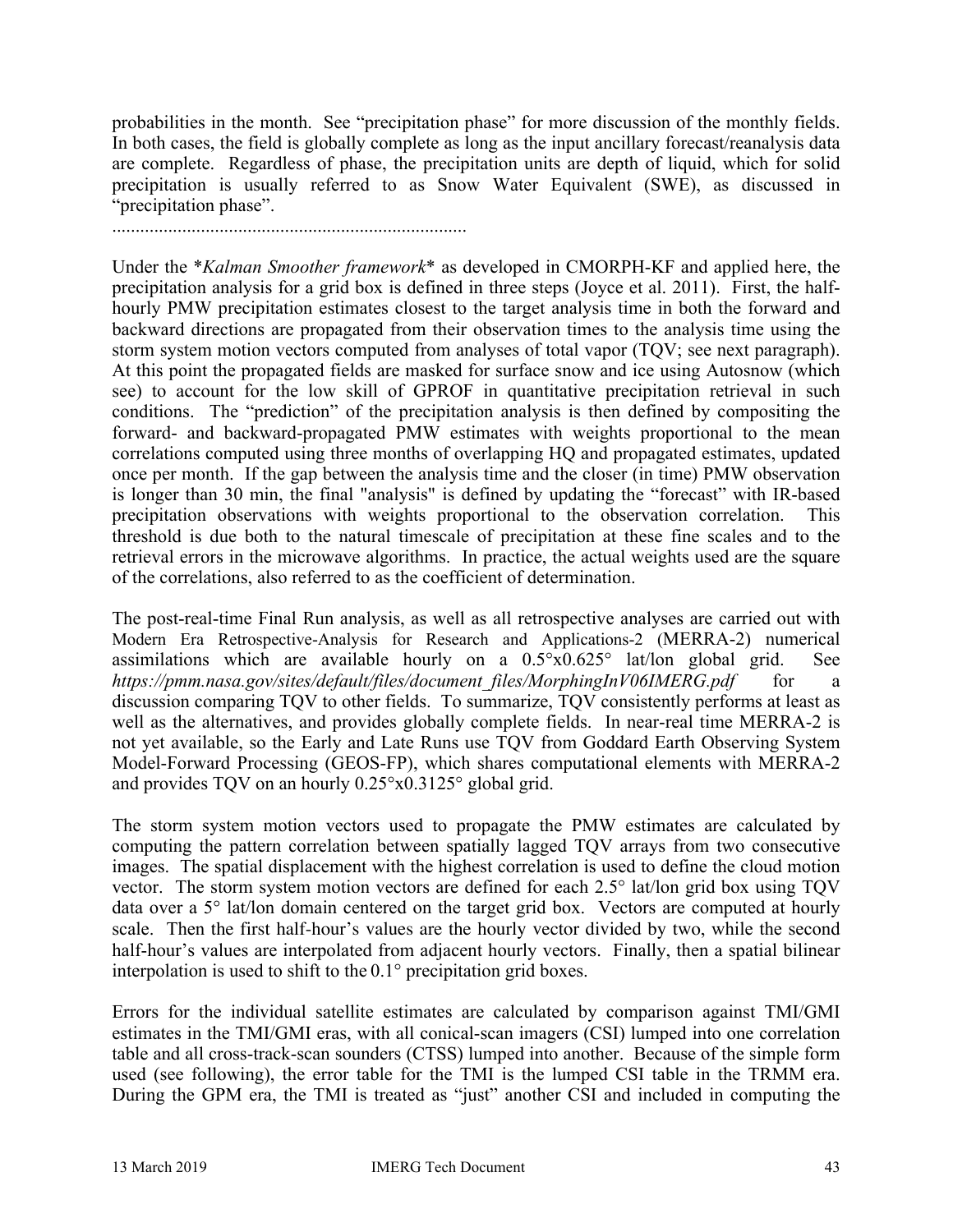lumped CSI error table (against GMI), and the lumped CSI error table is taken as representative of GMI. Expressed in the form of correlation, the errors for the propagated PMW estimates are defined as regionally dependent and seasonally changing values depending on sensor type (CSI, CTSS, IR) and the length of propagation time. Over land, the error coefficients are computed for each 10° latitude band using data collected over a 30°-wide latitude band centered on the target band. No zonal differences in the error are considered due to the limited sampling of the data. Over ocean, the error coefficients are defined for each 20°x20° lat/lon box using data over a 60°x60° lat/lon region centered on the target box. Over both land and ocean, the error functions are calculated for each month using data over a three-month period, trailing for Early and Late, and the current and previous two months for Final, to account for the seasonal variations. The comparisons against TMI/GMI are updated monthly.

These data are computed as part of IMERG processing.

........................................................................

The \**Kalman filter weight for IR field*\*, data field IRkalmanFilterWeight in 3IMERGHH data files, provides a global Level 3 (0.1°x0.1°-gridded) half-hourly listing of the weight (in percent) that the IR data get in the Kalman filter step described in "Kalman Smoother framework".

........................................................................

The monthly satellite-gauge, or \**SG combination*\*, is computed as follows, following the TMPA approach for infusing monthly gauge information into the fine-scale satellite precipitation estimates (Huffman et al. 2007a, 2007b, 2010):

- 1. The original (i.e., before the scaling step) half-hourly KF-filtered (satellite-only) estimates are summed for the calendar month.
- 2. The GPCC monthly precipitation gauge analysis is undercatch-corrected (see "precipitation gauge adjustment").
- 3. The monthly precipitation gauge analysis is used to create a large-scale (37x37 0.1° grid boxes) bias adjustment to these satellite-only estimates in regions where the gauge stations are available, mostly land. Note that analysis values distant from any gauges are not used.
- 4. The monthly gauge-adjusted satellite-only estimate is combined directly with the precipitation gauge analysis using inverse error variance weighting.

The monthly random error is also computed at this point as a separate field following Huffman (1997). See "random error" for a summary.

These data are computed in the Final Run alone.

........................................................................

IMERG ends with a \**precipitation post-processing step*\* that introduces gauge information into the multi-satellite-only half-hourly data (carried as field precipitationUncal). For the Final Run, the ratio between the monthly accumulation of half-hourly multi-satellite-only fields and the monthly satellite-gauge field is computed, then each half-hourly field of multi-satellite-only precipitation estimates in the month is multiplied by the ratio field to create the final half-hourly calibrated IMERG precipitation estimates.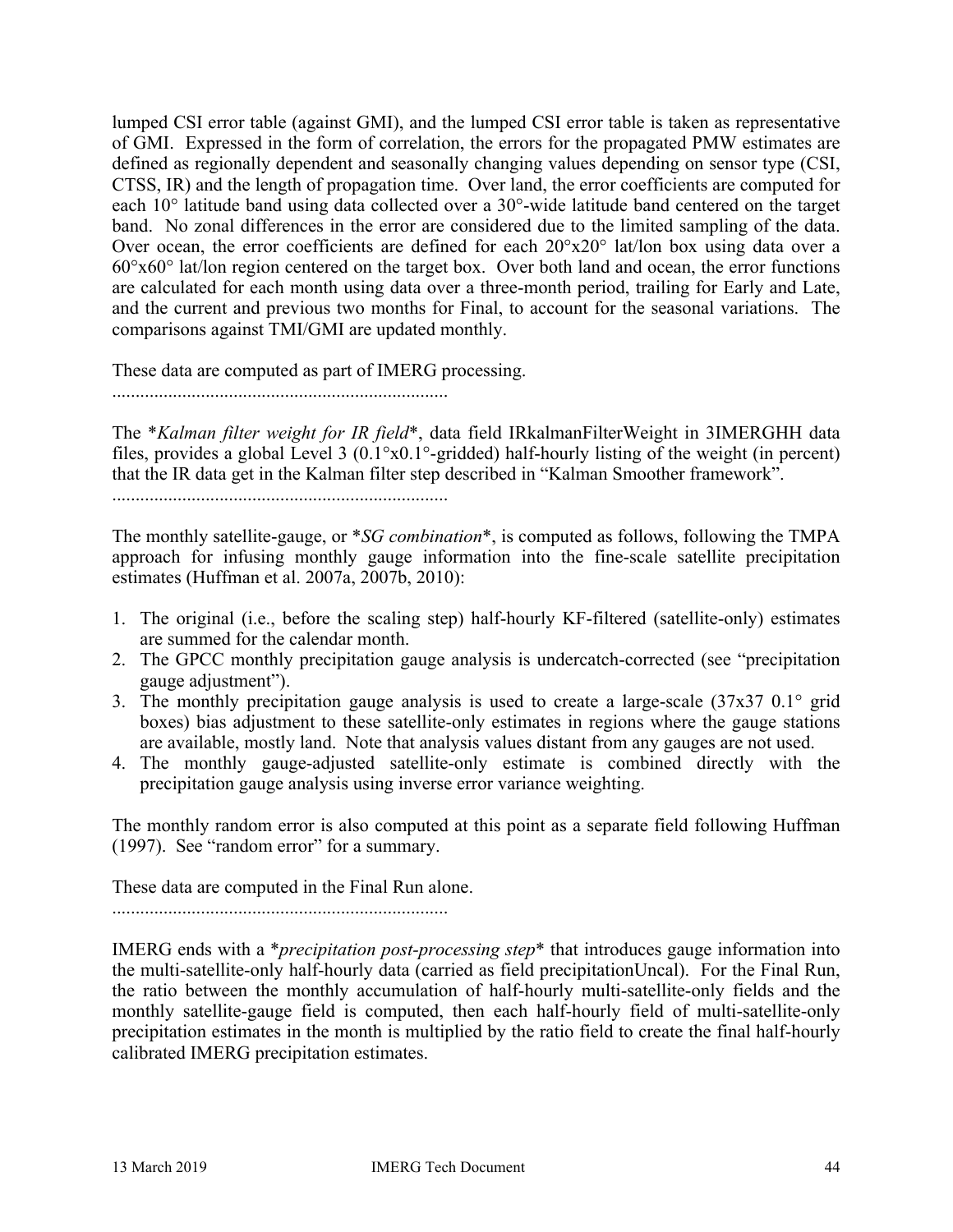The ratio between the monthly satellite-gauge and the monthly accumulation of half-hourly multi-satellite-only fields is limited to the range [0.2,3]. The cap of 3 was chosen because the value 2 (used in TRMM V6) was too restrictive. The value was moved to 3 because it did a better job of matching the two accumulations, while testing showed that 4 started introducing unrealistic shifts to the histogram of half-hourly precipitation rates for the month. Early in TRMM the lower bound was set to 0.5, but it can be argued that a smaller value allows matching between the two accumulations without creating the egregious high snapshot values that result when the upper bound is expanded too far.

One important improvement compared to the TMPA is that the 2BCMB is computed in real time for GPM. This contrasts to the situation in TRMM where the TCI was not computed in real time and we had to use a climatological monthly TCI calibration. This allows a simplification in the IMERG Early and Late Runs in that the spatially varying monthly climatological calibration to the Final's monthly satellite-gauge analysis is not applied as in TMPA, since 2BCMB already has a climatological correction to GPCP. "Climatological" means all Januarys get the January adjustment, all Februarys get the February adjustment, and so on.

The half-hourly random error is also computed at this point as a separate field following Huffman (1997). See "random error" for a summary.

........................................................................

The \**uncalibrated precipitation field*\*, data field precipitationUncal, provides a global Level 3 (0.1°x0.1°-gridded) half-hourly listing in 3IMERGHH data files of the morphed and KFcombined estimates computed in the Kalman filter step described in "Kalman Smoother framework", which is recorded before the "final post-processing" step. For the Early and Late Runs, as there are no additional corrections applied, the precipitationCal and precipitationUncal fields are identical. For the Final Run the ratio field for the month described above is applied as described in "final post-processing". In 3IMERGM data files it provides the global Level 3 (0.1°x0.1°-gridded) monthly accumulation of uncalibrated 3IMERGHH data described in "final post-processing". Differences in Uncal values among Runs are primarily driven by the differences in which satellites have reported data by the time the Run is computed. The Early currently has a cut-off time of 3 hours after observation time, which means it lacks data for the backward part of the morphing and even some of the forward-propagated data. Late should have more data for forward propagation, and importantly, provides data for backward propagation by waiting almost 13 hr. Final might have more data in both the forward and backward propagation. A secondary factor is that the GCI calibration is trailing for Early (and Late), but centered for Final.

........................................................................

The \**calibrated precipitation field*\*, data field precipitationCal, provides global Level 3 (0.1°x0.1°-gridded) half-hourly listing in 3IMERGHH data files of the calibrated data described in "final post-processing". In 3IMERGM data files it provides the global Level 3 (0.1°x0.1° gridded) monthly SG combination data described in "SG combination".

........................................................................

At user request, a \**quality index*\* that provides a simple way of judging the utility of data products was introduced in Version 05. While the goal is reasonable, there is no agreement about how this quantity should be defined. After some discussion within the team, two distinctly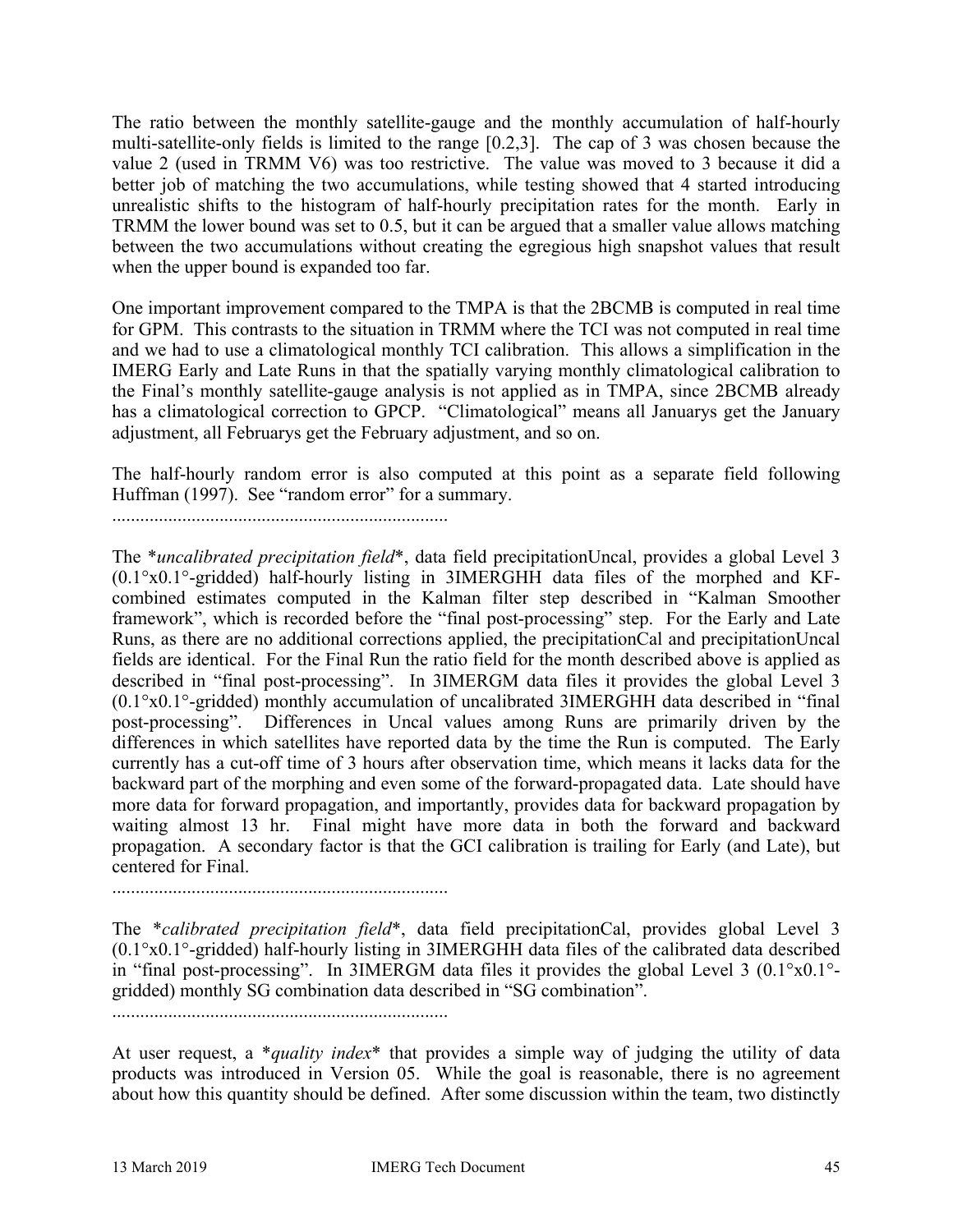different quality indices were chosen for the half-hourly and monthly data fields for implementation. It is a matter of investigation to determine if users find these insightful, or if different quality indices should be developed for future releases. Details are provided in the document "IMERG Quality Index", available at *https://pmm.nasa.gov/sites/default/files/document\_files/IMERG\_QI.pdf* .

### Quality Index for Half-Hourly Data

At the half-hourly scale, the best metric is some measure of the relative skill that might be expected from the fluctuating mix of different passive microwave- and infrared-based precipitation estimates. The Kalman smoother used in IMERG (and originated in the CPC Morphing [CMORPH] algorithm, Joyce et al. 2011) routinely recomputes estimates of correlation between GMI and each of the other satellite estimates in coarse blocks across the entire domain (90°N-S) and then uses these correlation coefficients (squared) to provide weights for use in the combination of forward-propagated passive microwave, backward-propagated passive microwave, and current-time infrared precipitation estimates. In V06 the polar caps have the same treatment without IR data. However, the formalism never provides an overall correlation for the combined estimate, so one approach is provided here.

The correlation coefficients developed for the Kalman smoother are substituted for inverse error variance to compute the approximate correlation coefficient of the merged precipitation estimate. Furthermore, the correlation coefficients are transformed with the Fisher (1915) z statistic before the computation and back-transformed afterwards, which is a simple variance stabilization transformation. Formally, the Fisher transformation requires that the two variables being correlated follow a bivariate normal distribution. While this is not true for precipitation, we adopt this approach as a first approximation to computing the correlation coefficient of the combined precipitation estimate because its use as a quality index seems reasonable and useful. The units are non-dimensional correlation coefficients.

There is one additional issue: we lack the zero half-hour correlation of each constellation member to the GMI for computational reasons in the current implementation of IMERG and need an approximate value. Lacking strong justification for alternatives, in V05 we set the correlation to 1, but in V06 we chose to compute a set of baseline monthly zero hour correlations using the data span December 2014 – November 2015 from the Level 2 (GPROF) estimates after intercalibration. These baseline correlations are then dynamically adjusted based on nearby, in time, correlations. These are expected to be slightly higher than if they had been computed from the zero half-hour outputs of the morphing scheme due to the lack of equivalent post-processing of the Kalman correlations.

### Quality Index for Monthly Data

At the monthly scale, a relatively well-founded metric exists for random error, based on Huffman's (1997) analysis of sampling error for a particular data source for a month. The general form of the relationship is simplified to a relationship that can be inverted to give the number of samples. When all the constants on the right-hand side are set for the gauge analysis, but final satellite-gauge values are used for the estimated precipitation and random error values, the number variable is defined as the equivalent number of gauges. Following Huffman (1997), the interpretation is that this is the approximate number of gauges required to produce the estimated random error, given the estimated precipitation. The units are gauges per area, and in the current implementation the area is carried as  $2.5^{\circ}x2.5^{\circ}$  of latitude/longitude, even though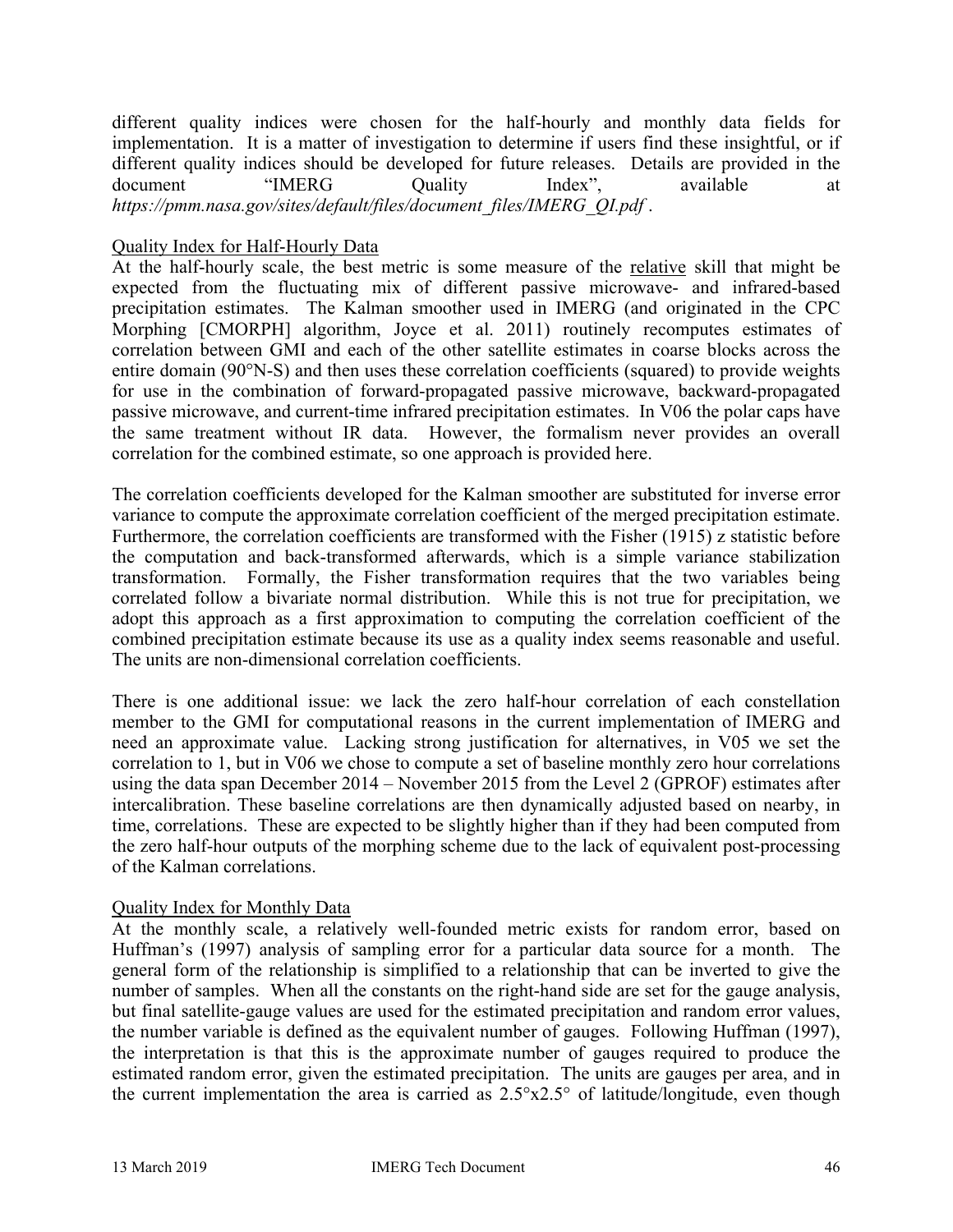IMERG is computed on a much finer scale, in order to facilitate interpretation in large-error regions. Note that this formulation only addresses random error, not bias.

........................................................................

The \**processing strategy for each version*\* is as follows: the shift to a new version begins with DPR, then the Combined, then GPROF for GMI, and subsequently GPROF for all partner radiometers. The IMERG team follows these developments and folds them into advancements in the combination process, making adjustments and calibrations as needed to give the most realistic data sets. While IMERG is still on the "old" version, but the GPROF input is on the "new" version, calibrations are instituted as necessary to approximate the "old" GPROF. In common with the other algorithms, once IMERG starts processing with the new version, "initial processing" results (input data being computed for the first time) are run in parallel with "retrospective processing" results (input data being used for dates that already have an oldversion dataset).

Retrospective processing is key to creating consistent archives of data for users. This is true for users of all three Runs of IMERG, so all three will be reprocessed. By design, the Production processing system, which computes the Final Run, supports reprocessing. The RT processing system, which computes the Early and Late Runs, does not support reprocessing. This issue is addressed by installing clones of the Early and Late systems ("Early Clone" and "Late Clone") that are only invoked for reprocessing in the Production system. In this case the selection of input data available to the Early Run will be approximated by limiting the forward time span of data to the typical latency time  $(\sim 3$  hours) before the Early run time (currently 4 hours after observation time). For simplicity, this solution will be implemented by using Production input datasets. These choices raise the possibility that the Early and Late Clone reprocessed results will contain a superset of input data covering the original Early and Late Runs, and that the input data from a particular sensor may be produced by slightly different algorithms in some cases. In the latter case we may need to institute climatological calibrations in the Early and Late Clones that are different from those in the Early.

Retrospective processing for both the Early and Late Runs is carried out after reprocessing for the Final Run to allow use of the input data assembled for Final.

........................................................................

The \**units of the IMERG estimates*\* are listed in the tables in "*3IMERGHH data fields*" and "*3IMERGM data fields*". Recall that the half-hourly data are best thought of as snapshots, valid during the stated half hour, since Villarini and Krajewski (2007) and O et al. (2017) found that 3B42 and IMERG-F (respectively) estimates correlated best with gauge accumulations over 10's of minutes. The monthly values are average rates over the month, although the probability of liquid precipitation phase is weighted by the precipitation rate accompanying each half hour's probability.

........................................................................

# **7. Error Detection and Correction**

Even before launch, GPM instituted the GPM Cross-Calibration Working Group (\**X-Cal Working Group*\*), which was charged with developing a consistent "Level 1C" calibration of all constellation radiometers to the GMI. Their work identified a range of problems and developed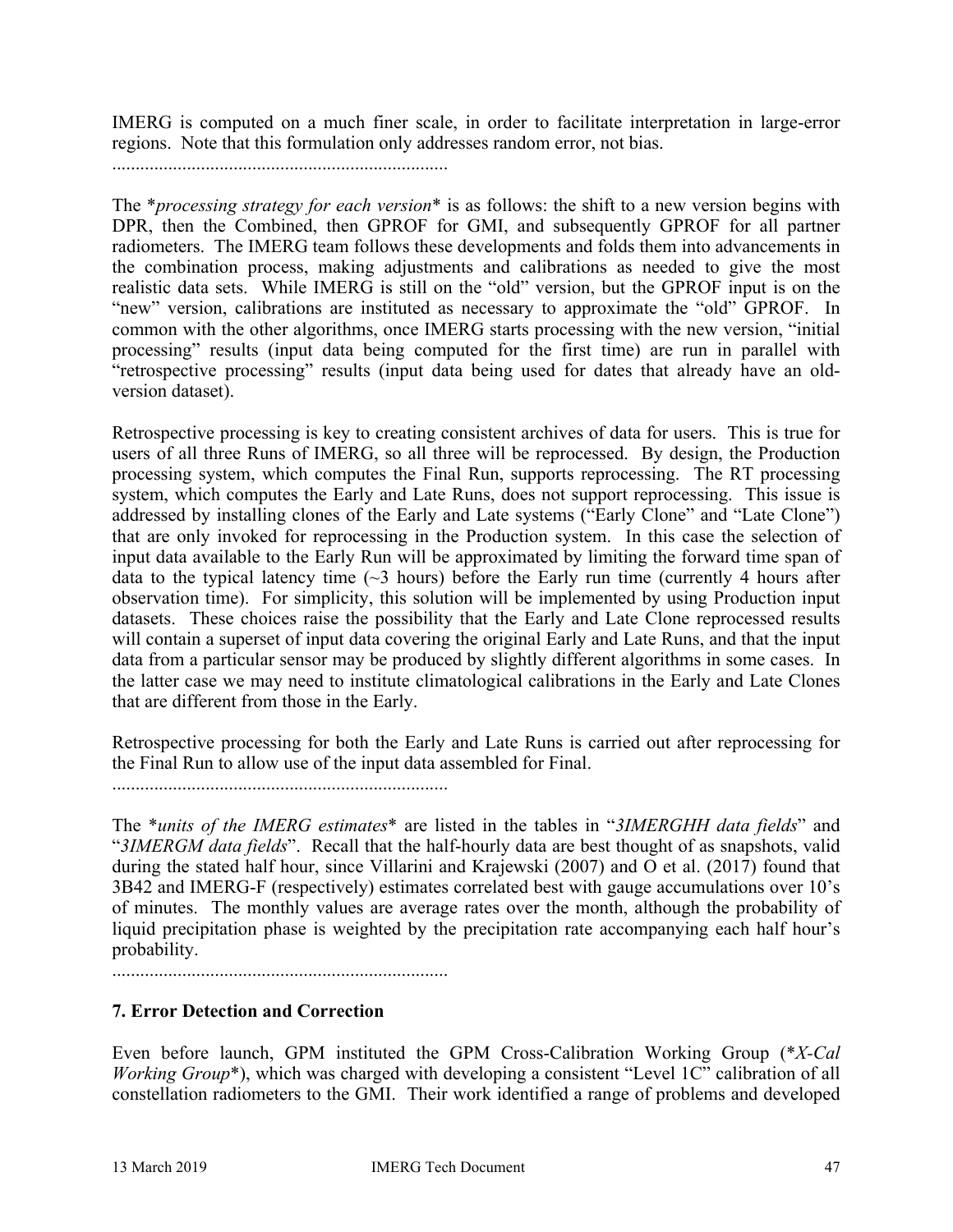very careful radiometric calibrations for use in GPM (and the community at large). See PPS et al. (2016) for details.

........................................................................

\**Navigation error for GPM and TRMM*\* has been carefully addressed by the X-Cal Working Group and PPS. In general the pointing errors for both satellites are a fraction of a typical TMI/GMI or PR/DPR footprint.

........................................................................

\**DPR and PR error detection/correction*\* has several parts. The performance of the various radar components, including transmit power and Low Noise Amplifiers, are monitored. An active ground calibration target is episodically viewed, and surface Zo is routinely monitored. See *http://pps.gsfc.nasa.gov/tsdis/Documents/PR\_Manual\_JAXA\_V6.pdf* for more information about PR.

Accuracies in the radar data are within the uncertainties of the precipitation estimation techniques.

The satellite altitude change in August 2001 introduced some changes in detectability for which the PR algorithm is supposed to approximately account. The TRMM PR electronics failure on 29 May 2009 resulted in a switch to the "B-side" electronics. Some residual differences are noticeable despite careful work to harmonize the record.

...........................................................................

\**GMI, TMI, and constellation sensor error detection/correction*\* has several parts. The SSMI is typical: built-in hot- and cold-load calibration checks are used to convert counts to antenna temperature (Ta). An algorithm has been developed to convert Ta to brightness temperature (Tb) for the various channels (eliminating cross-channel leakage). Differences between the Ta-to-Tb conversions employed by the various data providers imply that uncertainties in the Ta-to-Tb conversion are much larger than any other known uncertainty. Consequently, GPM developed the concept of a Level 1C, which applies radiometric corrections for all constellation sensors to GMI. See "X-Cal Working Group" for more information on this intercalibration.

Accuracies in the Tb's are within the uncertainties of the precipitation estimation techniques. Trending data are tracked for individual satellites, particularly near their end of life to determine whether sensor degradation is introducing unacceptable error.

GPM, TRMM, and Megha-Tropiques are designed to precess over 83-, 46-, and 51-day periods, respectively. There is no direct effect on the accuracy of their sensor data, but the continually changing diurnal sampling causes significant systematic fluctuations in the resulting GMI-, TMI- , and SAPHIR-only precipitation estimates.

Some constellation satellites experienced significant drift in their (nominally) Sun-synchronous overpass time during their period of service (see *https://pmm.nasa.gov/sites/default/files/imce/times\_allsat.jpg* for a current time-series plot). There is no direct effect on the accuracy of the precipitation estimates, but it is possible that the systematic change in sampling time could introduce subtle shifts in the resulting collection of precipitation estimates. Additionally, the climatological calibrations of the constellation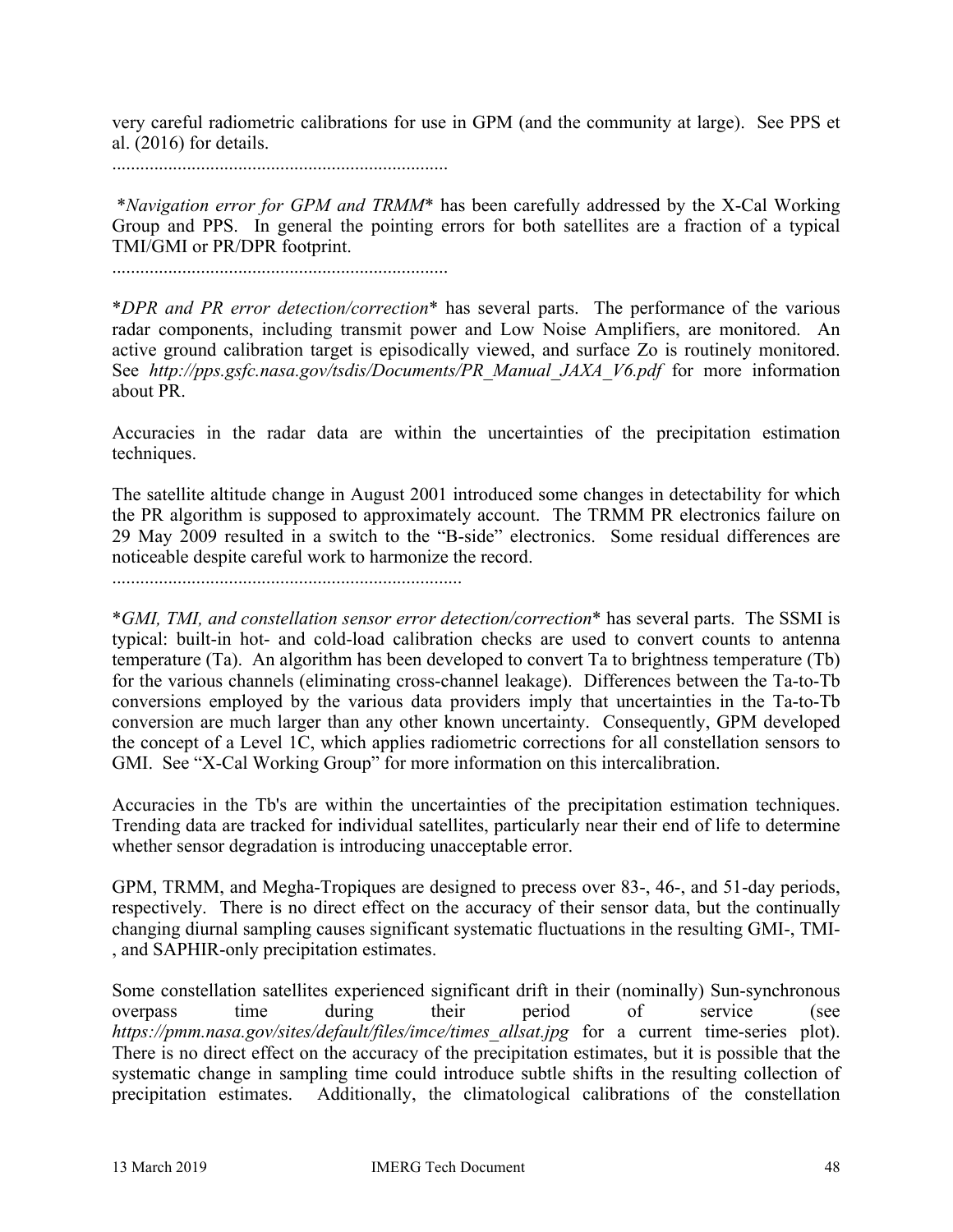satellites against GMI/TMI are based on a snapshot of fixed overpass times, so if the constellation overpass times drift the calibrations will "drift" as well.

...........................................................................

The dominant \**IR data correction*\* is for slanted paths through the atmosphere. Referred to as "limb darkening correction" in polar-orbit data, or "zenith-angle correction" (Joyce et al. 2001) in geosynchronous-orbit data, this correction accounts for the fact that a slanted path through the atmosphere increases the chances that (cold) cloud sides will be viewed, rather than (warm) surface, and raises the altitude dominating the atmospheric emission signal (almost always lowering the equivalent Tb). The slant path also creates an offset to the geolocation of the IR pixel due to parallax. That is, the elevated cloud top, viewed from an angle, is located closer to the satellite than where the line of sight intersects the Earth's surface. Pixels are moved according to a standard height-Tb-zenith angle profile, at the price of holes created when tall clouds are moved farther than shallow clouds behind them. In addition, the various sensors have a variety of sensitivities to the IR spectrum, usually including the 10-11 micron band. Intersatellite calibration is computed with GOES-E as the standard. The satellite operators are responsible for detecting and eliminating navigation and telemetry errors.

...........................................................................

We apply a \**precipitation gauge adjustment*\* to account for undercatch. That is, precipitation gauges suffer a variety of errors in collecting precipitation, including evaporation, splashing, side wetting, and wind effects, with all resulting in a low bias for most gauge configurations. The wind effects occur because the air has to flow around the opening of the gauge and hydrometeors tend to follow the air flow. This is most true for the hydrometeors that fall the most slowly, namely drizzle and snowflakes. Undercatch ranges from 5% in heavy rain situations to 100%, 200% or more for snow, and depends on the design of the gauge (Legates 1987; Sevruk 1989). Until recently, the state of the art was a set of monthly maps of climatological adjustment ratios computed by Legates and Willmott (1990), and these are used to adjust the gauge analyses in this work. Recently, the GPCC has started computing daily adjustments based on station meteorological data for the Monitoring Analysis starting in 1982 (Schneider et al. 2014) based on Fuchs et al. (2001), and this will be adapted for use in a future version of IMERG.

...........................................................................

A number of \**known errors and anomalies*\* are contained in part or all of the current IMERG archive. They have been uncovered by visual inspection and other diagnostics. In some cases correction will be applied in the next reprocessing, while for others no satisfactory correction is possible. Other items will be included in future reprocessing cycles as possible. For ease of document maintenance, some of the following items imply the known error by stating what upgrade was applied.

### **General**

1. In general, GPROF2017 has excessive coverage by light precipitation, even considering that the estimates are made on the scale of the  $\sim$ 23 GHz channel, yet at the monthly scale the correct accumulation appears to be given by including this unrealistic drizzle. At present IMERG performs thresholding at 0.03 mm/hr on individual footprints, then rescales the data to approximate the monthly accumulation. In most locations this rescale is a small change from the original values.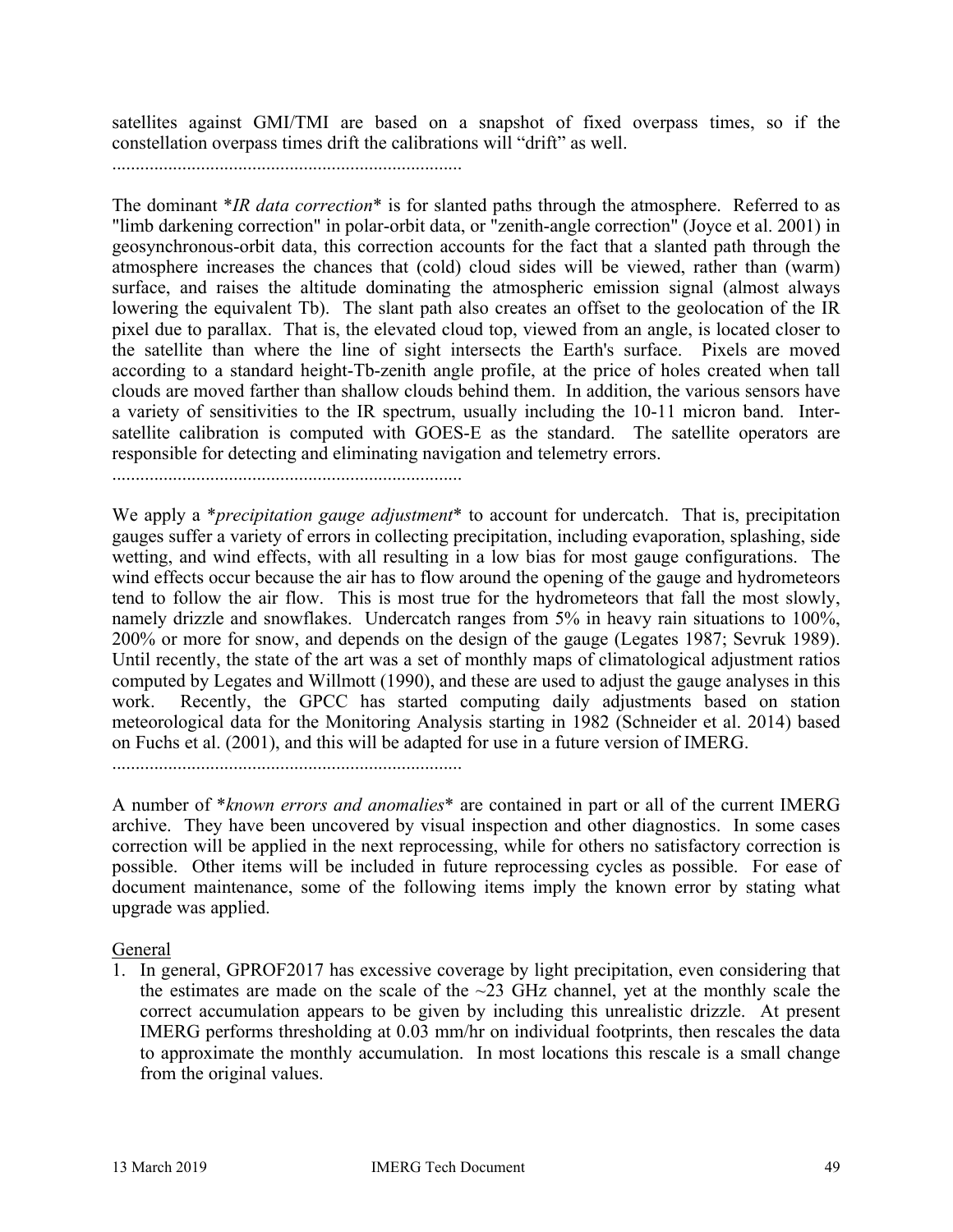- 2. GPROF2017 estimates have a variety of artifacts associated with coastal regions that are sensor- and scene-dependent. For conical-scan imagers, inland water bodies in the Southeastern U.S. (Tian and Peters-Lidard 2007), Lake Nasser in Egypt, and desert coastal regions show anomalous high precipitation, while oceanic coastal regions in a variety of rainy situations tend to be deficient in precipitation. For cross-track-scan sounders the land/water interface in coasts provokes high estimates in the Day-1 version, although this is largely controlled inside the algorithm itself.
- 3. The Version 05 GPROF estimates for AMSU, ATMS, and MHS do not provide estimates for the 5 and 8 footprints (respectively) at each swath edge. This is due to algorithm issues as revealed in early testing. The same applies to the PRPS estimates for 5 footprints at each swath edge for SAPHIR. Taken together, these limitations somewhat reduce the amount of microwave-based data contained in Version 06 IMERG.
- 4. The current satellite-gauge combination scheme is trimmed to the coast to prevent coastal gauge data from "bleeding" into coastal waters, up to  $1^\circ$  away from the coast. This is particularly noticeable where there is heavy precipitation in the gauge analysis, but modest values off-shore, but seems preferable to a blocky transition along the coast.
- 5. The GPROF retrievals, and the subsequent IMERG calibrations for them, are not entirely consistent between sensors. Accordingly, users will observe "flashing" in the precipitation fields as successive overpasses in a particular location are populated by different sensors.
- 6. The IR estimates sometimes exhibit "flashing" because successive images in a given region are successively populated with data from different geo-IR satellites, usually with one having a near-nadir view, but then dropping out and being replaced by high-zenith-angle data from an adjacent geo-IR satellite.
- 7. More generally, recent work shows that the diurnal cycle has noticeable "ripples". Explicating the source of this variation is a matter of current research, but the leading candidates are differences in the various Sun-synchronous PMW overpasses, systematic shifts between morphed (and therefore averaged, for Late and Final) and observed data, and variations between the PMW- and IR-based estimates. See "diurnal cycle" for more discussion.
- 8. The mix of satellites has changed over time, which affects the overall performance of the algorithm in two ways. First, the relative weighting of conical-scan imagers versus crosstrack-scan sounders shifts, and second, the relative proportion of IR-based estimates changes. The PMW sensor inventory is shown in "sensors contributing to IMERG". See Behrangi et al. (2014) for more discussion of sensor performance for legacy algorithms.

# Specific

- 9. For the period 1 January 1998 03 UTC 16 June 1998 there were no geo-IR data available in the Indian Ocean Sector. High-zenith-angle observations from adjacent satellites are used for fill-in as available.
- 10. GMS data are missing for 21 UTC 4 January 1998 21 UTC 8 January 1998. Since the Meteosat data over the Indian Ocean sector do not begin until mid-1998, this results in a lack of IR data over the East Asia sector.
- 11. PPS maintains a listing of microwave constellation anomalies at *ftp://gpmweb2.pps.eosdis.nasa.gov/tsdis/AB/docs/gpm\_anomalous.html* .
- 12. The TRMM orbital altitude was raised from 350 to 401.5 km in August 2001 to extend the life of the mission by reducing the amount of fuel needed to maintain the orbit. This caused small changes in footprint size and minimum detectable precipitation rates. The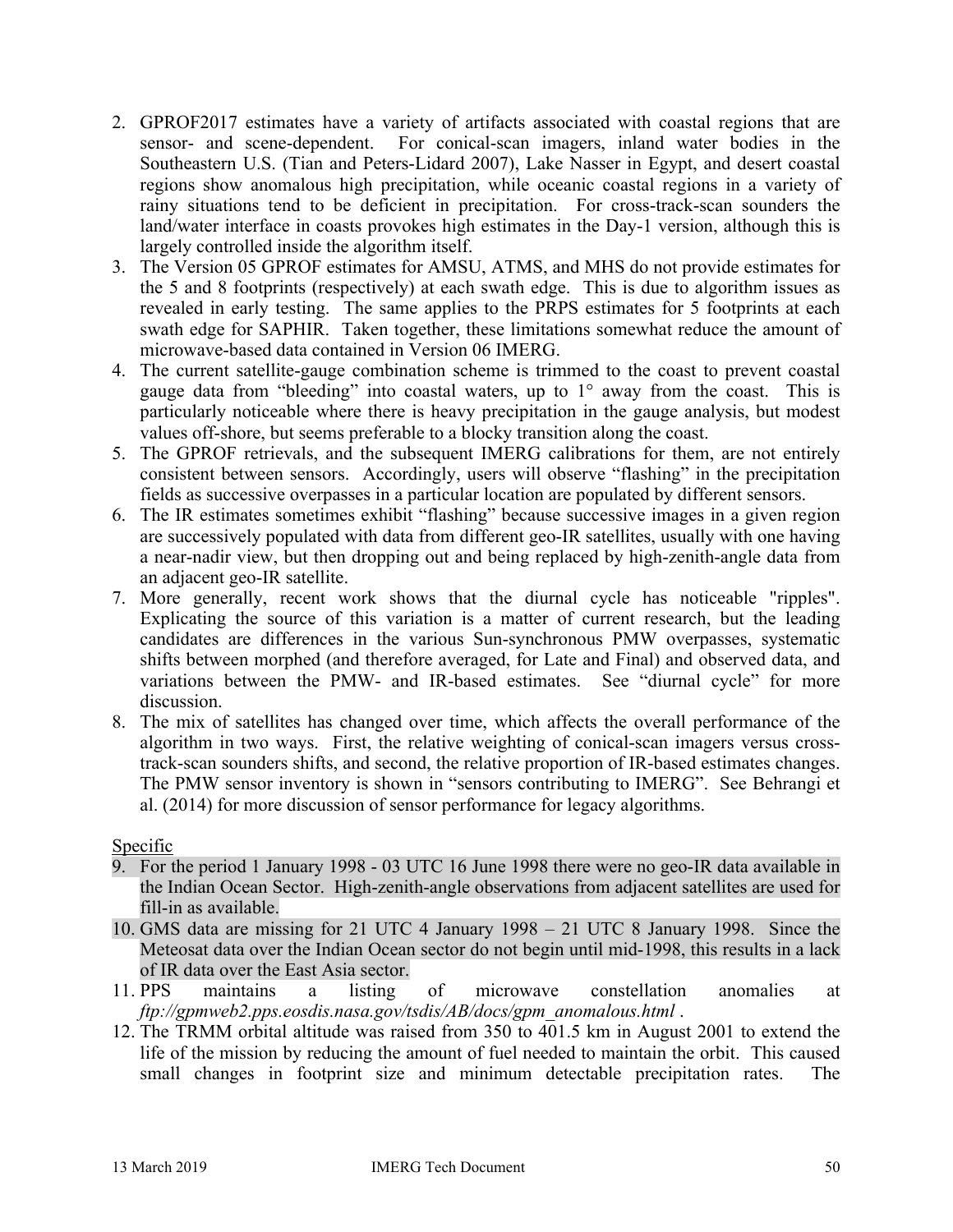GPROF2017 algorithm is supposed to account for these changes, but tests show small unavoidable differences that are still being researched.

- 13. The TRMM PR suffered an electronics failure on 29 May 2009. Data were lost until the "Bside" electronics were activated on 19 June 2009. Small residual differences remain between A-side and B-side data.
- 14. At 2045 UTC on 21 March 2012 GOES-15 (WEST) suffered a "bad momentum unload" and ceased recording data. Imaging was restored at 1722 UTC on 23 March 2012. In the interim GOES-13 (EAST) was shifted to recording full-disk images. Use of higher-zenith-angle GOES-13 and MTSat-1 data largely covers the gap caused by the GOES-15 drop-outs.
- 15. In previous versions, and not yet checked for GPROF2017, F17 SSMIS has anomalously high precip values for a few scans over Brazil in the 21Z 26 April 2013 3B42 HQ and multisatellite precip fields.
- 16. A TRMM spacecraft anomaly resulted in the loss of most TRMM sensor data for the period 02-14 UTC on 12 November 2013, and additional issues resulted in data gaps during the period 20-23:30 UTC. This reduces the data content in IMERG somewhat, but is not a serious issue overall.
- 17. Snow accumulation on the receiving antenna prevented reception of MTSAT-2 data from 1832 UTC on 14 February 2014 to 1232 UTC on 15 February 2014. The data were lost.
- 18. Metop-A experienced an anomaly that prevented data collection for 1400 UTC 27 March 2014–0746 UTC 21 May 2014.
- 19. The GMI instrument on the GPM Core Observatory went into safe mode on 22 October 2014. It was returned to operations on 24 October 2014 after determining that the cause was a faulty thermistor that provides information on the GMI's environment, but is not critical to its operation. Subsequently, non-critical thermistors have been removed from the Core Observatory's spacecraft health and safety alarm conditions.
- 20. Beginning with 08:23 UTC 5 April 2016 the DMSP F17 37V channel experienced intermittent noisy values. Several days of bad data were used in V03 Early and Late processing (detectable by notable swaths of high precipitation over land). Beginning 17:27 UTC 26 April 2016, V03 GPROF-F17 retrievals were run without using the 37V channel. The quality is somewhat less, but judged to be better than the alternatives (morphed or IR). On July 8 2016 FNMOC informed Wes Berg that "spike detection" was turned off on 18 May, at which point the anomaly ceased. the 37V channel was again used, and in future reprocessings we expect to set the 37V channel to missing for the period 5 April – 18 May 2016.
- 21. The data flow from the Himawari-8 GEO satellite was interrupted for 57 hours, 05 UTC 7 May 2016 – 14 UTC 9 May 2016, and during that time there is a continuous zone of missing values in the IRprecipitation data in the center of the Himawari-8 sector (over Japan), where data from the adjoining satellites are unable to fill the gap. The IR-based displacement vectors were computed using the standard fallback of spatial interpolation in the missings.
- 22. SSMIS data stopped flowing starting with data timestamps around 00 UTC on 8 September 2016. By late on 8 September FNMOC commenced backfilling the data.
- 23. Anomalies in the DMSP F-16 input data began appearing on 1 December 2013, 24 April 2015), and 1 May 2015 (183 GHz, 91V GHz, and 150 GHz, respectively), but then 183 and 150 GHz became useful again after 26 August 2015.
- 24. A malfunction in the AMSR2 data recorder aboard the GCOM-W1 satellite resulted in the loss of data from 16:34 UTC on 27 September 2017 to 15:39 on 28 September 2017.
- 25. At about 4:57 UTC on 9 October 2017 the NOAA-19 MHS precipitation estimates started displaying artifacts, which was eventually traced to the instrument going into safe mode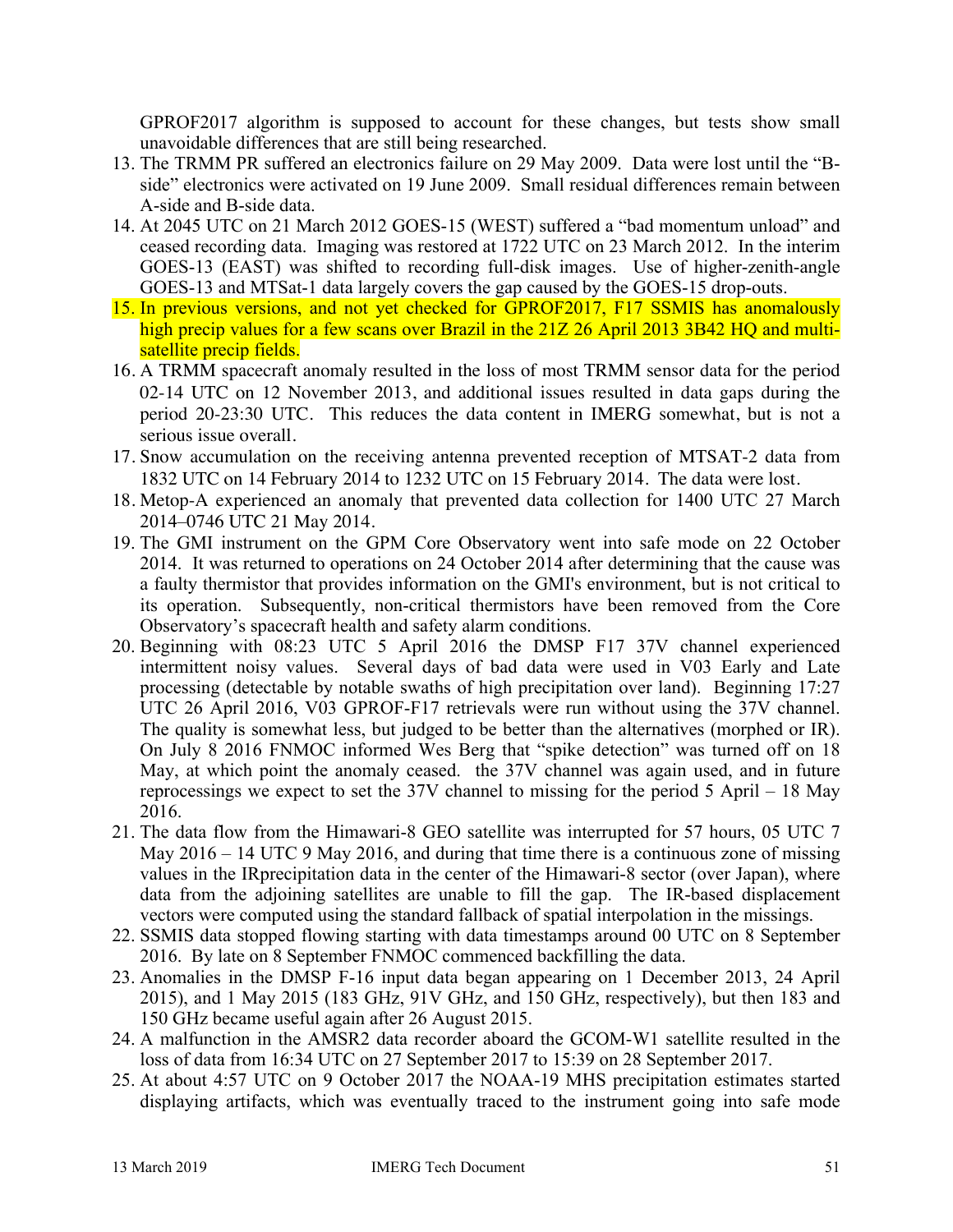without shutting down data delivery. Since this happened over the long Columbus Day weekend, it took until 01:47 UTC on 10 October 2017 to shut down the data stream, so the Early and Late IMERG have these (very obvious) artifacts for almost 24 hours. No reprocessing is planned. The sensor resumed operations at 17:31:08 UTC on 16 October 2017, but because the basis for the safe mode was unknown, GPM chose to monitor the data stream at first; GPROF-MHS estimates from NOAA-19 were restarted for the orbit segment beginning 10:32:49 UTC on 25 October 2017.

- 26. NOAA18 started showing degraded channel data at 18:00 UTC 20 October 2018 and through 21 October due to irregular function of the stepper motor.
- 27. Megha-Tropiques data transmissions became unusable on15 December 2018. The sensor team continues to attempt to re-establish useful communications; the SAPHIR data during this time are not available and presumed lost.

...........................................................................

## **8. Missing Value Estimation and Codes**

There is generally no effort to \**estimate missing values*\* in the single-source input data sets. ...........................................................................

All products in IMERG use the \**standard missing value*\* "-9999.9" or "-9999" for 4-byte floats or 2-byte integers, respectively. These values are carried in the metadata.

...........................................................................

All \**completely missing fields*\* of a product result from completely absent input data for the given time. If the input file(s) is(are) available, the product file is created, even if it lacks any valid data.

...........................................................................

# **9. Quality and Confidence Estimates**

The \**accuracy*\* of the precipitation products can be broken into systematic departures from the true answer (bias) and random fluctuations about the true answer (sampling), as discussed in Huffman (1997). The former are the biggest problem for climatological averages, since they will not average out. However, for short averaging periods the low number of samples and/or algorithmic inaccuracies tend to present a more serious problem for individual microwave data sets. That is, the sampling is spotty enough that the collection of values over, say, one day may not be representative of the true distribution of precipitation over the day. For the IR estimates, the sampling is good, but the algorithm likely has substantial RMS error due to the weak physical connection between IR Tb's and precipitation.

Accordingly, the "random error" is assumed to be dominant, and estimates could be computed as discussed in Huffman (1997). Random error cannot be corrected.

The "bias error" is likely smaller, or at least contained. This is less true over land, where the lower-frequency microwave channels are not useful for precipitation estimation with our current state of knowledge. The state of the art at the monthly scale is reflected in the studies by Smith et al. (2006) and Adler et al. (2012). One study of the sub-monthly bias is provided by Tian et al. (2009).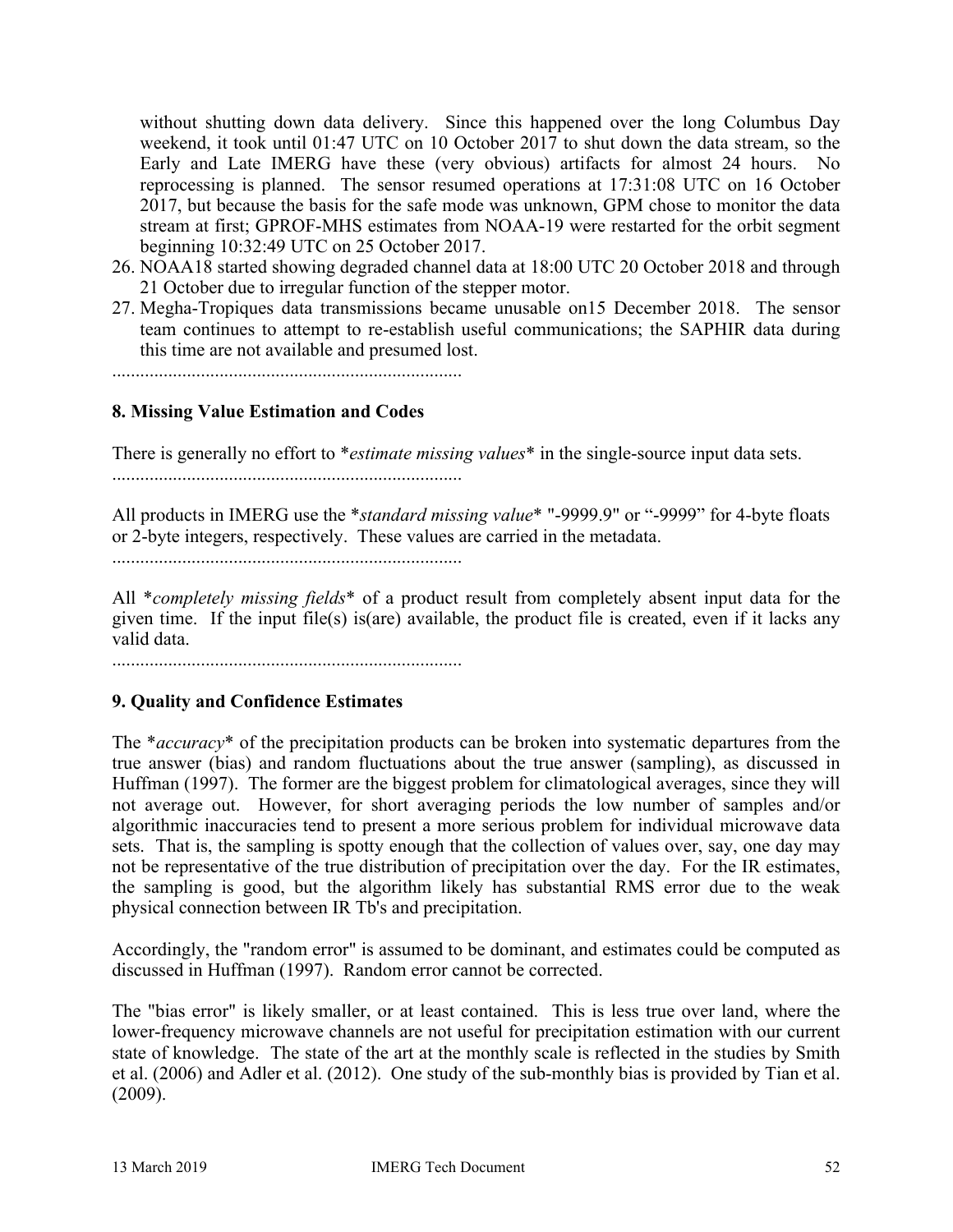...........................................................................

The IMERG \**intercomparison results*\* are just starting to be developed. The time series of the global images shows good continuity in time and space. Overall, the analysis approach appears to improve over the Version 04 IMERG results. Some preliminary results for Version 06 are discussed in the release notes document, available at

*http://pmm.nasa.gov/sites/default/files/document\_files/IMERG\_V06\_release\_notes.pdf*

and this discussion will be expanded as additional results are computed.

Some validation studies will be conducted under the auspices of the International Precipitation Working Group (IPWG) in Australia, the continental U.S., western Europe, parts of South America, and Japan (Ebert et al. 2007). Respectively, the web sites for these activities are:

*http://cawcr.gov.au/projects/SatRainVal/validation-intercomparison.html* (inactive) *http://cics.umd.edu/ipwg/us\_web.html http://meso-a.gsfc.nasa.gov/ipwg/ipwgeu\_home.html* (inactive) *http://cics.umd.edu/~dvila/web/SatRainVal/dailyval.html* (inactive) *http://www-ipwg.kugi.kyoto-u.ac.jp/IPWG/sat\_val\_Japan.html* (through 2016)

..........................................................................

The \**diurnal cycle*\* depicted in IMERG is affected by the particular mix of satellite sensors at any given time and place, in common with all other such satellite-based precipitation estimation systems. The diurnal cycle phase produced by IR estimates, which respond to cloud tops, is known to lag the phase of surface observations in many locations. The IR lag is highly variable, but frequently reported as up to 3 hours. The passive microwave estimates over land depend on the solid hydrometeors, which typically are confined to the upper reaches of clouds. This dependence also leads to lags compared to surface observations. Tan et al. (2018) reported that IMERG lags are mostly positive and generally less than 20 min, there was not a strong peak in the precise lag value between either the metrics considered or the networks (see Fig. 2 in that paper). Over ocean the passive microwave estimates are driven by the full vertical profile of precipitation for conical-scan imagers, but primarily by solid hydrometeors for cross-track-scan sounders. Thus, there is a mix of typical lags, minimal for conical-scan imagers and presumably similar to the land values for cross-track-scan sounders (since they only consider ice hydrometeors). When you consider the regional variability in the lags of the individual sensor types and the variable mix of sensors contributing to the diurnal cycle during different epochs of satellite coverage, the general statement is that lags are more likely early in the dataset, before many passive microwave satellites were available, and are more likely over land. The GPM DPR and TRMM PR, being radars, give relatively unbiased estimates of the diurnal cycle, but their sampling is so sparse that it takes several years of data to allow a reasonable estimate to appear out of the sampling noise. See Kikuchi and Wang (2008), although their study with Version 6 TMPA has larger lags due to concentrating early in the record and has fewer passive microwave satellites than Version 7 TMPA has for the bulk of their study period. An additional factor introduced by the morphing is that the morphed (and therefore averaged) values tend to have higher fractional coverage by precipitation and lower rates than actual PMW overpasses. This, plus variation between successive Sun-synchronous sensors leads to a non-physical pulsing superimposed on the real diurnal cycle. This issue is a matter of current research. Early results show that V06 has less rippling than V05.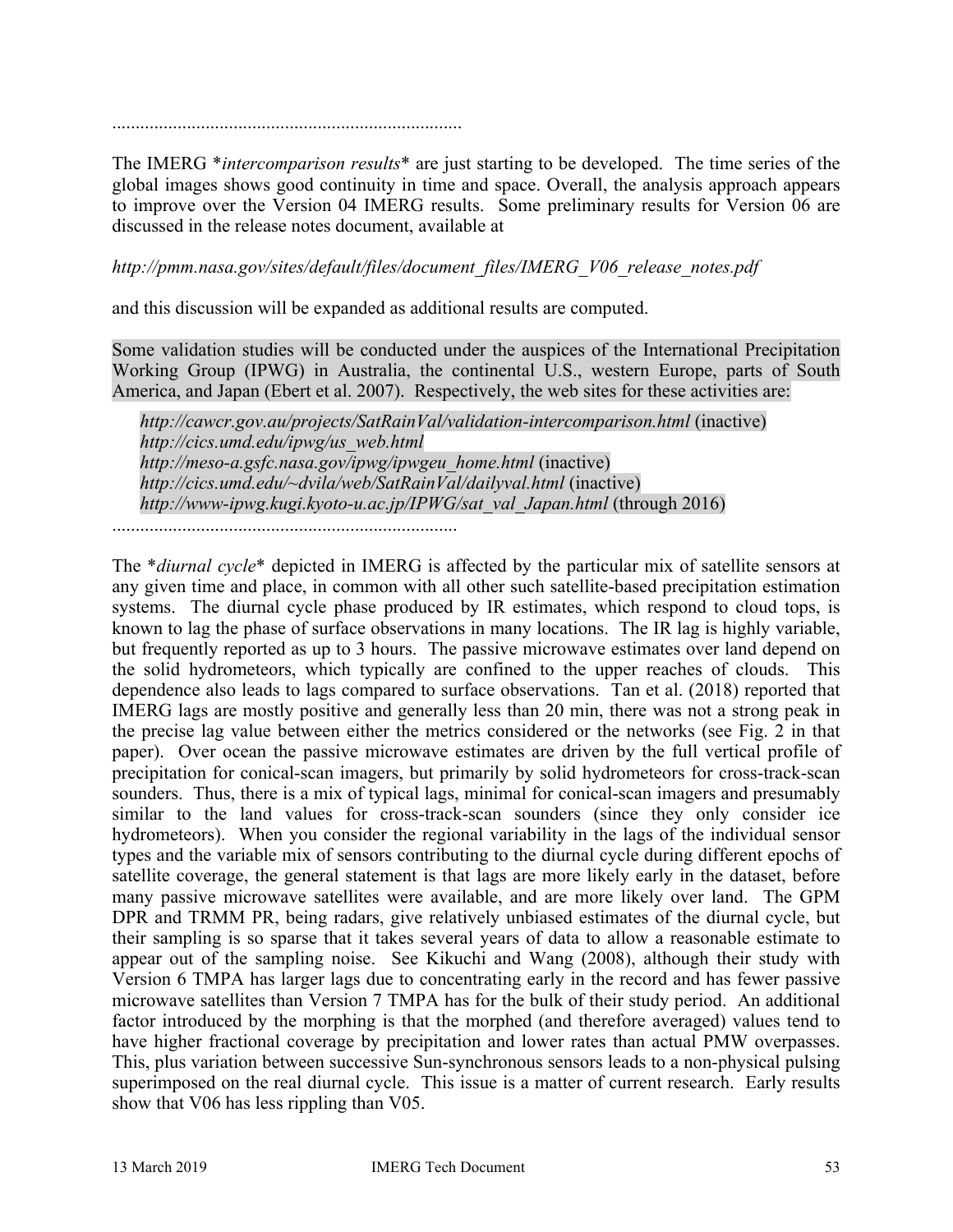..........................................................................

The \**controlling factors on dataset performance*\* critically depend on the calibration approach, since the time series of the completed data tend to follow the time series of the calibrator, at least on the large scale. All of the global precipitation data sets have some calibrating data source, which is necessary to control bias differences between contributing satellites. Otherwise, shifts in the contributing set of satellites at any given time can cause unphysical shifts in the behavior of the precipitation estimates. However, this calibration plays a large role in determining the interannual variation that the various data sets display. Experience shows that datasets/regions with passive microwave calibration (oceans for GPCP monthly SG, and all regions for 3B42RT and the IMERG Early and Late) tend to have similar interannual fluctuations, while datasets/regions with combined passive/active microwave calibration (oceans for 3B42/43 and IMERG Final) tend to show a variation in the tropical oceans that leads the passive microwavecalibrated datasets by 3-6 months. Climatological calibrations might change the mean bias or even the seasonal cycle, but they should not change the interannual variations or long-term trends.

Analyses of monthly surface gauge data add another layer of calibration over land in some datasets. The combined precipitation research team at Goddard has major responsibility for each of the GPCP monthly SG combined product, the 3B43 monthly product, and the IMERG Final Run monthly product. In each case the multi-satellite data are averaged to the monthly scale and combined with the GPCC monthly surface precipitation gauge analysis. In each case the multisatellite data are adjusted to the large-area mean of the gauge analysis, where available (mostly over land), and then combined with the gauge analysis using a simple inverse estimated-randomerror variance weighting. In all three data sets the gauge analysis has an important or dominant role in determining the final combined value for grid boxes in areas with "good" gauge coverage. [See Bolvin et al. (2009) for an example with GPCP.] Regions with poor gauge coverage, such as central Africa, have a higher weight on the satellite input that has been corrected to the largearea bias of the gauges. The oceans are mostly devoid of gauges and therefore mostly lack such gauge input.

In contrast, the short-interval (as opposed to monthly, above) GPCP is the One-Degree Daily (1DD), the short-interval TMPA is 3B42 (3-hourly), and the short-interval IMERG are the Final Run half-hourly datasets. In each case the short-interval data are adjusted with a simple, spatially varying ratio to force the multi-satellite estimates to approximately average up to the corresponding monthly satellite-gauge product, with controls on the ratios to prevent unphysical results. Thus, monthly-average values of the short-interval data should be close to the average of the monthly datasets, which the developers consider more reliable than the short-interval datasets. In fact, compared to datasets that lack the adjustment to the monthly satellite-gauge estimates, the 1DD, 3B42, and IMERG Final half-hourly datasets tend to score better at timescales longer than a few days. This is presumably because the random error begins to cancel out as more samples are averaged together, leaving only the bias error. Of course, the shortinterval datasets and regions that lack month-to-month surface gauge data input are more clearly driven by the behavior of the satellite input data.

...........................................................................

The \**data set provenance*\* has several layers. Most importantly, the entire record for all three Runs are computed with Version 06 IMERG. [And, all earlier versions are considered obsolete.]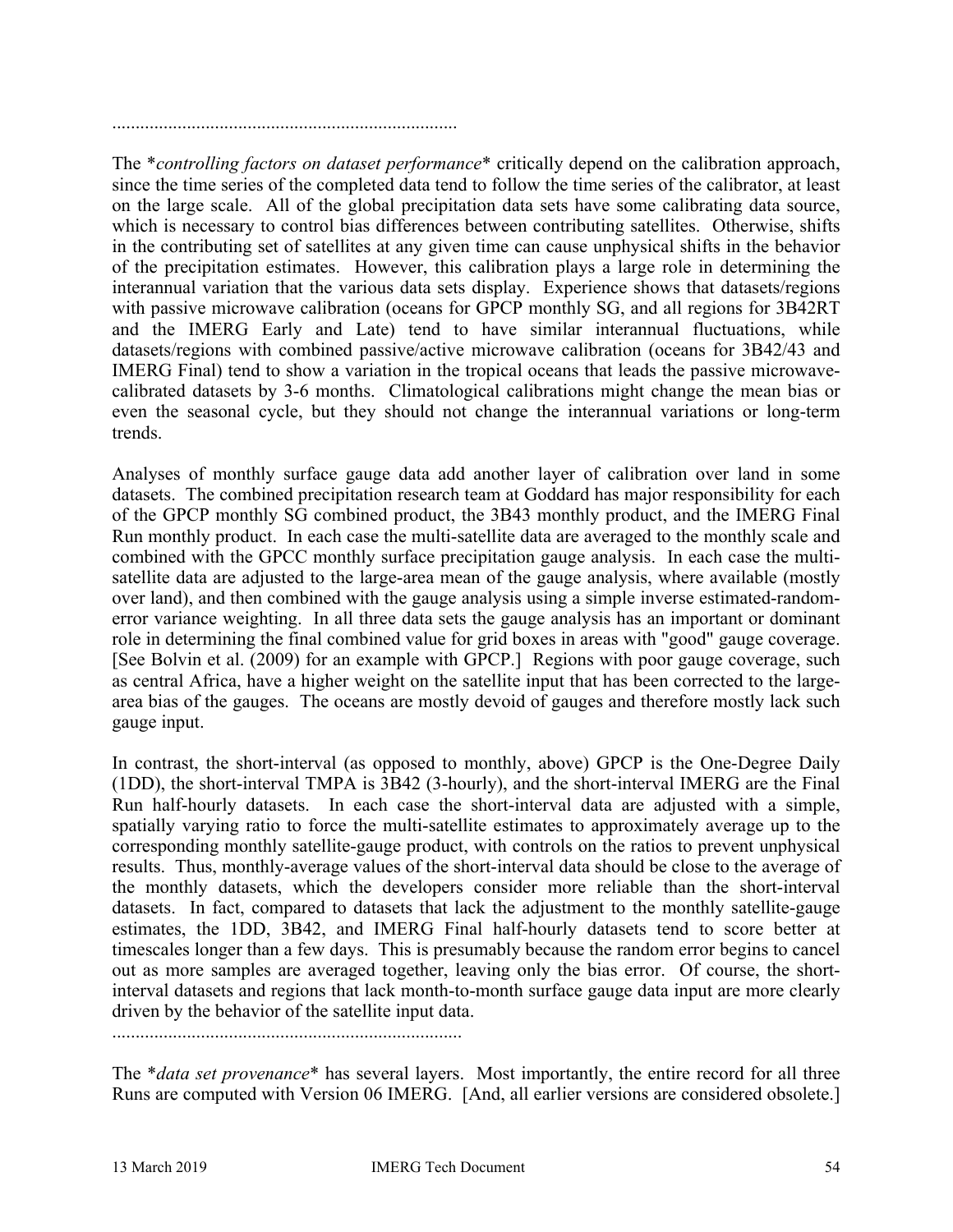All of the Combined, DPR, and Level 1C microwave data used to feed those estimates, are computed with Version 06 algorithms, while the GMI, TMI, and partner microwave precipitation estimates are computed at Version 05 (GPROF2017), except the SAPHIR estimates are computed with PRPS. The time history of available microwave satellites is provided in Table 10, and the particular satellite contributing to a half-hour value is given by the HQprecipSource field. However, the satellites contributing to a morphed value are not specified. The IR data are provided by the NOAA 4 Km Global Merged IR dataset as computed by the version of the system that was operational at the time of observation. It is assumed that the IR dataset is homogeneous, but it is possible to determine which geosynchronous satellite provided a particular data value by accessing the IR dataset's data source field (separately available). The GPCP data used to calibrate the Combined are drawn from Version 2.3, specifically using averages for seasons in the year 2015. The GPCC gauge analysis currently in use for the GPM era is the Version 6 Monitoring Product. The TRMM era is covered by the Full Data Reanalysis (currently Version 2018), a retrospective analysis that covers the period 1891-2016. [See "precipitation gauge analysis".] The temperature, humidity, and surface pressure fields used to compute the probabilityLiquidPrecipitation field are provided by the then-operational JMA NWP forecast for the Early and Late Runs, and the ECMWF Interim reanalysis for the Final Run.

...........................................................................

### **10. Documentation**

The \**documentation creator*\* is:

 Dr. George J. Huffman Code 612 NASA Goddard Space Flight Center Greenbelt, MD 20771 USA Phone: +1-301-614-6308 Fax:  $+1-301-614-5492$  Internet: *george.j.huffman@nasa.gov* GPM Web Page: *http://pmm.nasa.gov/* ..........................................................................

\**Documentation revision history*\*:

| 4 December 2014 | Version 1 by GJH, DTB, EJN                                                         |
|-----------------|------------------------------------------------------------------------------------|
| 15 January 2015 | Version 1.1 by GJH, DTB, EJN; revisions for first Final Run release                |
| 20 January 2015 | Version 1.2 by GJH; re-release due to "missing" definition                         |
| 9 April 2015    | Version 1.3 by GJH; more-uniform reference to Runs; retrospective                  |
|                 | processing in 2017; end of TRMM                                                    |
| 19 June 2015    | Version 1.4 by DTB; reading HDF5 using the R language                              |
| 7 July 2015     | Version 1.5 by GJH; revise field descriptions; Himawari 8 starts                   |
| 1 March 2017    | Version 2 by GJH; Version 04                                                       |
| 19 April 2017   | Version 2.1 by GJH; update links                                                   |
|                 | 9 November 2017 Version 3 by GJH; Version 05                                       |
|                 | 10 November 2017 Version 3.1 by GJH; no GPROF-TMI; trimmed-down MHS, ATMS swaths   |
|                 | 17 November 2017 Version 3.2 by GJH; V05 re-released; shift V05A to V05B           |
|                 | 7 February 2018 Version 3.3 by GJH; V05B retrospective processing finished; geo-IR |
|                 | satellites by year                                                                 |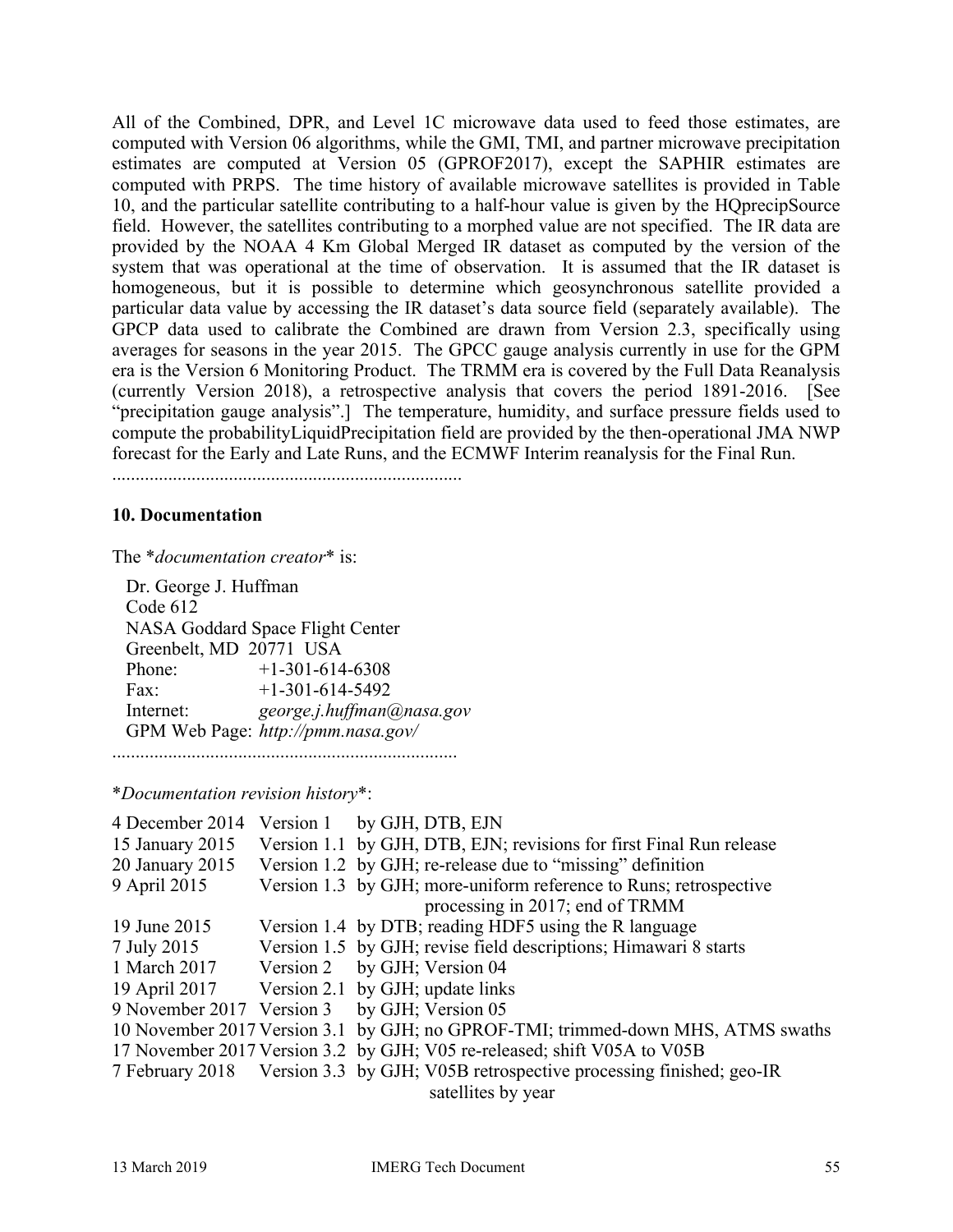..........................................................................

\**References*\*:

- Adler, R.F., G. Gu, G.J. Huffman, 2012: Estimating Climatological Bias Errors for the Global Precipitation Climatology Project (GPCP). *J. Appl. Meteor. and Climatol.*, **51**, 84-99. *doi:10.1175/JAMC-D-11-052.1*
- Andersson, A., K. Fennig, C. Klepp, S. Bakan, H. Graßl, J. Schulz, 2010: The Hamburg Ocean Atmosphere Parameters and Fluxes from Satellite Data - HOAPS-3. *Earth Syst. Sci. Data*, **2**, 215-234. *doi:10.5194/essd-2-215-2010*
- Beck, H.E., A.I.J.M. van Dijk, V. Levizzani, J. Schellekens, D.G. Miralles, B. Martens, A. de Roo, 2017: MSWEP: 3-Hourly 0.25° Global Gridded Precipitation (1979–2015) by Merging Gauge, Satellite, and Reanalysis Data. *Hydrol. Earth Syst. Sci*., **21**, 589-615. *doi:10.5194/hess-21-589-2017*
- Becker, A., P. Finger, A. Meyer-Christoffer, B. Rudolf, K. Schamm, U. Schneider, M. Ziese, 2013: A Description of the Global Land-surface Precipitation Data products of the Global Precipitation Climatology Centre with Sample Applications including Centennial (Trend) Analysis from 1901-present. *Earth System Science Data*. *doi:10.5194/essd-5-71-201*3. *http://www.earth-syst-sci-data.net/5/71/2013/essd-5-71-2013.html*
- Behrangi, A., G. Stephens, R.F. Adler, G.J. Huffman, B. Lambrigtsen, M. Lebsock, 2014: An Update on Oceanic Precipitation Rate and Its Zonal Distribution in Light of Advanced Observations from Space. *J. Climate*, **27**, 3957-3965. *doi:10.1175/JCLI-D-13-00679.1*
- Bolvin, D.T., R.F. Adler, G.J. Huffman, E.J. Nelkin, J.P. Poutiainen, 2009: Comparison of GPCP Monthly and Daily Precipitation Estimates with High-Latitude Gauge Observations. *J. Appl. Meteor. Climatol*., **48**, 1843–1857.
- Bosilovich, M. G., R. Lucchesi, M. Suarez, 2016: MERRA-2: File Specification. GMAO Office Note No. 9 (Version 1.1), 73 pp, available from *https://gmao.gsfc.nasa.gov/pubs/docs/Bosilovich785.pdf*
- Boukabara, S.A., K. Garrett, W.C. Chen, F. Iturbide-Sanchez, C. Grassotti, C. Kongoli, R.Y. Chen, Q.H. Liu, B. Yan, F.Z. Weng, R. Ferraro, T.J. Kleespies, H. Meng, 2011: MiRS: An All-Weather 1DVAR Satellite Data Assimilation and Retrieval System. *IEEE Trans. Geosci. Rem. Sens.,* **49**, 3249-3272. *doi:10.1109/tgrs.2011.2158438*
- Ebert, E.E., J.E. Janowiak, C. Kidd, 2007: Comparison of Near-Real-Time Precipitation Estimates from Satellite Observations and Numerical Models. *Bull. Amer. Meteor. Soc*., **88**, 47-64.
- Chiu, L.S., R. Chokngamwong, 2010: Microwave Emission Brightness Temperature Histograms (METH) Rain Rates for Climate Studies: Remote Sensing Systems SSM/I Version-6 Results. *J.Appl. Met. Clim*., **49**, 115-123.
- Fisher, R.A., 1915: Frequency Distribution of the Values of the Correlation Coefficient in Samples of an Indefinitely Large Population. *Biometrika*, Biometrika Trust, **10**, 507–521. *doi:10.2307/2331838*
- Fuchs, T., J. Rapp, F. Rubel, B. Rudolf, 2001: Correction of Synoptic Precipitation Observations due to Systematic Measuring Errors with Special Regard to Precipitation Phases. *Phys. Chem. Earth (B)*, **26**, 689-693.
- Gelaro, R., W. McCarty, M.J. Suárez, R. Todling, A. Molod, L. Takacs, C.A. Randles, A. Darmenov, M.G. Bosilovich, R. Reichle, K. Wargan, L. Coy, R. Cullather, C. Draper, S. Akella, V. Buchard, A. Conaty, A.M. da Silva, W. Gu, G.-K. Kim, R. Koster, R. Lucchesi, D. Merkova, J.E. Nielsen, G. Partyka, S. Pawson, W. Putman, M. Rienecker, S.D. Schubert,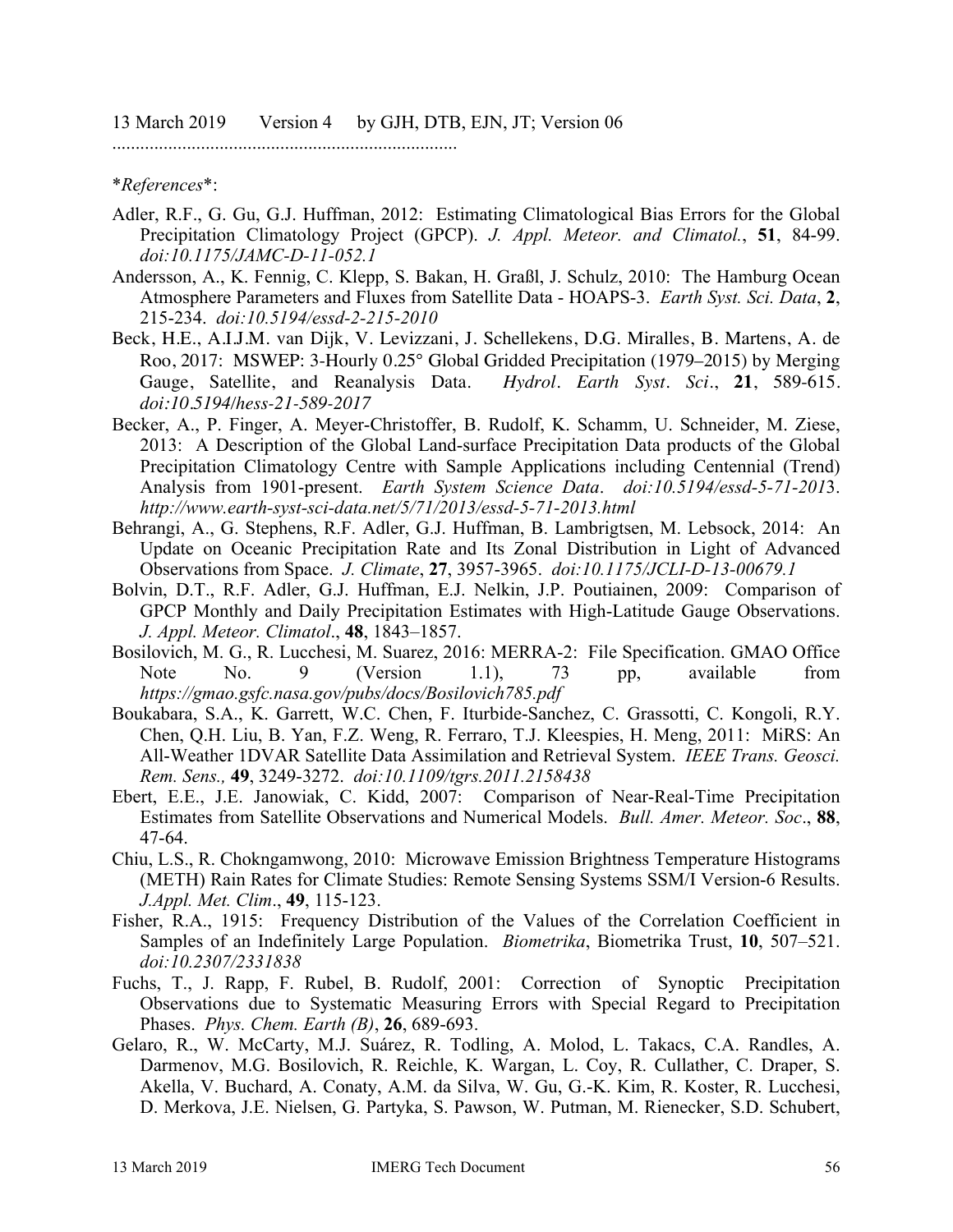M. Sienkiewicz, B Zhao, 2017: The Modern-Era Retrospective Analysis for Research and Applications, Version 2 (MERRA-2). *J. Climate.*, **30**, 5419–5454. *doi:10.1175/JCLI-D-16- 0758.1*.

- Hollinger, J., R. Lo, G. Poe, J. Pierce, 1987: *Special Sensor Microwave/Imager User's Guide*, Naval Res. Lab., Washington, DC, 120 pp.
- Hollinger, J.P., J.L. Pierce, G.A. Poe, 1990: SSMI Instrument Evaluation. *IEEE Trans. Geosci. Remote Sens*., **28**, 781-790.
- Hong, K.L. Hsu, S. Sorooshian, X. Gao, 2004: Precipitation Estimation from Remotely Sensed Imagery Using an Artificial Neural Network Cloud Classification System. *J. Appl. Meteorol.*, **43**, 1834–1852.
- Huffman, G.J., 1997: Estimates of Root-Mean-Square Random Error Contained in Finite Sets of Estimated Precipitation. *J. Appl. Meteor*., **36**, 1191-1201.
- Huffman, G.J., R.F. Adler, D.T. Bolvin, G. Gu, E.J. Nelkin, K.P. Bowman, Y. Hong, E.F. Stocker, D.B. Wolff, 2007a: The TRMM Multi-satellite Precipitation Analysis: Quasi-Global, Multi-Year, Combined-Sensor Precipitation Estimates at Fine Scale. *J. Hydrometeor*., **8**, 38-55.
- Huffman, G.J., R.F. Adler, D.T. Bolvin, E.J. Nelkin, 2010: The TRMM Multi-satellite Precipitation Analysis (TMPA). Chapter 1 in *Satellite Rainfall Applications for Surface Hydrology*, F. Hossain and M. Gebremichael, Eds. Springer Verlag, ISBN: 978-90-481- 2914-0, 3-22.
- Huffman, G.J., R.F. Adler, S. Curtis, D.T. Bolvin, E.J. Nelkin, 2007b: Global Rainfall Analyses at Monthly and 3-hr Time Scales. Chapter 23 of *Measuring Precipitation from Space: EURAINSAT and the Future*, V. Levizzani, P. Bauer, and F.J. Turk, Eds., Springer Verlag (Kluwer Academic Pub. B.V.), Dordrecht, The Netherlands, 291-306. [Invited paper]

Huffman, G.J., D.T. Bolvin, 2015: Transition of 3B42/3B43 Research Product from Monthly to Climatological Calibration/Adjustment, 11 pp. *https://pmm.nasa.gov/sites/default/files/document\_files/3B42\_3B43\_TMPA\_restart.pdf*

- Huffman, G.J., D.T. Bolvin, D. Braithwaite, K. Hsu, R. Joyce, C. Kidd, E.J. Nelkin, S. Sorooshian, J. Tan, P. Xie, 2018: Algorithm Theoretical Basis Document (ATBD) Version 5.2 for the NASA Global Precipitation Measurement (GPM) Integrated Multi-satellitE Retrievals for GPM (I-MERG). GPM Project, Greenbelt, MD, 36 pp. *https://pmm.nasa.gov/sites/default/files/document\_files/IMERG\_ATBD\_V5.2.pdf*
- Iguchi, T., S. Seto, R. Meneghini, N. Yoshida, J. Awaka, T. Kubota, 2010: GPM/DPR Level-2 Algorithm Theoretical Basis Document. PPS, NASA/GSFC, 72 pp. *http://pps.gsfc.nasa.gov/Documents/ATBD\_GPM\_DPR\_n3\_dec15.pdf*
- Janowiak, J.E., P.A. Arkin, 1991: Rainfall Variations in the Tropics during 1986-1989. *J. Geophys. Res.,* **96**, 3359-3373.
- Joyce, R.J., J.E. Janowiak, G.J. Huffman, 2001: Latitudinal and Seasonal Dependent Zenith Angle Corrections for Geostationary Satellite IR Brightness Temperatures. *J. Appl. Meteor*., **40**, 689-703.
- Joyce, R.J., P. Xie, J.E. Janowiak, 2011: Kalman Filter Based CMORPH. *J. Hydrometeor.*, **12**, 1547-1563. *doi:10.1175/JHM-D-11-022.1*
- Kikuchi, K., B. Wang, 2008: Diurnal Precipitation Regimes in the Global Tropics. *J. Climate*, **21**, doi:10.1175/2007JCLI2051.1, 2680-2696.
- Kubota T., S. Shige, H. Hashizume, K. Aonashi, N. Takahashi, S. Seto, M. Hirose, Y.N. Takayabu, K. Nakagawa, K. Iwanami, T. Ushio, M. Kachi, K. Okamoto, 2007: Global Precipitation Map Using Satellite-Borne Microwave Radiometers by the GSMaP Project: Production and Validation. *IEEE Trans. Geosci. Remote Sens*., **45**, 2259-2275.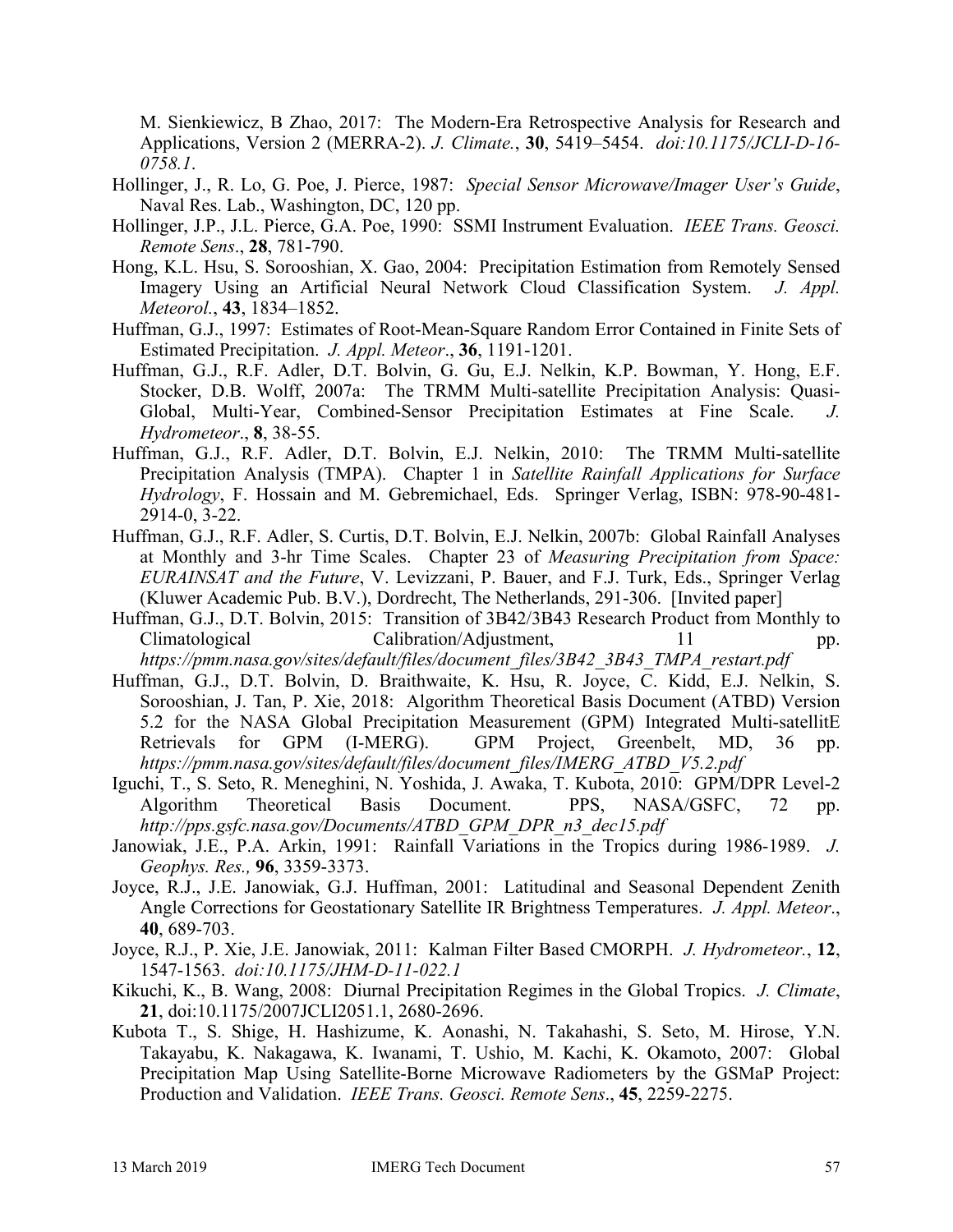- Kummerow, C., Y. Hong, W.S. Olson, S. Yang, R.F. Adler, J. McCollum, R. Ferraro, G. Petty, D-B. Shin, T.T. Wilheit, 2001: The Evolution of the Goddard Profiling Algorithm (GPROF) for Rainfall Estimation from Passive Microwave Sensors. *J. Appl. Meteor.*, **40**,–1820. *doi:/10.1175/1520-0450(2001)040<1801:TEOTGP>2.0.CO;2, 1801*
- Kummerow, C., W.S. Olson, L. Giglio, 1996: A Simplified Scheme for Obtaining Precipitation and Vertical Hydrometeor Profiles from Passive Microwave Sensors. *IEEE Trans. Geosci. Remote Sens*., **34**, 1213-1232.
- Kummerow, C., W. Barnes, T. Kozu, J. Shiue, J. Simpson, 1998: The Tropical Rainfall Measuring Mission (TRMM) Sensor Package. *J. Atmos. Oceanic Tech*., **15**(3), 809-817.
- Legates, D.R, 1987: A Climatology of Global Precipitation. *Pub. in Climatol*., **40**, U. of Delaware, 85 pp.
- Legates, D.R., C.J. Willmott, 1990: Mean Seasonal And Spatial Variability In Gauge-Corrected, Global Precipitation*. Internat. J. Climatol*., **10**, 111-127.
- Lucchesi, R., 2017: File Specification for GEOS-5 FP. GMAO Office Note No. 4 (Version 1.1), 61 pp, available from https://gmao.gsfc.nasa.gov/products/documents/GEOS 5 FP File Specification ON4v1 1. pdf.
- Maggione, V., M.R.P. Sapiano, R.F. Adler, Y. Tian, G.J. Huffman, 2014: An Error Model for Uncertainty Quantification in High-Time Resolution Precipitation Products. *J. Hydrometeor.*, **15**. *doi:10.1175/JHM-D-13-0112.1, 1274-1292*
- Northrup Grumman Electronic Systems, Azusa, CA, Report 12621, 69 pp. Northrup Grumman, 2002: Algorithm and Data User Manual (ADUM) for the Special Sensor Microwave Imager/Sounder (SSMIS). Northrup Grumman Electronic Systems, Azusa, CA, Report 12621, 69 pp. *ftp://rain.atmos.colostate.edu/pub/msapiano/SSMI\_SSMIS\_Archive\_Docs/ SSMIS\_general/Algorithm\_and\_Data\_User\_Manual\_For\_SSMIS\_Jul02.pdf*
- O, S., U. Foelsche, G. Kirchengast, J. Fuchsberger, J. Tan, W.A. Petersen, 2017: Evaluation of GPM IMERG Early, Late, and Final Rainfall Estimates Using WegenerNet Gauge Data in Southeastern Austria. *Hydrol. and Earth Sys. Sci*., **21**, 6559-6572. *doi:10.5194/hess-21- 6559-2017*
- Olson, W. S., C. D. Kummerow, Y. Hong, W.-K. Tao, 1999: Atmospheric Latent Heating Distributions in the Tropics Derived from Satellite Passive Microwave Radiometer Measurements. *J. Appl. Meteor*., **38**, 633-664.
- Olson, W.S., H. Masunaga, the GPM Combined Radar-Radiometer Algorithm Team, 2016: GPM Combined Radar-Radiometer Precipitation Algorithm Theoretical Basis Document (Version 4). PPS, NASA/GSFC, 29 pp. *https://pmm.nasa.gov/sites/default/files/document\_files/Combined\_algorithm\_ATBD.V04.rev \_.pdf*
- Parsons, M.A., R. Duerr, J.-B. Minster, 2010: Data Citation and Peer Review. *EOS*, **91**(34), 297-298.
- Passive Microwave Algorithm Team Facility, 2017: GPROF (Level 2) Algorithm Theoretical Basis Document (ATBD), Version 1.0. PPS, NASA/GSFC, 63 pp. *https://pmm.nasa.gov/sites/default/files/document\_files/ATBD\_GPM\_GPROF\_June1\_2017.p df*
- PMM, 2014: Goodbye to TRMM, First Rain Radar in Space. *https://pmm.gsfc.nasa.gov/articles/goodbye-trmm-first-rain-radar-space*
- PPS, GPM Intercalibration (X-CAL) Working Group, 2016: NASA GPM Level 1C Algorithms Algorithm Theoretical Basis Document (ATBD). PPS, NASA/GSFC, 55 pp. *https://pmm.nasa.gov/sites/default/files/document\_files/L1C\_ATBD\_v1.6\_V04.pdf*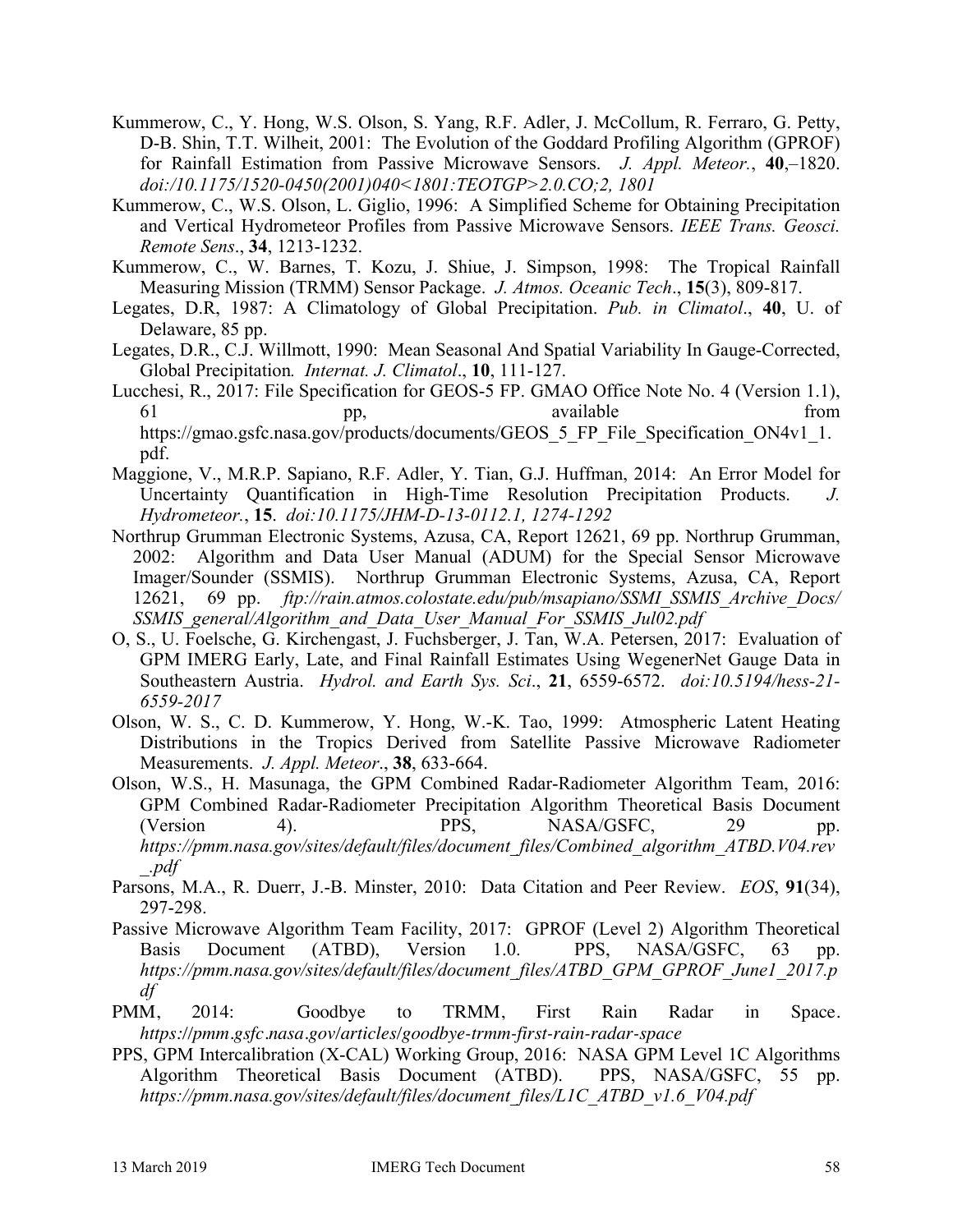- Romanov, P., 2016: Global 4km Multisensor Automated Snow/Ice Map (GMASI) Algorithm Theoretical Basis Document. NOAA NESDIS Cent. for Sat. Appl. and Res., 61 pp. http://www.star.nesdis.noaa.gov/smcd/emb/snow/documents/Global\_Auto\_Snow-Ice\_4km\_ATBD.pdf
- Schneider, U., A. Becker, P. Finger, A. Meyer-Christoffer, M. Ziese, B. Rudolf, 2014: GPCC's New Land-surface Precipitation Climatology based on Quality-controlled In-situ Data and its Role in Quantifying the Global Water Cycle. *Theor. Appl. Climatol*., **115**, 15-40. *doi:10.1007/s00704-013-0860-x* . *http://link.springer.com/article/10.1007%2Fs00704-013- 0860-x*
- Schneider, U., P. Finger, A. Meyer-Christoffer, M. Ziese, A. Becker, 2018: Global Precipitation Analysis Products of the GPCC. GPCC Internet Publication, DWD, 17 pp. Available online at *ftp://ftp-anon.dwd.de/pub/data/gpcc/PDF/GPCC\_intro\_products\_2008.pdf*.
- Sevruk, B., 1989: Reliability of Precipitation Measurements. *Proc. WMO/IAHS/ETH Workshop on Precipitation Measurements*, St. Moritz, Switzerland, World Meteor. Org., 13–19.
- Sims, E.J., G. Liu, 2015: A Parameterization of the Probability of Snow–Rain Transition. *J. Hydrometeor.*, **16**, 1466-1477. *doi:10.1175/JHM-D-14-0211.1*
- Smith, T.M., P.A. Arkin, J.J. Bates, G.J. Huffman, 2006: Estimating Bias of Satellite-Based Precipitation Estimates. *J. Hydrometeor*., **7**(5), 841-856.
- Sorooshian, S., K.-L. Hsu, X. Gao, H.V. Gupta, B. Imam, D. Braithwaite 2000: Evaluation of PERSIANN System Satellite-Based Estimates of Tropical Rainfall. *Bull. Amer. Meteor. Soc*., **81**, 2035-2046.
- Spencer, R.W., 1993: Global Oceanic Precipitation from the MSU During 1979-92 and Comparisons to Other Climatologies. *J. Climate*, **6**, 1301-1326.TAN
- Tan, J., W.A. Petersen, G. Kirchengast, D.C. Goodrich, D.B. Wolff, 2018: Evaluation of Global Precipitation Measurement Rainfall Estimates against Three Dense Gauge Networks. *J. Hydromet*., **19**, 517-532. *doi:10.1175/JHM-D-17-0174.1*
- Tian, Y., C.D. Peters-Lidard, 2007: Systematic Anomalies over Inland Water Bodies in Satellite-Based Precipitation Estimates. *Geophys. Res. Lett*., **34**. *doi:1029/2007GL030787*
- Tian, Y., C. Peters-Lidard, J. Eylander, R. Joyce, G. Huffman, R. Adler, K.-L. Hsu, F. J. Turk, M. Garcia, J. Zeng, 2009: Component Analysis of Errors in Satellite-Based Precipitation Estimates. *J. Geophys. Res, - Atmos*., **114**, D22104. *doi:10.1029/2009JD011949*
- Turk, F.J., G.D. Rohaly, J. Hawkins, E.A. Smith, F.S. Marzano, A. Mugnai, V. Levizzani, 1999: Meteorological Applications of Precipitation Estimation from Combined SSMI, TRMM and Infrared Geostationary Satellite Data. *Microwave Radiometry and Remote Sensing of the Earth's Surface and Atmosphere*, P. Pampaloni and S. Paloscia Eds., VSP Int. Sci. Publ., 353-363.
- Villarini, G., W.F. Krajewski, 2007: Evaluation of the Research-Version TMPA Three-Hourly 0.25°x0.25° Rainfall Estimates over Oklahoma. *Geopys. Res. Lett.*, **34**. *doi:10.1029/2006GL029147*
- Wang, X., Y. Feng, E. Mekis, 2017: Adjusted Daily Rainfall and Snowfall Data for Canada. *Atmos.-Ocean*, **55**, 155-168. *doi:10.1080/07055900.2017.1342163*
- Wentz, F.J., and R.W. Spencer, 1998: SSMI Rain Retrievals within a Unified All-Weather Ocean Algorithm. *J. Atmos. Sci*., **55**, 1613-1627.
- Wilheit, T., A. Chang, L. Chiu, 1991: Retrieval of Monthly Rainfall Indices from Microwave Radiometric Measurements Using Probability Distribution Function*. J. Atmos. Ocean. Tech*., **8**, 118-136.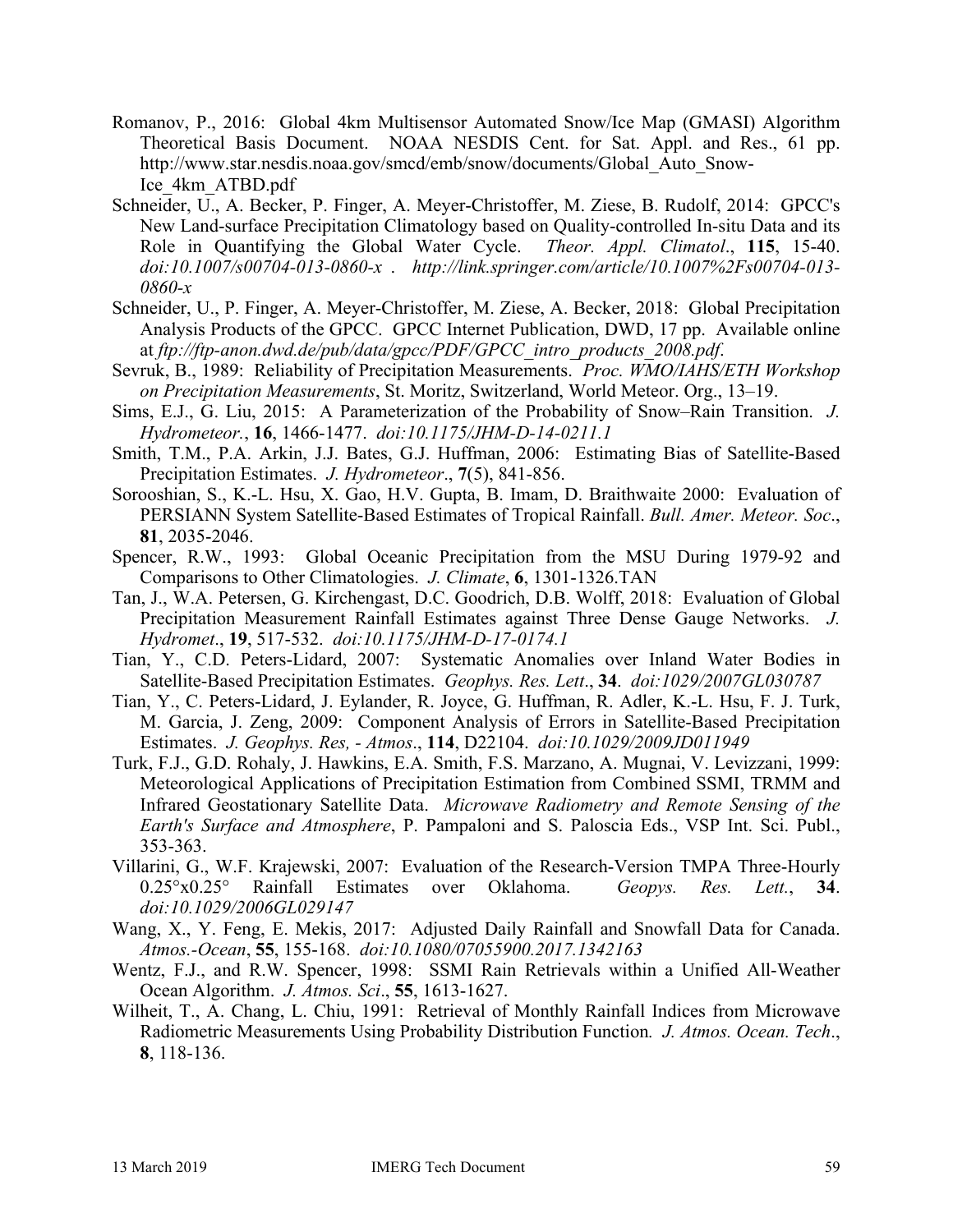Willmott, C.J., C.M. Rowe, W.D. Philpot, 1985: Small-Scale Climate Maps: A Sensitivity Analysis of Some Common Assumptions Associated with Grid-Point Interpolation and Contouring. *Amer. Cartographer*, **12**, 5-16.

..........................................................................

\**Web resources*\*:

2BCMB ATBD:

*https://pmm.nasa.gov/sites/default/files/document\_files/Combined\_algorithm\_ATBD.V04.rev \_.pdf*

3B4xRT technical document: *ftp://meso-a.gsfc.nasa.gov/pub/trmmdocs/rt/3B4XRT\_doc\_V7.pdf* AMS data citation policy: *http://www2.ametsoc.org/ams/index.cfm/publications/authors/*

*journal-and-bams-authors/journal-and-bams-authors-guide/data-archiving-and-citation/* AMSR-E instrument: *https://weather.msfc.nasa.gov/AMSR/*

AMSR2 instrument: *http://suzaku.eorc.jaxa.jp/GCOM\_W/w\_amsr2/whats\_amsr2.html*

AMSU-B instrument: *http://www2.ncdc.noaa.gov/docs/klm/html/c3/sec3-4.htm* in the NOAA KLM User's Guide (September 2000 revision):

*http://www2.ncdc.noaa.gov/docs/klm/index.htm*

ATMS: *https://www.star.nesdis.noaa.gov/mirs/snppatms.php* or

*https://www.star.nesdis.noaa.gov/jpss/ATMS.php*

DPR release notes:

*https://pps.gsfc.nasa.gov/Documents/Caveats\_DPRL2\_productV05B\_fin3.pdf*

FAQ: *https://disc.gsfc.nasa.gov/information/faqs?keyword=precipitation&page=1*

Giovanni: *https://giovanni.sci.gsfc.nasa.gov/giovanni/*

GMI channel and Level 1B processing:

*https://pmm.nasa.gov/sites/default/files/document\_files/GPMGMIL1BATBDV2.3.pdf* GMI scanning basics: *https://www.star.nesdis.noaa.gov/mirs/gpmgmi.php*

GPM data access: *http://pmm.nasa.gov/data-access/downloads/gpm*

GPM data file naming:

*https://pmm.nasa.gov/sites/default/files/document\_files/FileNamingConventionForPrecipitati onProductsForGPMMissionV1.4.pdf*

GPM home: *http://gpm.gsfc.nasa.gov/*

GPROF2017 ATBD:

*https://pmm.nasa.gov/sites/default/files/document\_files/ATBD\_GPM\_GPROF\_June1\_2017.p df*

IMERG ATBD: *http://pmm.nasa.gov/sites/default/files/document\_files/IMERG\_ATBD\_V06.pdf* IMERG HDF5 file layout:

*ftp://gpmweb2.pps.eosdis.nasa.gov/pub/GPMfilespec/filespec.GPM.pdf* IMERG HDF5 metadata:

*ftp://gpmweb2.pps.eosdis.nasa.gov/pub/GPMfilespec/filespecMeta.GPM.pdf* IMERG Morphing:

*https://pmm.nasa.gov/sites/default/files/document\_files/MorphingInV06IMERG.pdf* IMERG Quality Index: *https://pmm.nasa.gov/sites/default/files/document\_files/IMERG\_QI.pdf* IPWG data set tables: *http://www.isac.cnr.it/~ipwg/data/datasets.html*

IPWG Validation for Australia: *http://cawcr.gov.au/projects/SatRainVal/validationintercomparison.html* (inactive)

IPWG Validation for U.S.: *http://cics.umd.edu/ipwg/us\_web.html*

IPWG Validation for western Europe: *http://meso-a.gsfc.nasa.gov/ipwg/ipwgeu\_home.html* (inactive)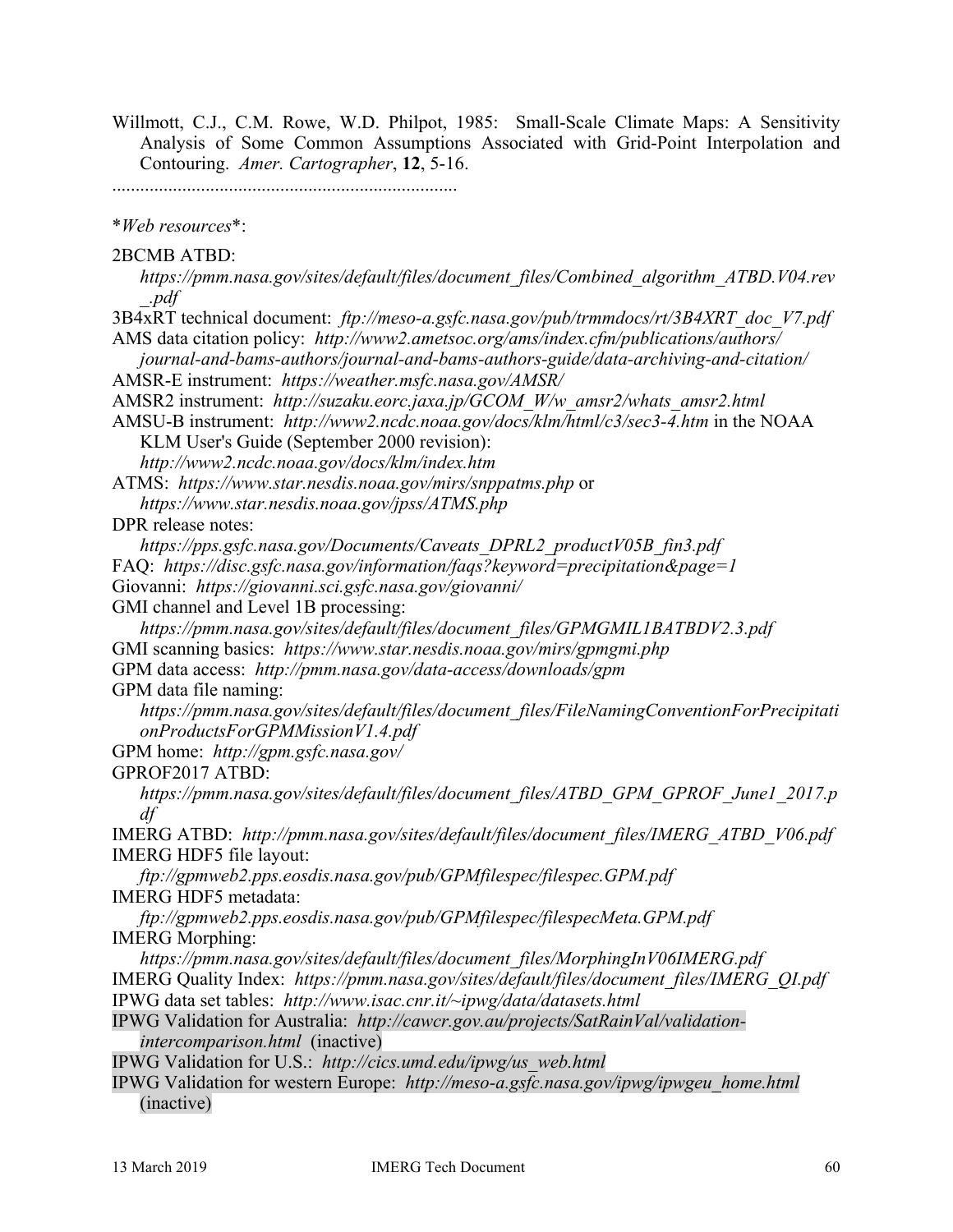| IPWG Validation for South America: http://cics.umd.edu/~dvila/web/SatRainVal/dailyval.html       |
|--------------------------------------------------------------------------------------------------|
| (inactive)                                                                                       |
| IPWG Validation for Japan: http://www-ipwg.kugi.kyoto-u.ac.jp/IPWG/sat val Japan.html            |
| (though $2016$ )                                                                                 |
| MHS instrument: MHS is detailed in Section 3.9 and AMSU-B in Section 3.4 in the NOAA             |
| KLM User's Guide (September 2000 revision):                                                      |
| http://rain.atmos.colostate.edu/XCAL/docs/amsub/NOAA KLM Users Guide.pdf                         |
| PMM home: http://pmm.nasa.gov                                                                    |
| PPS home: http://pps.gsfc.nasa.gov                                                               |
| PR Manual: http://pps.gsfc.nasa.gov/tsdis/Documents/PR Manual JAXA V6.pdf                        |
| Registration for the GES DISC data access: https://disc.gsfc.nasa.gov/registration/registration- |
| for-data-access                                                                                  |
| Registration for PPS data access: http://registration.pps.eosdis.nasa.gov/registration/          |
| Release notes for IMERG Version 06:                                                              |
| http://pmm.nasa.gov/sites/default/files/document_files/IMERG_V06_release_notes.pdf               |
| SAPHIR: https://megha-tropiques.cnes.fr/en/MEGHAT/lien2 sat.htm                                  |
| Satellite overpass times graphic: https://pmm.nasa.gov/sites/default/files/imce/times_allsat.jpg |
| SSMIS description: https://nsidc.org/ancillary-pages/smmr-ssmi-ssmis-sensors                     |
| STORM home page: https://storm.pps.eosdis.nasa.gov                                               |
| STORM introduction: http://pmm.nasa.gov/node/1189                                                |
| STORM User Guide: https://storm.pps.eosdis.nasa.gov/storm/STORMUserGuide.pdf                     |
| THOR download site: http://pmm.nasa.gov/node/1189                                                |
| The Transition in Multi-Satellite Products from TRMM to GPM (TMPA to IMERG)                      |
| https://pmm.nasa.gov/sites/default/files/document_files/TMPA-to-IMERG_transition_0.pdf           |
| TRMM data access: http://pmm.nasa.gov/data-access/downloads/TRMM                                 |
| TRMM home page: http://pmm.nasa.gov/TRMM/                                                        |
|                                                                                                  |
|                                                                                                  |
| *Acronyms and Jargon*:                                                                           |
|                                                                                                  |

| 2BCMB         | GPM Combined Instrument data set                                  |
|---------------|-------------------------------------------------------------------|
| 2B31          | <b>TRMM</b> Combined Instrument data set                          |
| 2AGPROFGMI    | GPM GPROF2017 precipitation estimates using GMI                   |
| 3B42          | production 3-hourly TMPA data set                                 |
| 3B42RT        | real-time 3-hourly TMPA data set                                  |
| 3B43          | production monthly TMPA data set                                  |
| 3IMERGHH      | half-hourly GPM IMERG data set                                    |
| 3IMERGM       | monthly GPM IMERG data set                                        |
| <b>ASCII</b>  | American Standard Code for Information Interchange (i.e., text)   |
| <b>AIRS</b>   | Atmospheric Infrared Sounder                                      |
| AMSR2         | Advanced Microwave Scanning Radiometer model 2                    |
| AMSR-E        | Advanced Microwave Scanning Radiometer for Earth Observing System |
| <b>AMSU</b>   | <b>Advanced Microwave Sounding Unit</b>                           |
| Aqua          | satellite                                                         |
| <b>ATBD</b>   | Algorithm Theoretical Basis Document                              |
| <b>ATMS</b>   | <b>Advanced Technology Microwave Sounder</b>                      |
| C             | programming language                                              |
| <b>CEOS</b>   | <b>Committee on Earth Observation Satellites</b>                  |
| <b>CMORPH</b> | CPC MORPHing algorithm                                            |
|               |                                                                   |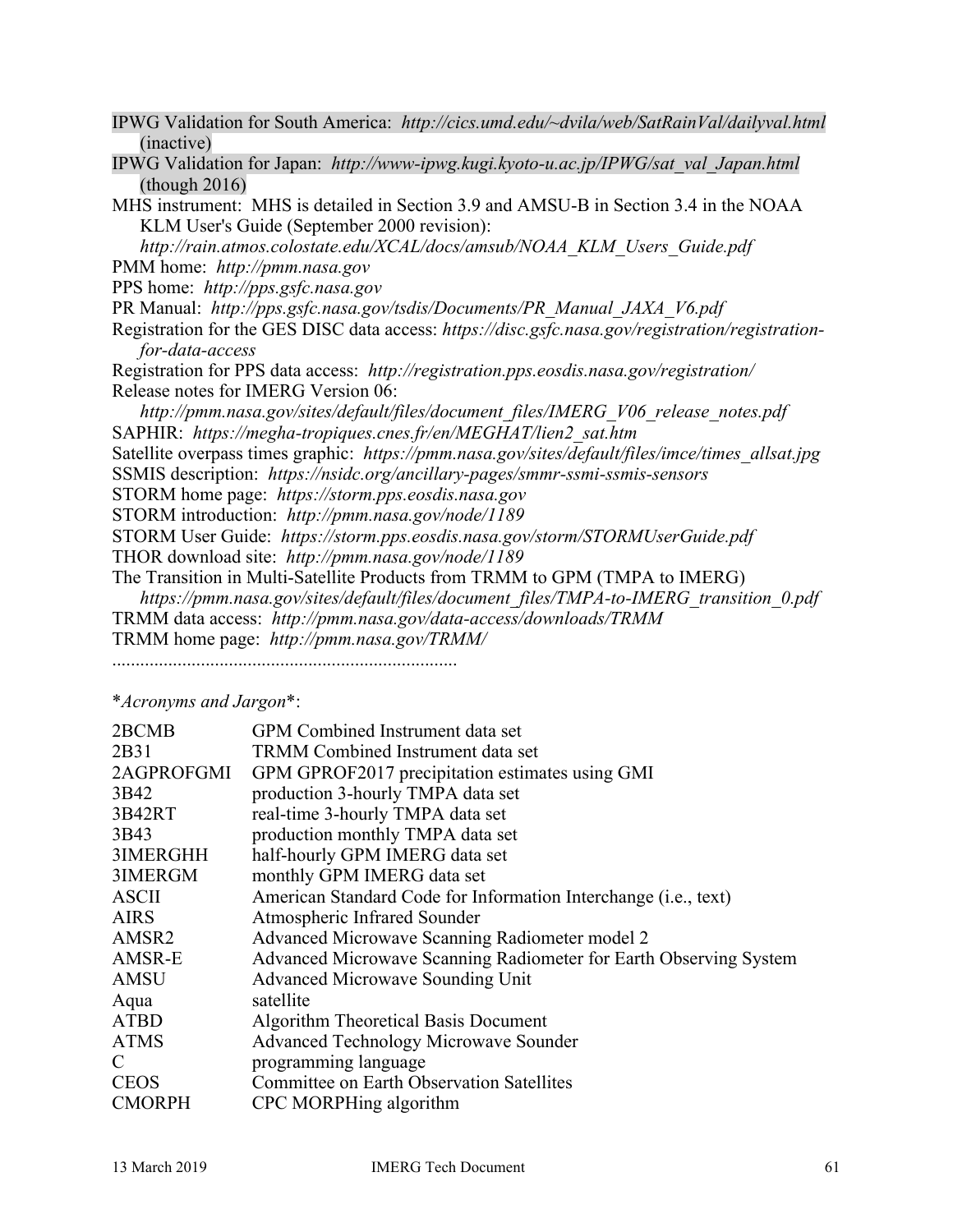| <b>CMORPH-KF</b> | Kalman Filter version of CMORPH                                              |
|------------------|------------------------------------------------------------------------------|
| <b>CNES</b>      | Centre National d'Etudes Spatiales                                           |
| <b>CONUS</b>     | Contiguous U.S.                                                              |
| <b>CORRA</b>     | Combined Radar-Radiometer Algorithm                                          |
| <b>CPC</b>       | <b>Climate Prediction Center</b>                                             |
| CrIS             | <b>Cross-track Infrared Sounder</b>                                          |
| <b>CSI</b>       | Conically-Scanning Imager                                                    |
| <b>CTSS</b>      | Cross-Track-Scanning Sounder                                                 |
| dBZ              | decibels of reflectivity factor                                              |
| <b>DMSP</b>      | Defense Meteorological Satellite Program (U.S.)                              |
| <b>DOI</b>       | Digital Object Identifier                                                    |
| <b>DWD</b>       | Deutscher Wetterdienst                                                       |
| <b>DPR</b>       | (GPM) Dual-frequency Precipitation Radar                                     |
| <b>ESSIC</b>     | (University of Maryland College Park) Earth System Science Interdisciplinary |
|                  | Center                                                                       |
| <b>EUMETSAT</b>  | EUropean organization for the exploitation of Meteorological Satellites      |
| EV               | Event Viewer (in STORM)                                                      |
| FAQ              | <b>Frequently Asked Questions</b>                                            |
| <b>FORTRAN</b>   | programming language                                                         |
| <b>FTP</b>       | <b>File Transfer Protocol</b>                                                |
| <b>GANAL</b>     | Global Analysis                                                              |
| GeoTIFF          | Georeferenced Tagged Image File Format                                       |
| <b>GES DISC</b>  | Goddard Earth Sciences Data and Information Services Center                  |
| GHz              | Gigahertz                                                                    |
| <b>GIS</b>       | Geographical Information System                                              |
| GMI              | <b>GPM Microwave Imager</b>                                                  |
| <b>GMS</b>       | Geosynchronous Meteorological Satellite ((EUMETSAT)                          |
| <b>GOES</b>      | Geosynchronous Operational Environmental Satellites (U.S.)                   |
| <b>GPCC</b>      | Global Precipitation Climatology Centre                                      |
| <b>GPM</b>       | Global Precipitation Measurement mission (U.S.-Japan)                        |
| <b>GPROF</b>     | Goddard Profiling algorithm                                                  |
| <b>GSFC</b>      | Goddard Space Flight Center                                                  |
| <b>GSMaP</b>     | Global Satellite Map of Precipitation                                        |
| <b>GTS</b>       | Global Telecommunications System                                             |
| GV               | <b>Ground Validation</b>                                                     |
| <b>HDF</b>       | <b>Hierarchical Data Format</b>                                              |
| Himawari         | Japanese series of meteorological geo-satellites                             |
| <b>HOAPS</b>     | Hamburg Ocean Atmosphere Parameters and Fluxes from Satellite data set       |
| HQ               | High Quality (microwave precipitation)                                       |
| <b>ICARE</b>     | Interactions Clouds Aerosols Radiations Etc. (or in more exact English,      |
|                  | Cloud-Aerosol-Water-Radiation Interactions) (Japan)                          |
| IDL              | Interactive Data Language                                                    |
| <b>IEEE</b>      | Institute of Electrical and Electronics Engineers                            |
| <b>IMERG</b>     | Integrated Multi-satellitE Retrievals for GPM                                |
| <b>IPWG</b>      | <b>International Precipitation Working Group</b>                             |
| IR               | Infrared                                                                     |
| <b>ISRO</b>      |                                                                              |
| <b>JAXA</b>      | Indian Space Research Organisation                                           |
|                  | Japan Aerospace Exploration Agency                                           |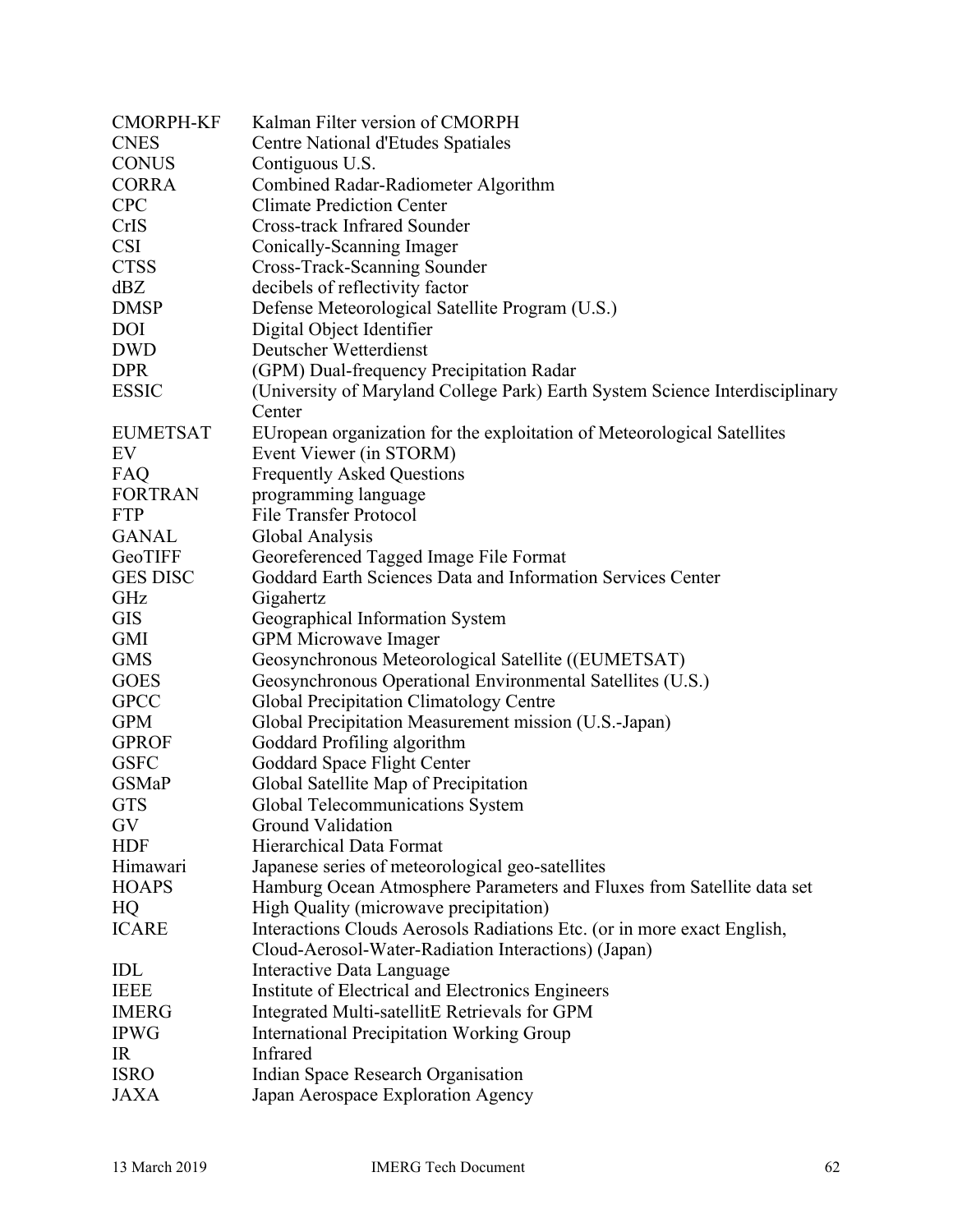| <b>JMA</b>      | Japan Meteorological Agency                                                  |
|-----------------|------------------------------------------------------------------------------|
| Ka              | microwave band; 26.5–40 GHz                                                  |
| KF              | Kalman Filter                                                                |
| Ku              | microwave band; 12–18 GHz                                                    |
| lat/lon         | latitude/longitude                                                           |
| leo             | Low Earth orbit                                                              |
| <b>MAPL</b>     | Mesoscale Atmospheric Processes Laboratory                                   |
| <b>MB</b>       | megabytes                                                                    |
| Meteosat        | Meteorological Satellite (EUMETSAT)                                          |
| MetOp           | Operational Meteorological satellite (EUMETSAT)                              |
| <b>MHS</b>      | Microwave Humidity Sounder                                                   |
| <b>MiRS</b>     | Microwave Integrated Retrieval System                                        |
| <b>MOSDAC</b>   | Meteorological and Oceanographic Satellite Data Archival Centre              |
| <b>MSU</b>      | Microwave Sounding Unit                                                      |
| <b>MTSat</b>    | Multifunctional Transport Satellite (Japan)                                  |
| <b>MWI</b>      | Microwave Imager (EUMETSAT)                                                  |
| <b>NASA</b>     | National Aeronautics and Space Administration                                |
| <b>NCEI</b>     | National Centers for Environmental Information (formerly NCDC, which still   |
|                 | appears in the NCEI URLs)                                                    |
| <b>NESDIS</b>   | National Environmental Satellite Data and Information Service                |
| NRL/FNMOC       | Naval Research Laboratory / Fleet Numerical Meteorological and               |
|                 | Oceanographic Center                                                         |
| <b>NOAA</b>     | National Oceanic and Atmospheric Administration; also a leo-satellite series |
| <b>NWP</b>      | <b>Numerical Weather Prediction</b>                                          |
| <b>NWS</b>      | National Weather Service                                                     |
| <b>PDF</b>      | <b>Probability Density Function</b>                                          |
| <b>PERSIANN</b> | Precipitation Estimation from Remotely Sensed Information using Artificial   |
|                 | <b>Neural Networks</b>                                                       |
|                 | PERSIANN-CCS PERSIANN with Cloud Classification System                       |
| <b>PMM</b>      | <b>Precipitation Measurement Missions</b>                                    |
| <b>PMW</b>      | Passive Microwave                                                            |
| <b>PPS</b>      | <b>Precipitation Processing System</b>                                       |
| <b>PR</b>       | (TRMM) Precipitation Radar                                                   |
| <b>RMS</b>      | Root Mean Square                                                             |
| <b>SAPHIR</b>   | Sounder for Atmospheric Profiling of Humidity in the Intertropics by         |
|                 | Radiometry                                                                   |
| SG              | Satellite-Gauge combined data set                                            |
| <b>SNPP</b>     | Suomi National Polar Partnership satellite (U.S.)                            |
| <b>SSMI</b>     | Special Sensor Microwave/Imager                                              |
| <b>SSMIS</b>    | Special Sensor Microwave Imager-Sounder                                      |
| SSM/T2          | Special Sensor Microwave/Temperature 2                                       |
| <b>STORM</b>    | Science Team Online Research Module                                          |
| Ta              | Antenna Temperature                                                          |
| Tb              | <b>Brightness Temperature</b>                                                |
| TCI             | TRMM Combined Instrument algorithm (2B31)                                    |
| <b>THOR</b>     | Tool for High-resolution Observation Review                                  |
| <b>TKIO</b>     | Input/Output Toolkit                                                         |
| TMI             | <b>TRMM Microwave Imager</b>                                                 |
|                 |                                                                              |